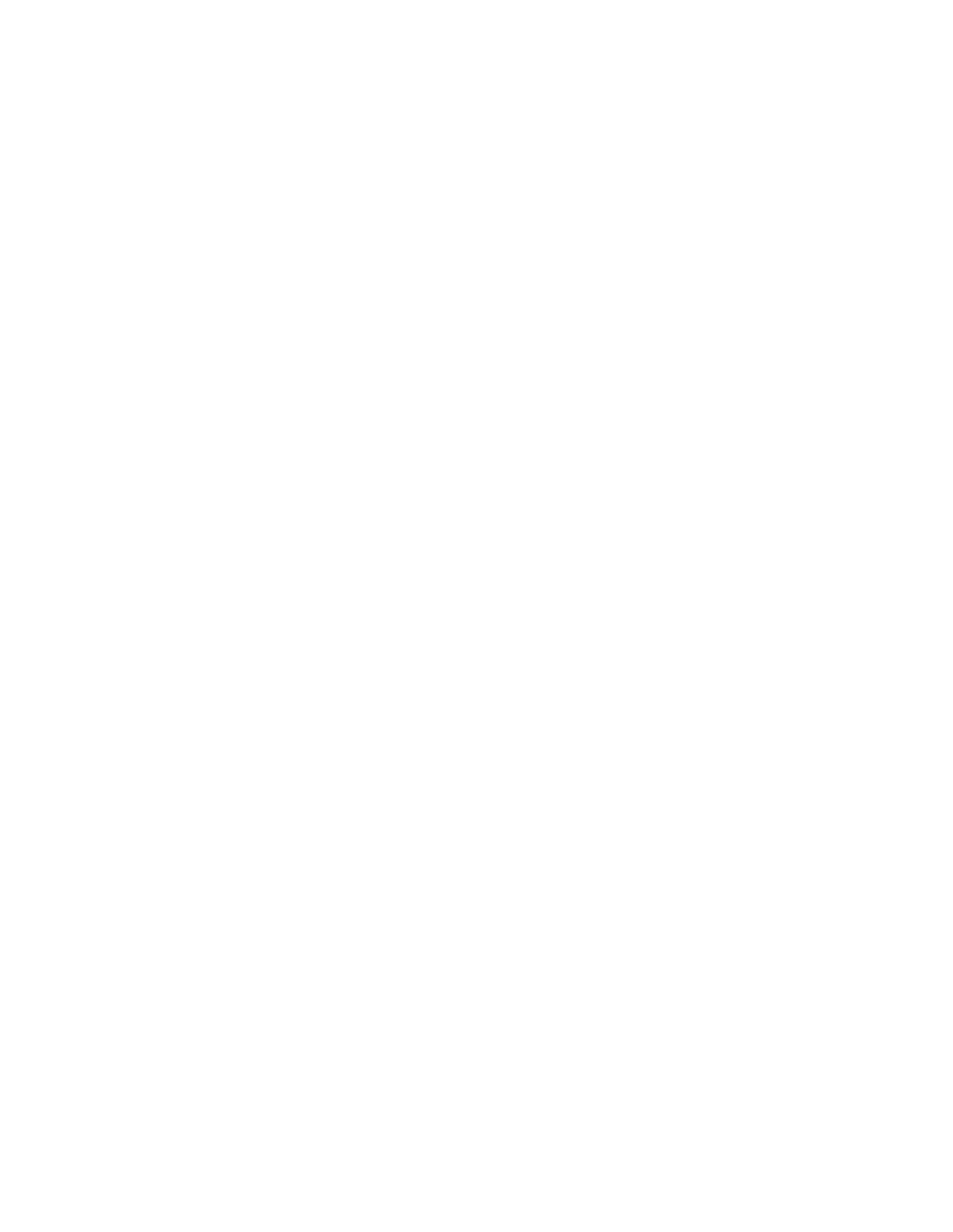# **Contents**

| 1                       |                                                   | <b>Pure Exchange Economy</b>                    | $\mathbf{1}$   |  |
|-------------------------|---------------------------------------------------|-------------------------------------------------|----------------|--|
|                         | 1.1                                               |                                                 | $\mathbf{1}$   |  |
|                         | 1.2                                               |                                                 | $\overline{2}$ |  |
|                         | 1.3                                               |                                                 | $\overline{4}$ |  |
|                         | 1.4                                               |                                                 | 6              |  |
| 2                       |                                                   | <b>Nash Equilibrium</b>                         | 11             |  |
|                         | 2.1                                               |                                                 | 11             |  |
|                         | 2.2                                               |                                                 | 15             |  |
| 3                       | <b>Existence of C.E. in Pure Exchange Economy</b> |                                                 |                |  |
|                         | 3.1                                               |                                                 | 17             |  |
|                         | 3.2                                               |                                                 | 20             |  |
| $\overline{\mathbf{4}}$ | <b>An Economy with Production</b>                 |                                                 |                |  |
|                         | 4.1                                               |                                                 | 29             |  |
|                         | 4.2                                               | Existence of C.E. in An Economy with Production | 33             |  |
|                         | 4.3                                               |                                                 | 37             |  |
|                         | 4.4                                               |                                                 | 38             |  |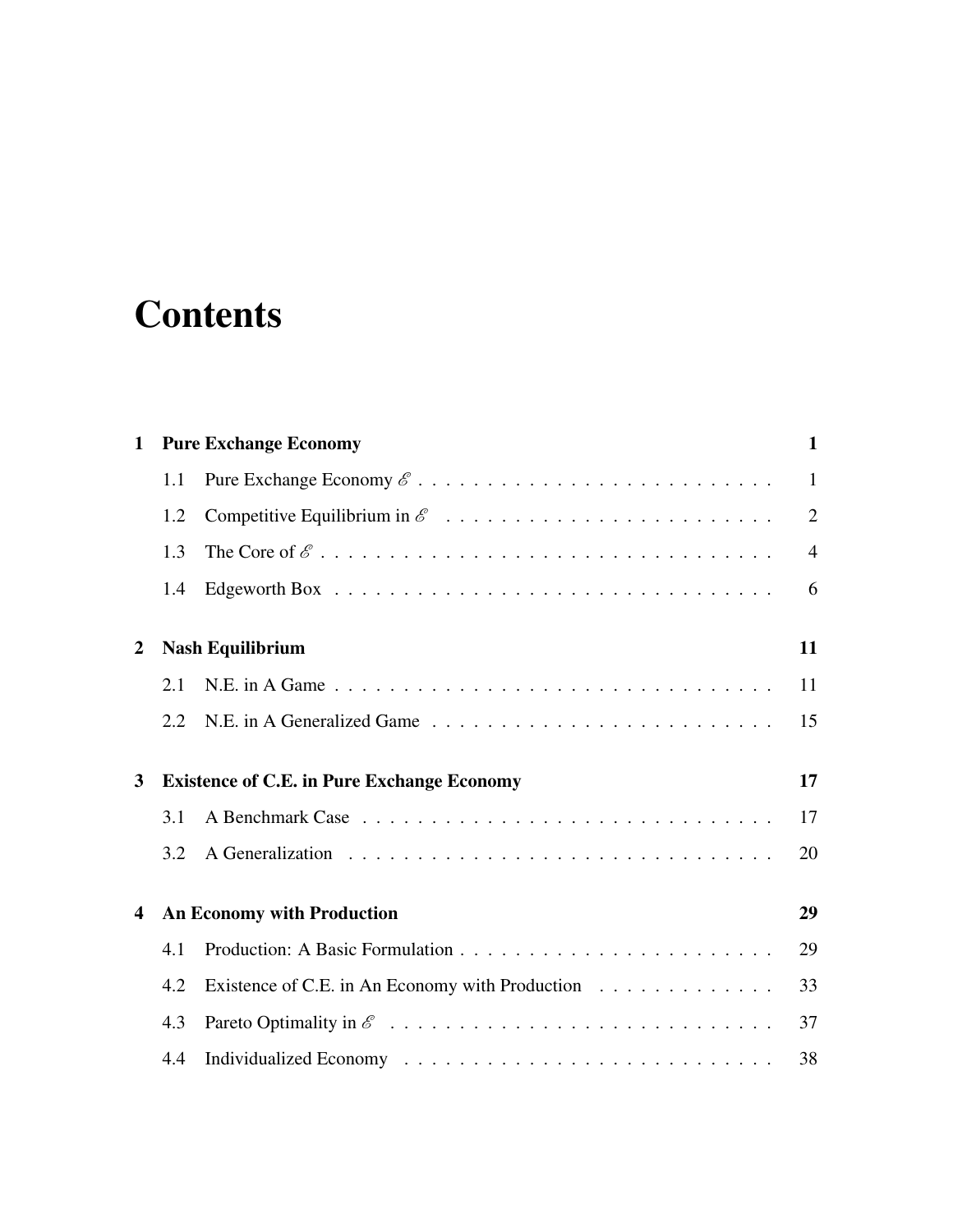| 5 |                  | Miscellaneous about Competitive Equilibria          | 41 |  |  |
|---|------------------|-----------------------------------------------------|----|--|--|
|   | 5.1              |                                                     | 41 |  |  |
|   | 5.2              |                                                     | 43 |  |  |
|   | 5.3              |                                                     | 44 |  |  |
| 6 |                  | Uncertainty                                         | 47 |  |  |
|   | 6.1              |                                                     | 47 |  |  |
|   | 6.2              |                                                     | 50 |  |  |
|   | 6.3              | Assets, Rational Expectation and Radner Equilibrium | 53 |  |  |
|   | 6.4              |                                                     | 55 |  |  |
| 7 | <b>Matching</b>  |                                                     |    |  |  |
|   | 7.1              |                                                     | 57 |  |  |
|   | 7.2              |                                                     | 58 |  |  |
|   | 7.3              |                                                     | 59 |  |  |
|   | <b>Reference</b> |                                                     |    |  |  |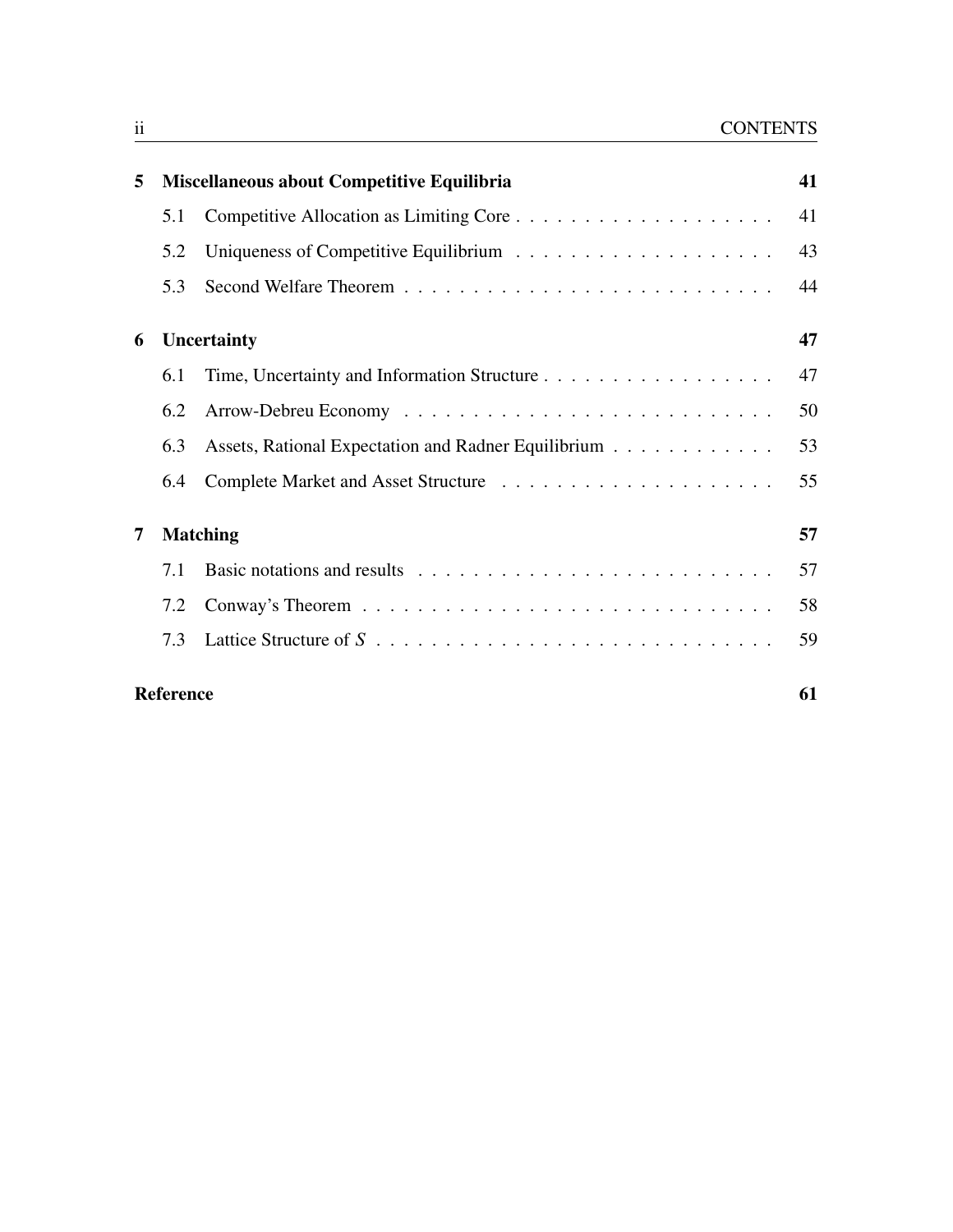### <span id="page-4-0"></span>Chapter 1

## Pure Exchange Economy

#### $\blacktriangleright$  Feb.1, 2010

Throughout these lecture notes, we maintain the following notations: Denote the non-negative orthant of a Euclidean space of dimension *n* by  $\mathbb{R}^n_+ = \{x \in \mathbb{R}^n | x_i \geq 0, i = 1, ..., n\};$  $\mathbb{R}^n_+ \setminus \{0\}$  represents the non-negative orthant without the origin; for any  $x \in \mathbb{R}^n$ ,  $x \gg 0$ means  $x_i > 0$ ,  $\forall i$ ,  $x \ge 0$  means  $x_k \ge 0$ ,  $\forall i$ , and  $x \ge 0$  means  $x \ge 0$ , and  $x_i > 0$  for some *i*; and denotes the dot product of two vector  $x, y \in \mathbb{R}^n$  by  $x \cdot y \equiv \sum_i x_i y_i$ . Moreover, for all  $x \in \mathbb{R}^n$ , we define the *vector norm* of x as  $||x|| = \max_{1 \le i \le n} \{|x_i|\}.$ 

#### <span id="page-4-1"></span>1.1 Pure Exchange Economy *E*

Let  $H = \{1, \ldots, H\}$  be a set of households, and  $L = \{1, \ldots, L\}$  be a set of commodities, in which labor, but not food, might be the most important one. Naturally, we use  $\mathbb{R}^L_+$  to represent the *commodity space*, in which each point (vector) represents a *consumption bundle*. For each household  $h \in H$ , two most important characteristics are its preference and its initial endowment. For the former one, a utility function  $u^h$ :  $\mathbb{R}^L_+ \to \mathbb{R}$  is always assumed to represent the preference of  $h$ , and up to now, no particular properties of preferences, e.g., convexity, monotonicity, etc., are assumed; for the latter one,  $e^h = (e_1^h, \dots, e_L^h) \in \mathbb{R}_+^L$  $\overline{a}$ denotes the initial endowment of h.

To sum up, a pure exchange economy is defined as a collection of the set of households with their preferences and endowments, and is denoted by  $\mathscr{E} = (e^h, u^h)_{h \in H}$ .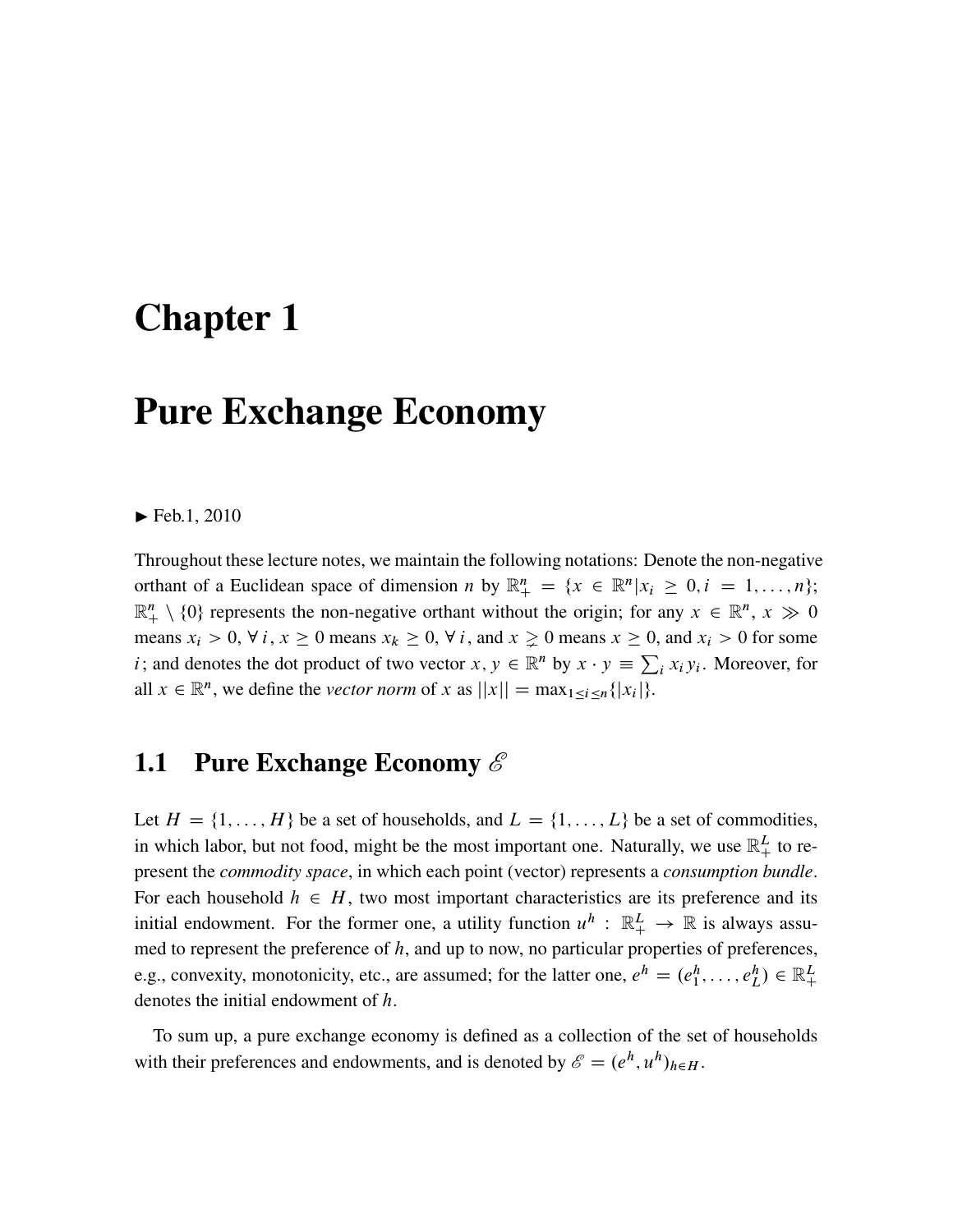#### <span id="page-5-0"></span>1.2 Competitive Equilibrium in *E*

Given a pure exchange economy  $\mathscr{E} = (e^h, u^h)_{h \in H}$ , we could define the concept of *competitive equilibria*.

Before proceeding to the formal definition of competitive equilibria, it is worth to point out several basic assumptions underlying the concept of competitive equilibria. First, we presume that there exists a specific market for each commodity  $\ell \in L$ , in which a unique price  $p_{\ell}$  is to be announced. Second, all the commodities are private goods and perfectly divisible, the latter of which also gives the rationale of assuming  $\mathbb{R}^L_+$  to be the commodity space. Third, there is no tax or transaction cost in this model. Forth, households in this model only take into account of the prices in the markets, that is, they don't care about how many people are there in the markets, or what is the total amount of a certain commodity available in the economy, and in fact they don't even need to know all this sort of information. By using the word "price" here, there is no necessity of including *money* into this model economy, and actually, there is *no* money in such an economy, *nor* anywhere else in these lecture notes. We will talk about price recurrently, but in no way has it to do with money. After all, what we will concentrate on are merely exchange rates, or to say, relative prices.

Given a *price system*, specified by a *price vector*  $p = (p_1, \ldots, p_L) \in \mathbb{R}_+^L \setminus \{0\}$  $p = (p_1, \ldots, p_L) \in \mathbb{R}_+^L \setminus \{0\}$  $p = (p_1, \ldots, p_L) \in \mathbb{R}_+^L \setminus \{0\}$ ,<sup>1</sup> we can always normalize p to have  $\sum_{\ell \in L} p_{\ell} = 1$ . Doubling all prices in this model doesn't matter at all, since it makes no change of the budget set. Of course, in real life, this can not be true, since it's always the case that all prices go up while the income remains the same.

Despite the mild normative tone, as if there were a superb social planner, we shall still use the term *allocation*, whenever we are referring to a set of consumption bundles  $(x^h)_{h \in H}$ for all households in the economy which satisfies the additional condition that the aggregate bundle is feasible given the aggregate endowment, i.e.,  $\sum_{h \in H} x^h \le \sum_{h \in H} e^h$ . Just to mention it a little bit, an allocation  $(x^h)_{h \in H}$  could also be viewed as a vector in the product commodity space  $\mathbb{R}^{HL}_+ = \mathbb{R}^L_+ \times \cdots \times \mathbb{R}^L_+$ .

We make two more assumptions on initial endowments and preferences in this economy.

<span id="page-5-1"></span><sup>&</sup>lt;sup>1</sup>More precisely, by assuming all commodities are *goods* — this is indeed what we are going to assume throughout these lecture notes — it suffices to restrict the analysis to the case of  $p \in \mathbb{R}^L_+ \setminus \{0\}$ , ignoring the trivial case of  $p = 0$ . However, if some commodities are *bads*, then perhaps we should extend the domain of price vectors to  $\mathbb{R}^L \setminus \{0\}$ , at least in the case that we want to treat these bads in the same way as goods.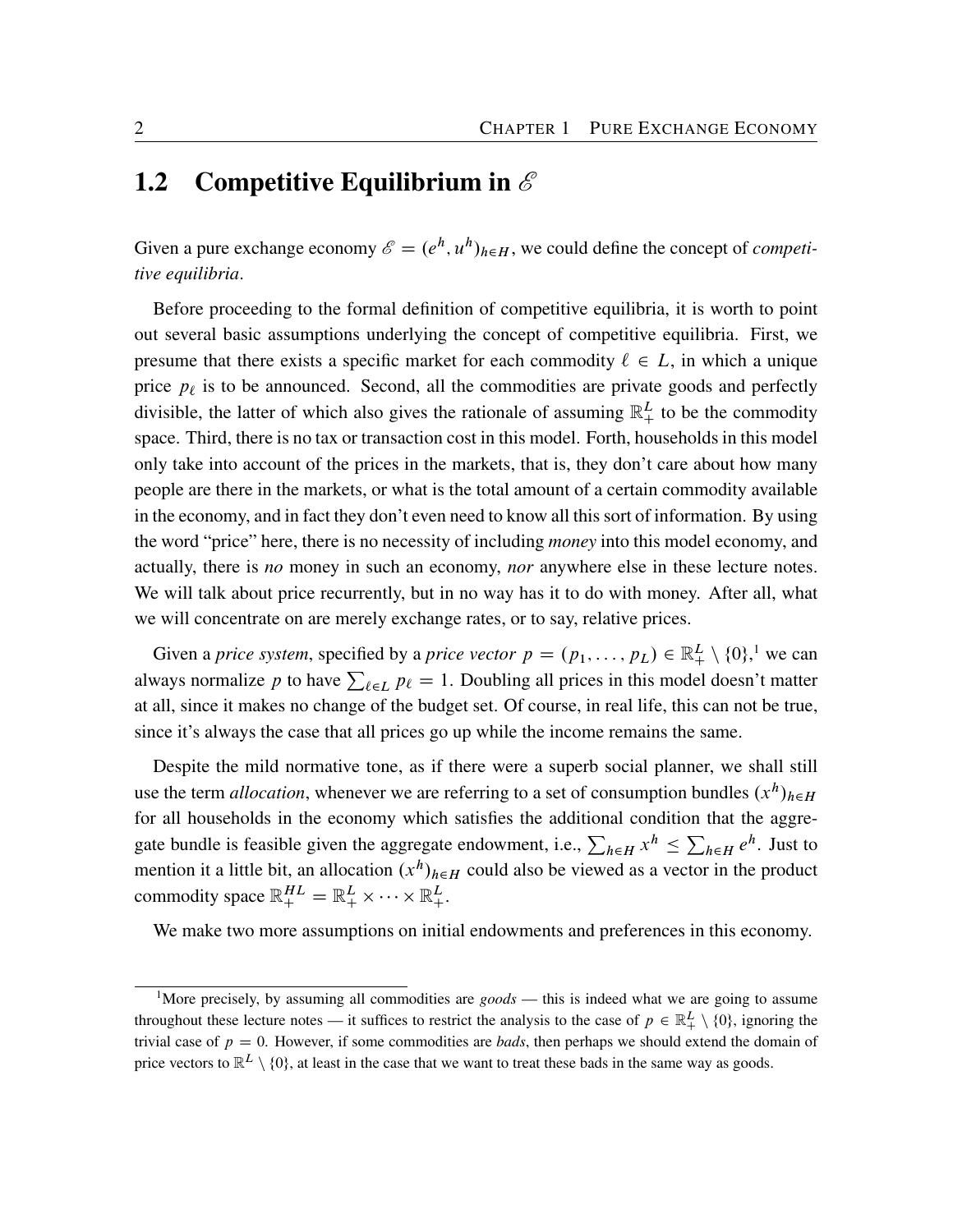- A.1. Each household has some positive amount of endowment for some commodities, or in symbol,  $e^h \in \mathbb{R}^L_+ \setminus \{0\}$ ; moreover,  $\sum_{h \in H} e^h \gg 0$ , that is every named commodity does exist in the economy.
- A.2. For all  $h \in H$  and  $x, y \in \mathbb{R}^L_+$ , if  $x \gg y$  then  $u^h(x) > u^h(y)$ , and in addition, if  $x \geq y$ , then  $u^h(x) \geq u^h(y)$ . This is also termed as *weak monotonicity* of utility (preference).[2](#page-6-0)

Now we are at the stage of stating the formal definition of competitive equilibria in  $\mathscr{E}$ .

**Definition 1.1.** A collection of a price system and an allocation of commodities  $\langle p, x^1, \ldots, x^H \rangle$ , *is a* competitive equilibrium  $(C.E.)$  *in a pure exchange economy*  $\mathscr{E} = (e^h, u^h)_{h \in H}$  *if the following conditions are satisfied:*

• Utility maximization. For each household  $\forall h \in H$ ,  $x^h$  *maximizes its utility over the budget set, i.e.,*

$$
x^h \in \operatorname*{argmax}_{y \in B^h(p)} u^h(y)
$$

where  $B^h(p) \equiv \{ y \in \mathbb{R}^L_+ : p \cdot y \leq p \cdot e^h \}$  is the budget set of h defined by the *equilibrium price system* p*.* [3](#page-6-1)

Market clearing*. The equilibrium allocation clears the market, i.e.,*

$$
\sum_{h \in H} (x^h - e^h) = 0.
$$

*Remark* 1.1. In the definition of the budget set, each point  $y \in B^h(p)$  is an affordable (final) consumption bundle, and the inequality constraint  $p \cdot y \leq p \cdot e^h$  can be interpreted in two ways: (i) a two-step procedure, that is first sell out all the endowment, and then buy what is desired; and (ii) a supply-demand procedure, that is first transform the inequality into  $\sum_{\ell \in L} p_{\ell} (y_{\ell} - e_{\ell}^h)$  $\ell(\ell) = p \cdot (y - e^h) \le 0$ , and whenever  $y_{\ell} - e^h_{\ell} < 0$ , h supplies some  $\ell$  to the market, while whenever  $y_{\ell} - e_{\ell}^{h} > 0$ , h demands some  $\ell$  from the market.

<span id="page-6-0"></span> $2$ The standard definition of weak monotonicity is just the second half of what stated here. By including the first half into our definition of weak monotonicity, we are essentially assuming *locally non-satiated* preference without explicitly mentioning this term. Obviously, the first half in the definition implies local non-satiation.

<span id="page-6-1"></span><sup>&</sup>lt;sup>3</sup>For a function  $f: Z \to \mathbb{R}$ , where  $Z \subset \mathbb{R}^n$ , define argmax<sub> $z \in Z$ </sub>  $f(z)$  as the set of all points in Z that maximize  $f(\cdot)$  over Z; if the maximum of  $f(\cdot)$  over Z does not exist, then define argmax<sub> $\tau \in \mathcal{Z}$ </sub>  $f(z)$  as empty set.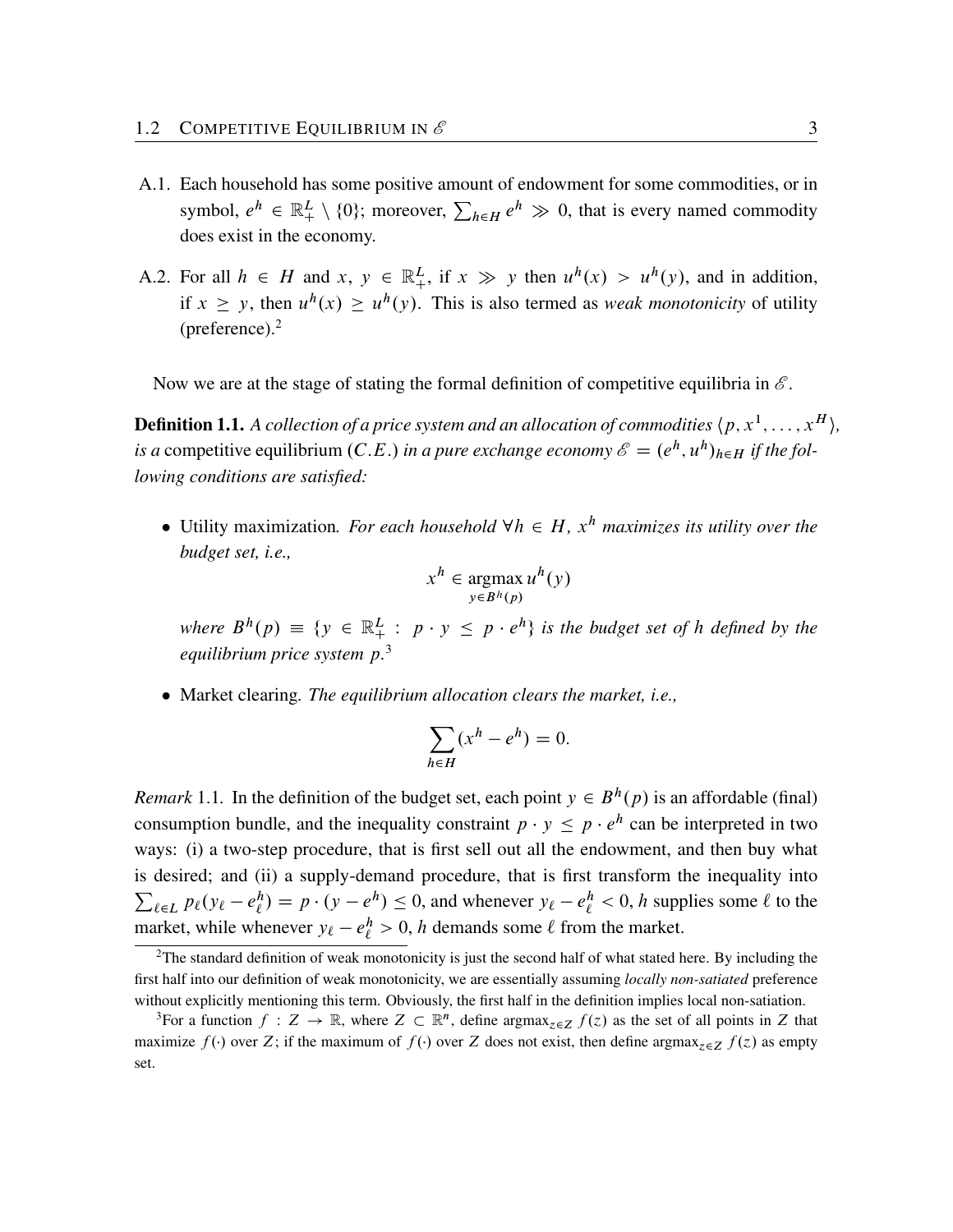*Remark* 1.2*.* If we assume complete freedom for households on choosing the utility maximizing bundles by themselves, then the equilibrium might fail to exist because the selfselected allocation might violate the market clearing condition, even if the same price system does constitute a competitive equilibrium with some other allocation (which is compatible with this price system). Conceptually, we economists choose the specific utility maximizing bundles for the households, and that's why we present the equilibrium allocation at the very beginning in defining C.E.

#### <span id="page-7-0"></span>1.3 The Core of *E*

For any subset  $S \subset H$ , where the number of the elements is also denoted by S, we call  $(x^h)_{S} \in \mathbb{R}_{+}^{LS}$  an *S*-allocation, if  $\sum_{h \in S} x^h \leq \sum_{h \in S}$  $_{h \in S} e^{h}$ ; and an H-allocation just indicates an allocation in the economy.

**Definition 1.2.** An H-allocation  $(x^h)_{h \in H}$  in  $\mathscr{E} \equiv (e^h, u^h)_{h \in H}$  is called a core allocation of  $\mathscr E$ , if there exists no S-allocation  $(y^h)_{h\in\mathcal S}$  where S is a subset of H, such that

> $u^h(y^h) \ge u^h(x^h), \quad \forall h \in S;$  $u^{h}(y^{h}) > u^{h}(x^{h}),$  for at least one  $h \in S$ .

*The set of all core allocations is simply defined as the core of E*

When  $S = H$ , this definition coincides with *Pareto optimality*, thus each core allocation is Pareto optimal. However, the converse is not true. A simplest example goes like follows. Consider an allocation of assigning all the endowment to one household and leaving nothing to everyone else. Obviously this allocation is Pareto optimal yet not a core allocation.

**Definition 1.3.**  $\langle x^1, \ldots, x^H \rangle$  is a competitive allocation of  $\mathscr E$ , if there exists a price system p such that  $\langle p, x^1, \ldots, x^H \rangle$  is a competitive equilibrium in  $\mathscr{E}$ .

The desired welfare property of competitive equilibrium is justified by the following theorem, from which we could directly get the famous *first theorem of welfare economics* as a corollary. Note assumption A.2 listed in the precede section is maintained.

<span id="page-7-1"></span>Theorem 1.1. *Every competitive allocation of E is a core allocation.*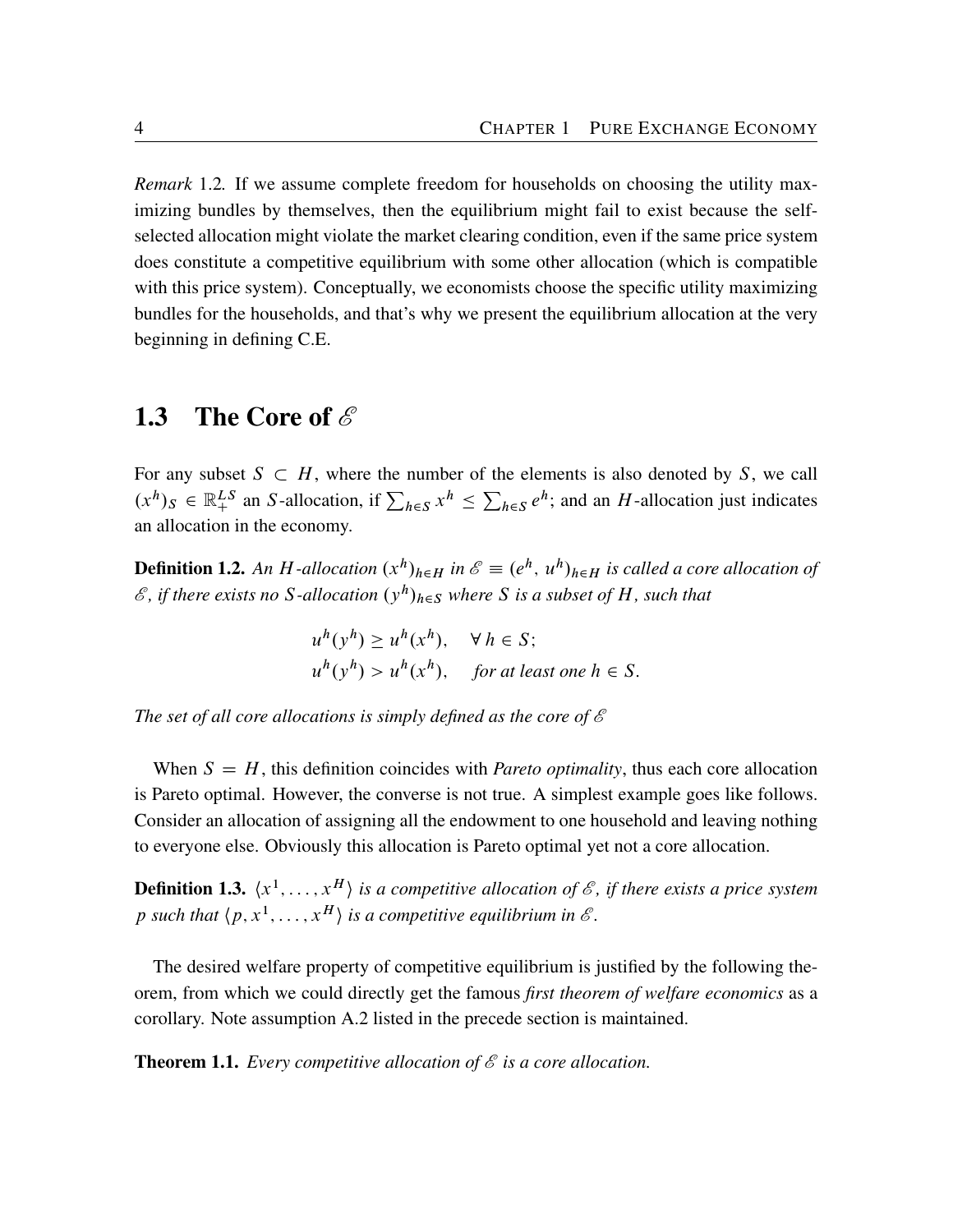Corollary 1.2. *Every competitive allocation is Pareto optimal.*

 $\blacktriangleright$  Feb.3, 2010

*Proof of Theorem [1.1](#page-7-1).* Let  $\langle p, x^1, \ldots, x^H \rangle$  be a C.E. of  $\mathcal{E}$ . Suppose in converse, the competitive allocation is not a core allocation, then there exists an S-allocation  $(y^h)_{h \in S}$  such that  $u^h(y^h) \ge u^h(x^h)$  for any  $h \in S$  with strict inequality for some h.

First, we claim that  $p \cdot y^h \geq p \cdot e^h$ ,  $\forall h \in S$ . If not, there exists an  $h \in S$  such that  $p \cdot y^h$  <  $p \cdot e^h$ . Then we can find  $\epsilon > 0$  small enough such that  $y^h \ll y^h_{\epsilon} \triangleq y^h +$  $(\epsilon, \ldots, \epsilon)$  and  $p \cdot y_{\epsilon}^h < p \cdot e^h$ , i.e.  $y_{\epsilon}^h \in B^h(p)$ . Since  $y_{\epsilon}^h \gg y^h$  and by the assumption of weak monotonicity, we have  $u^h(y^h) > u^h(y^h)$ . By the definition of S-allocation, we have  $u^h(y^h) \ge u^h(x^h)$ . Thus  $u^h(y^h_{\epsilon}) > u^h(x^h)$ . But this contradicts the fact that  $x^h$  maximizes h's utility over  $B^h(p)$  since  $y^h_{\epsilon}$  is also in the budget set.

Second, we claim that there exists an h such that  $p \cdot y^h > p \cdot e^h$ . By definition of Sallocation, there must be at least one  $h \in S$  such that  $u^h(y^h) > u^h(x^h)$ . For this h, if  $p \cdot y^h \leq p \cdot e^h$ , then  $y^h \in B^h(p)$ . But again, this contradicts the fact that  $x^h$  maximizes  $u^h(\cdot)$  over  $B^h(p)$ .

Combining the two claims, we must have  $\sum_{h \in S} p \cdot y^h > \sum_{h \in S} p \cdot e^h$ . However, since  $(y<sup>h</sup>)<sub>h \in S</sub>$  is an S-allocation, we have  $\sum_{h \in S} y<sup>h</sup> \leq \sum$  $_{h \in S} e^{h}$ , and multiply each side by p, we have  $\sum_{h \in S} p \cdot y^h \le \sum_{h \in S} p \cdot e^h$ . This contradiction proves our initial assumption is not true and thus complete the proof.

*Remark* 1.3. As shown in the proof, it suffices to assume that the preferences satisfy

if 
$$
x \gg y
$$
 then  $u^h(x) > u^h(y)$ ,

which is the first half of our definition of weak monotonicity.

Now, let us think about a five sentences proof for a slightly modified version of theorem [1.1](#page-7-1), which is known as *Debreu's proof*. [4](#page-8-0) To this end, we first impose two more assumptions about the preference, strong monotonicity, i.e., whenever  $x \geq y$  then  $u^h(x) > u^h(y)$ , and continuity. Notice that under these assumptions, if an S-allocation makes it invalid for a competitive allocation to be in the core, then we can always slightly reallocate the S-allocation

<span id="page-8-0"></span><sup>4</sup>Somebody said Debreu demonstrated this result and gave an five sentences proof in his Nobel Prize speech. However, there has no such an argument in neither Debreu's speech nor his prize lecture.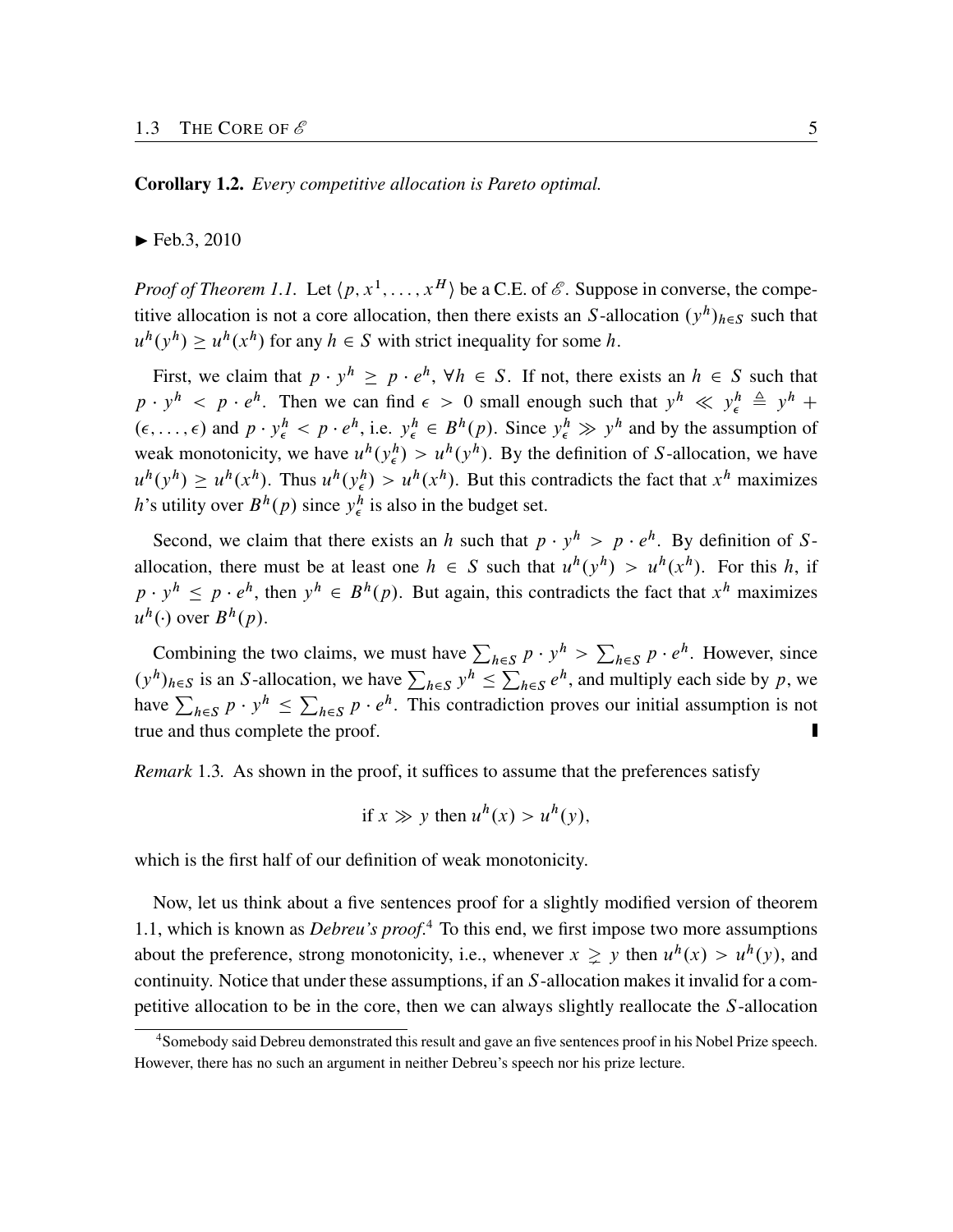<span id="page-9-2"></span>such that every household in  $S$  has a strictly higher utility than that in the competitive allocation.[5](#page-9-1)

With this fact, the *Debreu's proof* can be showed as follows: First, notice whenever there is a red S-allocation which makes the blue C.E. not in the core, we can simply assume every household in S is strictly better off than in the blue C.E.; but if so, each household would have a higher total value of consumption bundle in this S-allocation than that of its endowment, which were to imply that the aggregate value of the S-allocation exceeds that of the total endowments in S.

The term "core" originates from [von Neumann and Morgenstern](#page-64-1) ([1947\)](#page-64-1), where they defined a closely related concept "stable set", something located at the center of the relevant geometrical structure. However, the idea of core allocation dates back to Edgeworth.

#### <span id="page-9-0"></span>1.4 Edgeworth Box

Consider the simplest pure exchange economy with two households and two commodities. Let  $H = \{1, 2\}$  and  $L = \{1, 2\}$ , together with the utility  $u^1(x_1^1, x_2^1), u^2(x_1^2, x_2^2)$ , as well as initial endowments  $e^1 = (e_1^1, e_2^1), e^2 = (e_1^2, e_2^2)$ . Let  $T = [0, e_1^1 + e_1^2] \times [0, e_2^1 + e_2^2]$  be the set of all feasible consumption bundles of each household in this economy. We can use a rectangular to represent the set  $T$ , as in the following figure. And we call this rectangular a *Edgeworth box*.



<span id="page-9-1"></span><sup>&</sup>lt;sup>5</sup>There exists some  $h \in S$  such that  $u^h(y^h) > u^h(x^h)$ , and use the same argument as in the proof of theorem [1.1,](#page-7-1) we have  $p \cdot y^h > p \cdot e^h$ . Moreover, this implies that h could distribute some commodities in its consumption bundle evenly across all other households in S by a sufficiently small amount, and by the continuity of utility, keep its utility in the S-allocation still higher than that in the competitive allocation. Now, every household else in S will achieve a higher utility by the strong monotonicity of utility.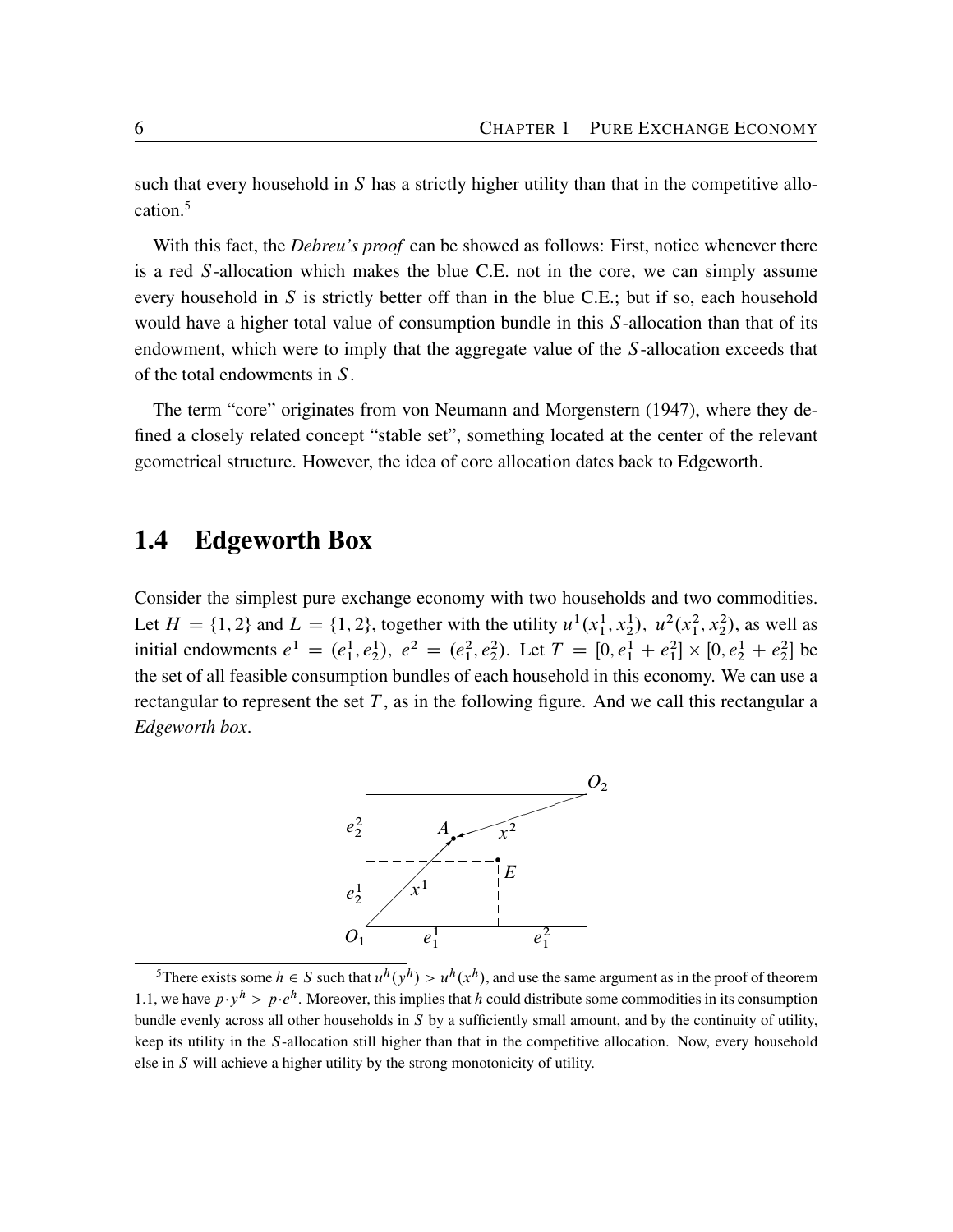In this box, E represents the initial endowments of the two households, and A represents an allocation which exhausts the total endowments. It turns out that the Edgeworth box is a of great use in illustrating the connection of three concepts, the Pareto optimal allocation, the competitive allocation and the core allocation, in a rather intuitive way.

Let us focus on the simplest case, namely, the utility functions of the two households are strictly quasi-concave, strongly monotone and continuously differentiable. Let  $P_h(x) =$  $\{y \in T | u^h(y) \geq u^h(x) \}$  be the set of consumption bundles for each  $h \in H$  with which h is at least as happy as having  $x$ . Observe, for instance from the following box, that if the intersection of  $P_1(x)$  and  $P_2(x)$  has a non-empty interior region, then the allocation x can not be a Pareto optimal.[6](#page-10-0)



We conclude that Pareto optimality can be achieved only in the case that two indifference curves intersect with each other at a single point, i.e., they are tangent with each other at this point. From our assumptions about the utility functions, the set of allocations which are Pareto optimal constitutes a continuous curve connecting the two origins. We call this curve the *contract curve* of the economy. Also notice that at each Pareto optimal allocation x, there exists a unique straight line that is tangent with  $P_1(x)$  and  $P_2(x)$  at x. We call this line the *separating line* of the two households.

<span id="page-10-0"></span><sup>&</sup>lt;sup>6</sup>Recall that an allocation x is a set of consumption bundles  $(x^h)_{h \in H}$ . As a slight abuse of notations, we will simply write down  $P_h(x)$  indicating the exact form  $P_h(x_h)$ .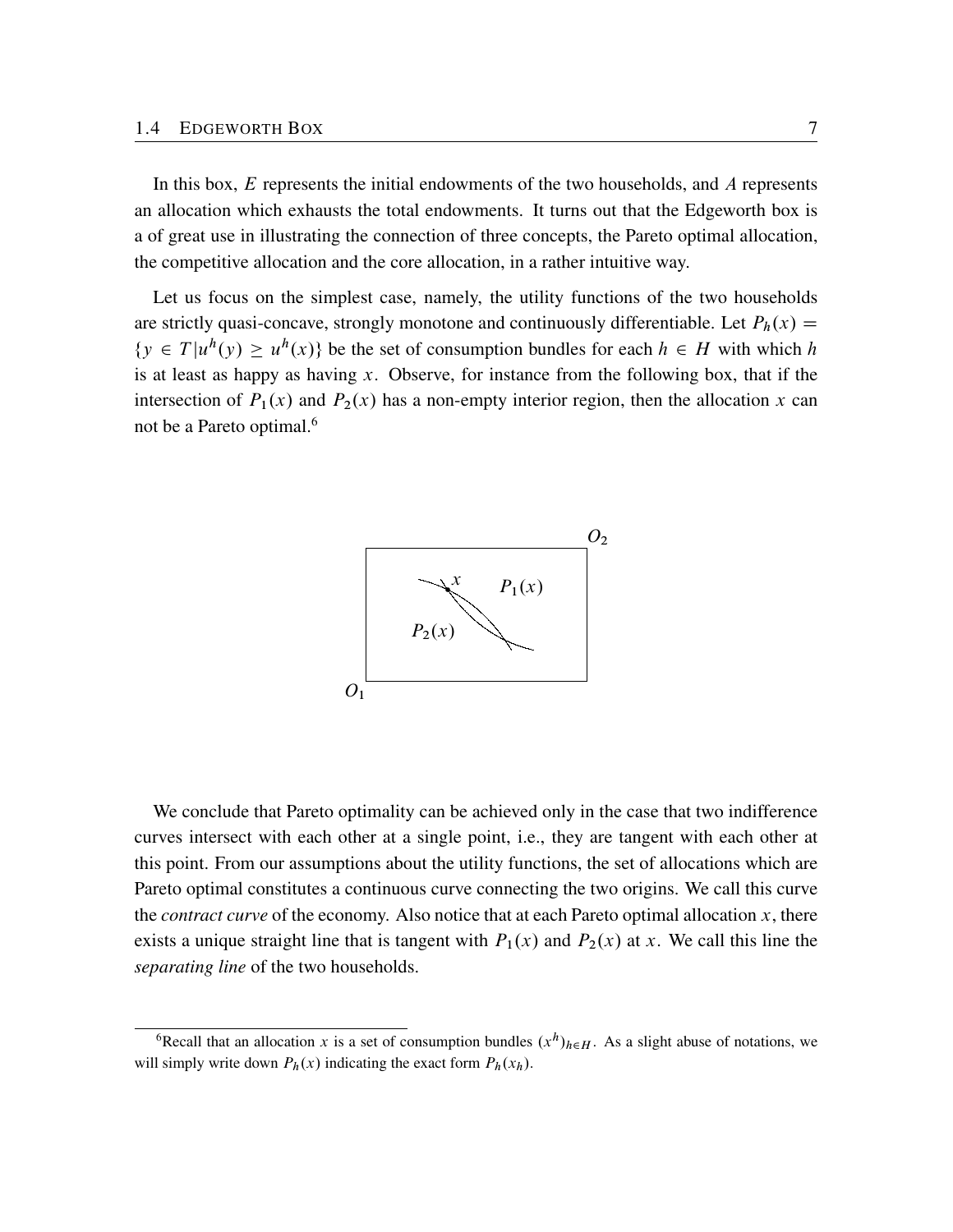

Given the initial endowments  $E = (e^1, e^2)$ , we can find out the core allocations in this economy. Note in this case, the possible S-allocations consist of only three sets, two households respectively and  $H$  as a whole. Therefore once an allocation satisfies both Pareto optimality condition and rationality condition, i.e., each household with this allocation is no worse than with its initial endowment, then this allocation must be a core allocation. It can be easily seen that a fraction of the contract curve constitutes the set of core allocations in this economy. For example, in the following box, the set of core allocations is the fraction of the contract curve between  $a$  and  $b$ .



Next, consider the competitive allocations in this economy. In an Edgeworth box, a competitive equilibrium  $\langle p, x \rangle$  can be viewed geometrically as defining a separating line which goes through the initial endowments  $E$  and the allocation point  $x$ , while the latter one is also the tangent point of both  $P_h(x)$ ,  $h = 1, 2$ , and the separating line. Moreover, the price vector is the normal vector of the separating line. Following this geometrical interpretation, it is obvious that the competitive allocation x is Pareto optimal (the separating line and the contract curve intersect at x), thus x is also a core allocation, as shown in the following Edgeworth box.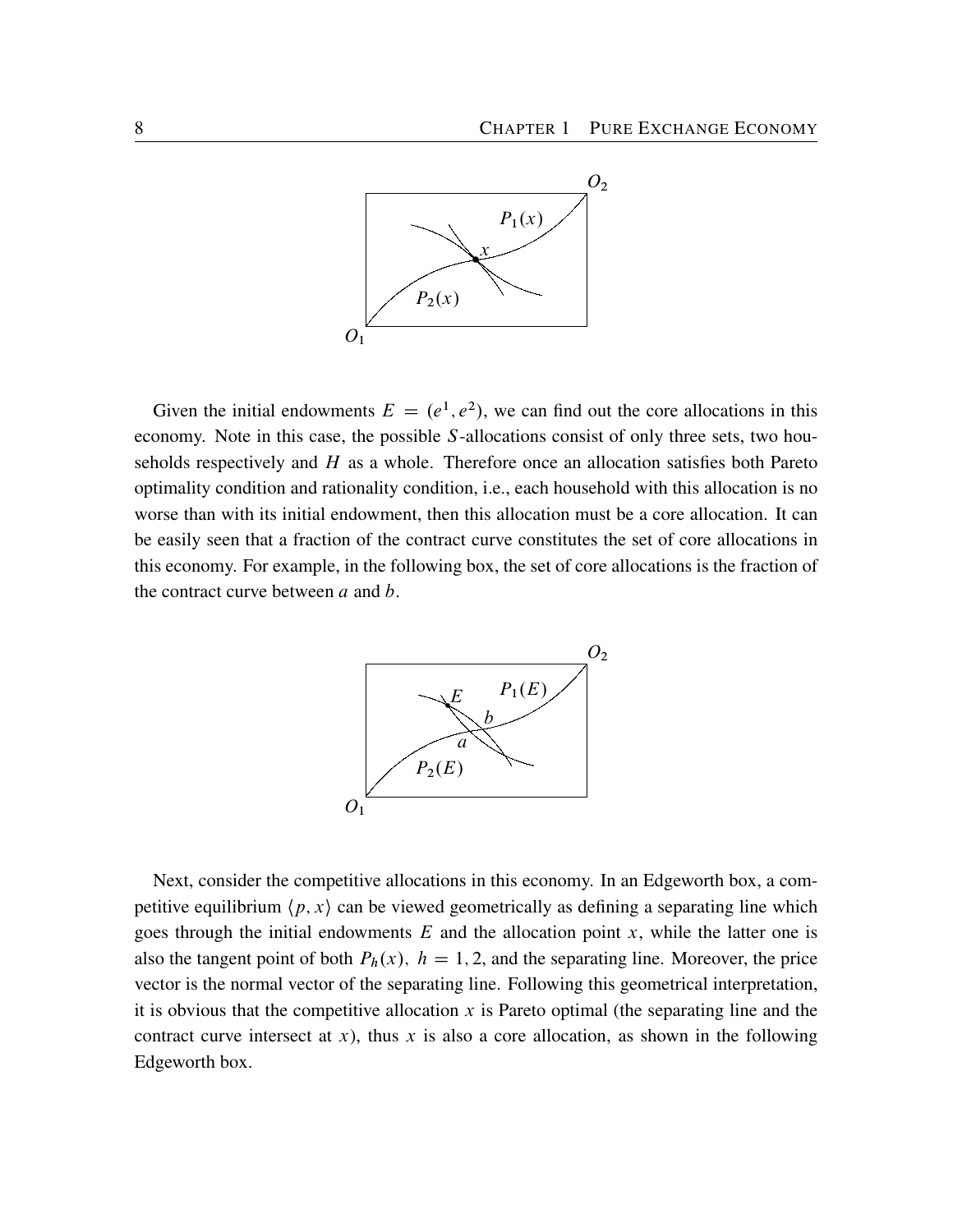

The discussion above also provides some geometrical insight of the first theorem of welfare economics. Moreover, by using the Edgeworth box, we can give a heuristic yet intuitive proof the existence of C.E. in this 2 by 2 economy. Through the initial endowment point E, we can draw two indifference curves for households 1 and 2, which intersect with the contract curve at a and b respectively. Since the preferences are convex (utility functions are quasi-concave), the tangent line to 1's indifference curve at  $a$  is on the left side of  $E$ , while for 2 is on the right side. By the assumption of continuous differentiability of utility functions, the separating lines at each point of the contract curve between  $a$  and  $b$  will change continuously, hence one of them, say the separating line at x must go through  $E$ . Therefore, the allocation x together with the normal vector of the separating line joining x and E consist of a competitive equilibrium.

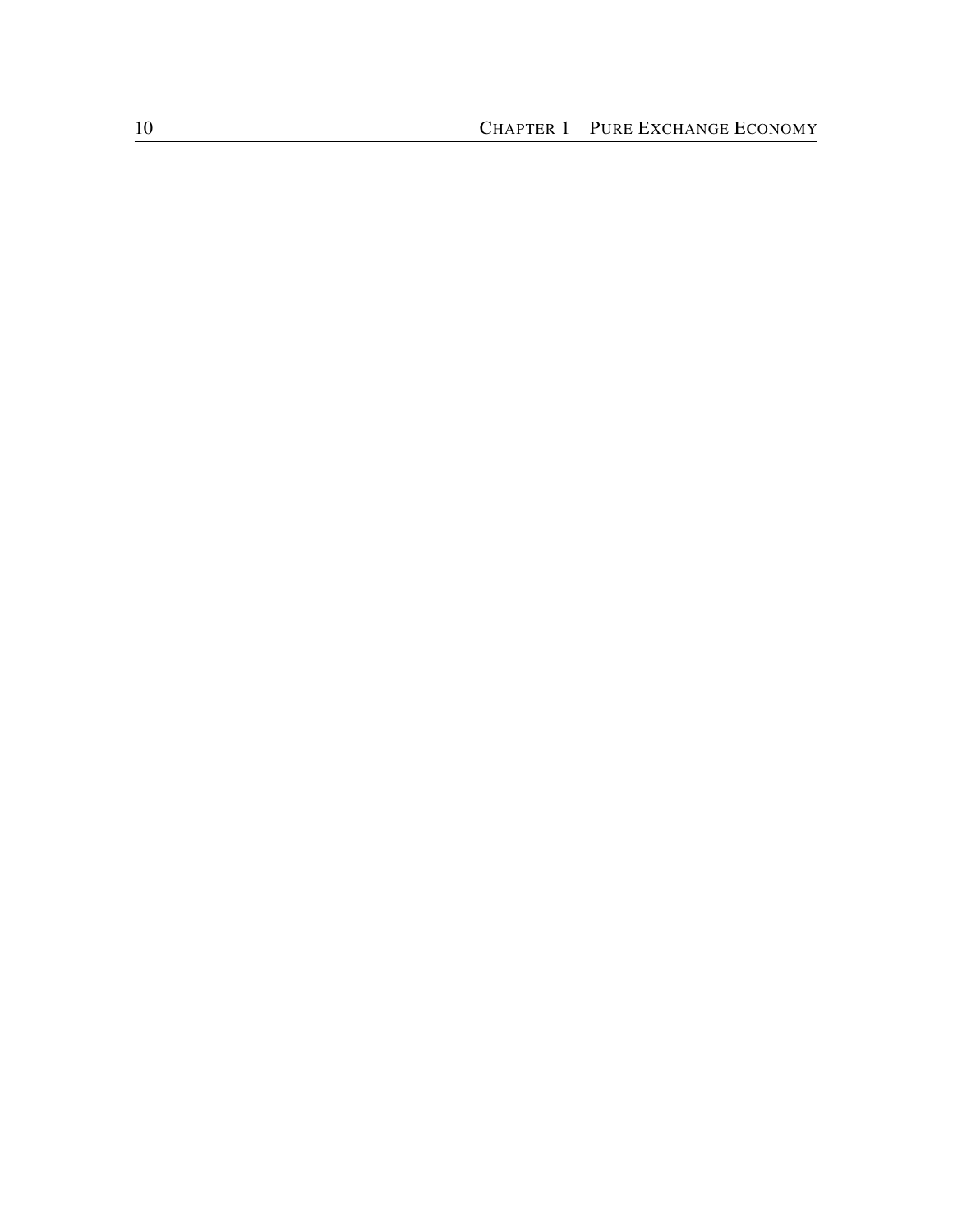## <span id="page-14-0"></span>Chapter 2

### Nash Equilibrium

 $\blacktriangleright$  Feb.8, 2010

#### <span id="page-14-1"></span>2.1 N.E. in A Game

Let  $N \equiv \{1, ..., N\}$  be a set of players, and for each  $n \in N$ , define  $S^n \equiv$  strategy set of player *n*. Put  $S \equiv S^1 \times \cdots \times S^N$ , and define  $\pi^n : S \to \mathbb{R}$  as payoff function for *n*. A game is given by  $\Gamma = (S^n, \pi^n)_{n \in N}$ .

Given  $s \equiv (s^1, ..., s^N) \in S$  and  $t \in S^n$ ,  $(s|_{n}t) \equiv (s^1, ..., s^{n-1}, t, s^{n+1}, ..., s^N) \in S$ denotes the *unilateral deviation* of player  $n$  from  $s<sup>n</sup>$  to  $t$  at  $s$ .

**Definition 2.1.** Define  $\beta^{n}(s) = \argmax_{t \in S^{n}} \pi^{n}(s|_{n}t)$  as the best reply set of n at s.

**Definition 2.2.** A strategy profile  $s = (s^1, \ldots, s^N)$  is called a Nash equilibrium (N.E.) of  $\Gamma = (S^n, \pi^n)_{n \in N}$  if  $s^n \in \beta^n(s)$   $\forall n \in N$ .

**Definition 2.3.** Let the best reply correspondence  $\beta : S \rightrightarrows S$  of  $\Gamma$  be defined in the following *way*,  $\forall s \in S$  $\sim N$ .

$$
\beta(s) \equiv \begin{array}{cccc} \beta^1(s) & \times & \cdots & \times & \beta^N(s) \\ \cap & & \cdots & & \cap \\ S^1 & \times & \cdots & \times & S^N \end{array} \equiv S,
$$

*where*  $\Rightarrow$  *represents correspondence (point-to-set map).*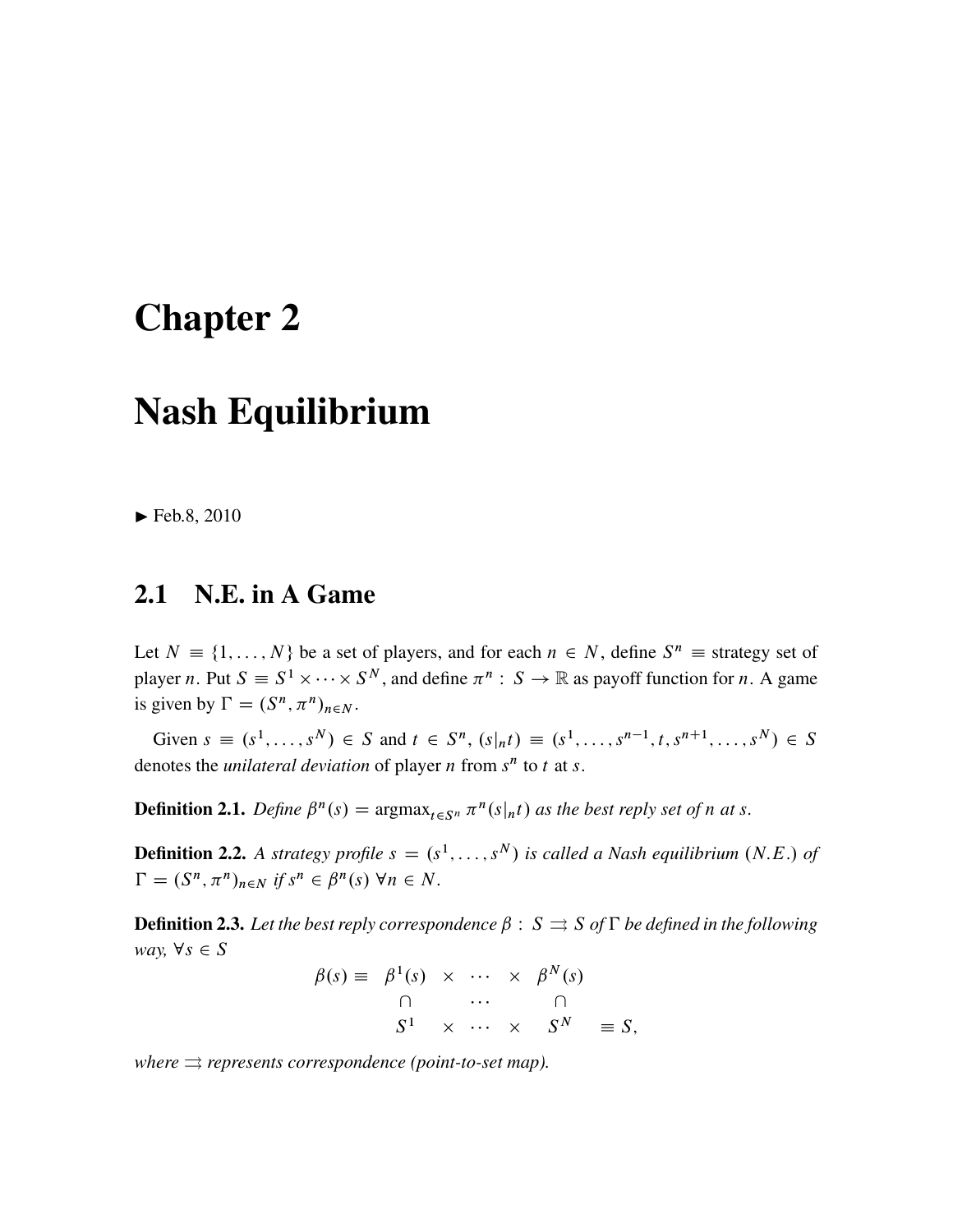With this notation, the strategy profile s is a N.E. iff  $s \in \beta(s)$ , i.e., a fixed point of the best reply correspondence. In order to prove the existence of *N.E.*, we need following mathematical preliminaries. And throughout the remaining of this chapter, we restrict to Euclidean space.

We have mentioned "correspondence" several times, now let's give a formal definition.

**Definition 2.4.** We call  $\varphi$  as a correspondence *from* X to Y, where  $X \subset \mathbb{R}^m$  and  $Y \subset \mathbb{R}^n$ , if  $\forall x \in X$ ,  $\varphi(x)$  is a non-empty subset of  $\mathbb{R}^n$ , and this correspondence is denoted as  $\varphi : X \rightrightarrows$ Y *.*

Since each subset of Y can be regarded as a point in the power set of  $Y$ , the correspondence  $\varphi$  is nothing but a map from X to the power set of Y.<sup>[2](#page-15-1)</sup> Moreover, if  $\forall x \in X, \varphi(x)$  is a singleton, then  $\varphi$  is an ordinary map (function) from X to Y.

As in the case of function, some kind of continuity concept for correspondences is always desirable. It turns out that following definitions are most useful for economic applications. Several concepts are involved in defining the continuity for correspondences.

**Definition 2.5.** Let  $\varphi$  :  $X \rightrightarrows Y$  *be a correspondence, the set*  $G_{\varphi} = \{(x, y) \in X \times Y | y \in Y\}$  $\varphi(x)$  *is called the graph of*  $\varphi$ .

**Definition 2.6.** We call a correspondence  $\varphi$  to be upper semi-continuous (u.s.c.) on X if  $G_{\varphi}$ is a closed set in  $X \times Y$ , which is equivalent to either one of the following conditions:

- We say  $\varphi$  to be u.s.c. at  $x \in X$ , if  $(x_n, y_n) \to (x, y) \in X \times Y$  and  $(x_n, y_n) \in G_{\varphi}$ , then  $(x, y) \in G_{\varphi}$ ; and we say  $\varphi$  to be u.s.c. on X, if  $\varphi$  is u.s.c.  $\forall x \in X$ .
- We say  $\varphi$  to be u.s.c. at  $x \in X$ *,* if  $x_n \to x$ *,*  $y_n \to y \in Y$  and  $y_n \in \varphi(x_n)$ *, then*  $y \in \varphi(x)$ *; we say*  $\varphi$  to be u.s.c. on X, if  $\varphi$  is u.s.c.  $\forall x \in X$ *.*

We will use the term *upper hemi-continuous* (u.h.c) in the same meaning of u.s.c.

**Definition 2.7.** We call a correspondence  $\varphi$  to be lower semi-continuous (l.s.c.) at  $x \in X$  if *for any sequence*  $x_n \to x$  *and for any point*  $y \in \varphi(x)$ *, there exists*  $y_n \in \varphi(x_n)$  *for each n s.t.*  $y_n \to y$ ; if  $\varphi$  is l.s.c.  $\forall x \in X$ *, then we say*  $\varphi$  to be l.s.c. on X.

<span id="page-15-0"></span><sup>&</sup>lt;sup>1</sup>The power set of a set A is the collection of all the subsets of A, which defines a new set as well.

<span id="page-15-1"></span><sup>&</sup>lt;sup>2</sup>Mathematically, a *map* always refers to a point-to-point relationship between two sets.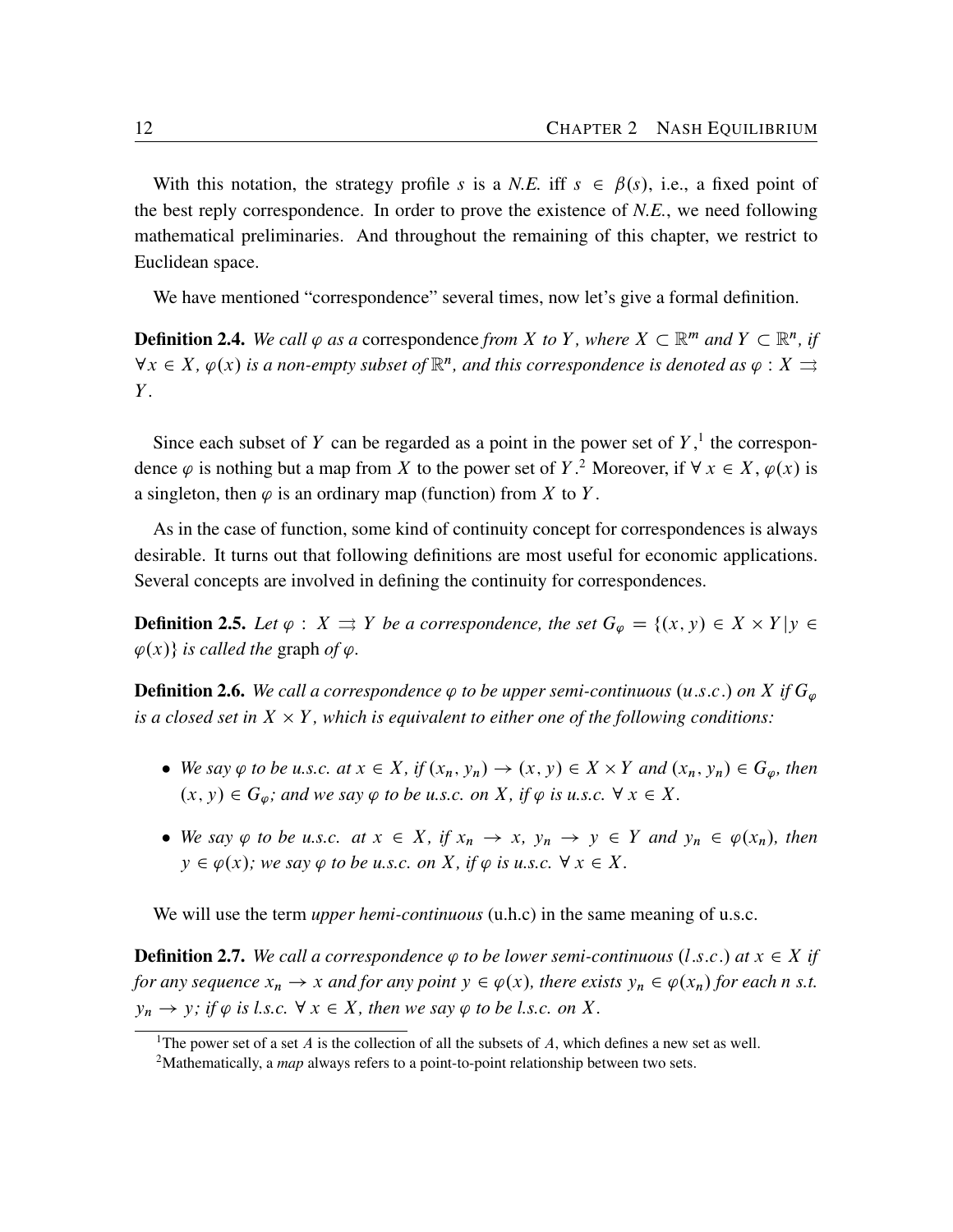We will also use the term *lower hemi-continuous* (l.h.c) in the same meaning of l.s.c.

**Definition 2.8.** We say  $\varphi$  to be continuous if it is both u.s.c. and l.s.c.

The graph below is an illustration for these concepts.  $\varphi$  is u.s.c. at  $x_1$  but not l.s.c., and on the contrary, l.s.c. at  $x_2$  but not u.s.c. Intuitively, u.s.c. says that a correspondence can not "shrink" while l.s.c. says that it can not "expand".



The following propositions demonstrate some basic properties and applications of the concept of correspondences. In particular, theorem [2.1](#page-16-0) characterizes the fundamental property of constrained optimization in the language of correspondences. It has been labeled as *Berge's maximal theorem* in the literature.

<span id="page-16-0"></span>**Theorem 2.1.** Let  $f: Y \to \mathbb{R}$  be a continuous function, and  $\varphi: X \rightrightarrows Y$  be continuous and *compact valued at*  $x \in X$ *. Then*  $\eta : X \rightrightarrows Y$  *is a u.s.c. and compact valued correspondence at* x where  $\beta(x) = \argmax_{y \in \varphi(x)} f(y)$ *.* 

*Proof.* First of all, since  $\varphi(x)$  is compact and  $f(\cdot)$  is continuous on  $\varphi(x)$ , there exists  $y \in$  $\varphi(x)$  that maximizes  $f(\cdot)$  by Weierstrass theorem. Thus  $\beta(x)$  is non-empty.

Let  $(x_n, y_n) \to (x, y) \in (X \times Y)$  where  $y_n \in \beta(x_n)$   $\forall n$ , we want to show that  $y \in$  $\beta(x)$ . First, by u.h.c of  $\varphi$  and  $y_n \in \beta(x_n) \subset \varphi(x_n)$ ,  $y \in \varphi(x)$ . Second, by l.h.c of  $\varphi$ ,  $\forall z \in \varphi(x)$ , there exists a sequence of  $\{z_n\}$  that goes to z and  $z_n \in \varphi(x_n)$ . Since  $y_n \in \varphi(x_n)$  $\beta(x_n)$  maximizes  $f(\cdot)$  in  $\varphi(x_n)$ , it follows  $f(y_n) \ge f(z_n)$   $\forall n$ . Then we have  $f(y) =$  $\lim_{n} f(y_n) \ge \lim_{n} f(z_n) = f(z)$  from the continuity of  $f(\cdot)$ . Moreover, this implies  $y \in \beta(x)$ , so that  $\beta$  is u.s.c.

In order to prove  $\beta(x)$  is compact, we only need to show that  $\beta(x)$  is closed since it is a subset of the compact set  $\varphi(x)$ . Let  $\{w_n\}$  be an arbitrary sequence in  $\beta(x)$  which converges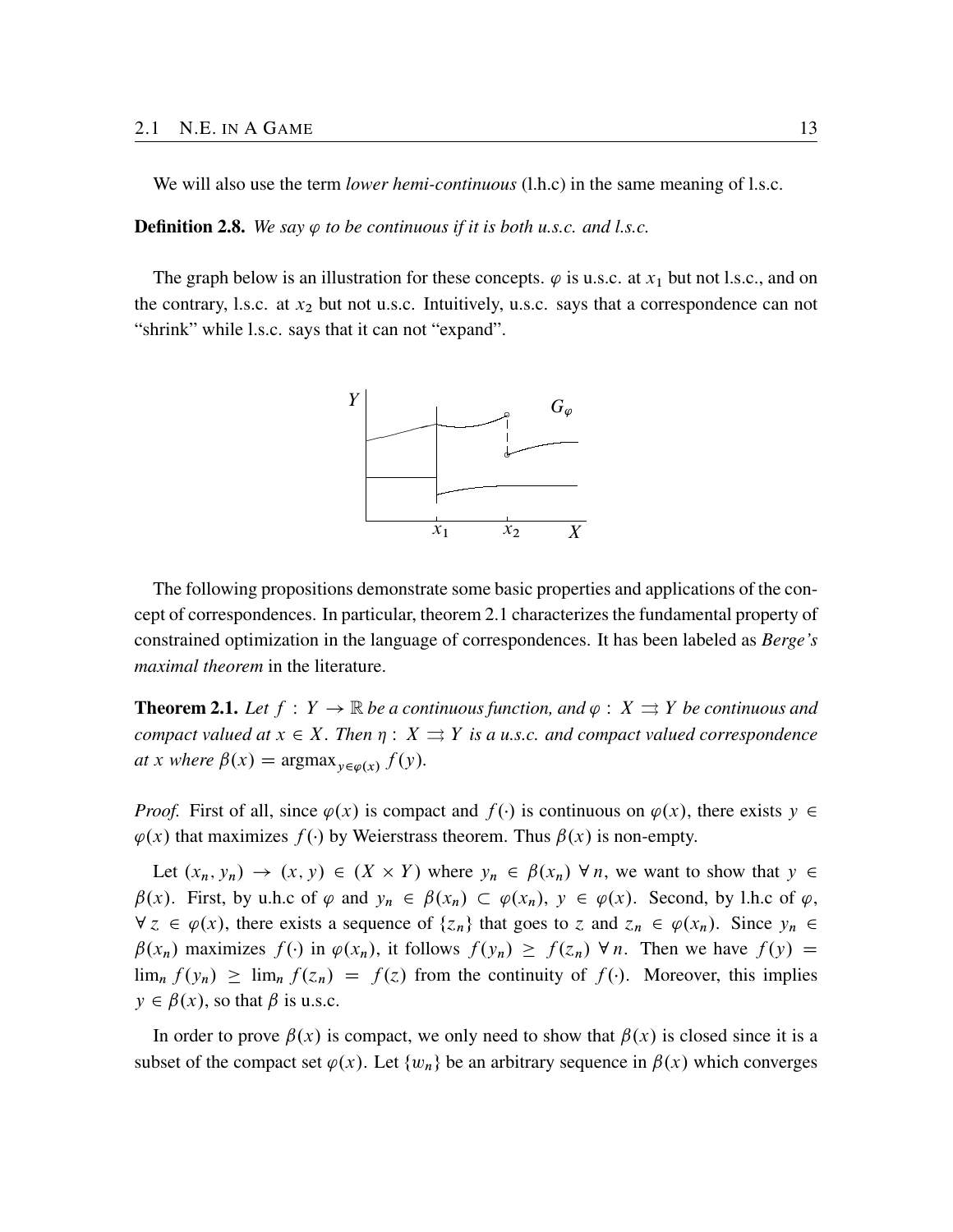<span id="page-17-4"></span>to  $w \in \varphi(x)$ . By definition,  $f(w_n) = \max_{t \in \varphi(x)} f(t) \equiv M$  for all n, hence  $f(y) = M$ , which implies  $y \in \beta(x)$ . Therefore  $\beta(x)$  is compact.

A more general form of theorem [2.1](#page-16-0) is given as a corollary.<sup>[3](#page-17-0)</sup>

**Corollary 2.2.** Let  $f : X \times Y \to \mathbb{R}$  be a continuous function, and  $\varphi : X \Rightarrow Y$  be continuous *and compact valued. Then*

- $\beta: X \rightrightarrows Y$  *is a u.s.c. correspondence where*  $\beta(x) = \argmax_{y \in \varphi(x)} f(x, y)$ ;
- the maximal function  $g: X \to \mathbb{R}$  is continuous, where  $g(x) = \max_{y \in \mathcal{Q}(x)} f(x, y)$ *.*

<span id="page-17-2"></span>**Lemma 2.3.** Finite product of u.s.c.  $(l.s.c.)$  correspondences is also a u.s.c.  $(l.s.c.)$  cor*respondence. Product of correspondences is defined as follows: for each*  $k = 1, \ldots, K$ *we have a correspondence*  $\varphi_k : X \rightrightarrows Y_k$ , then the product correspondence is defined as  $\varphi: X \rightrightarrows Y = \prod_{k=1}^K Y_k$ , where  $\varphi(x) = \prod_{k=1}^K x_k$  $_{k=1}^{\mathbf{A}} \varphi_k(x) \subset Y.$ 

Now we give two useful fixed point theorems. The first one is Brouwer's fixed point theorem.

**Theorem.** Let D be a compact convex set in an Euclidean space,<sup>[4](#page-17-1)</sup> and let  $f : D \rightarrow D$  be a *continuous function, then*  $\exists x \in D$ *, s.t.*  $f(x) = x$ *.* 

From this theorem we can easily prove the following Kakutani's fixed point theorem, which plays a key role in establishing the existence of equilibria.

<span id="page-17-3"></span>**Theorem 2.4.** Let  $\varphi : X \rightrightarrows X$  be u.s.c. and convex valued, where X is a compact convex *set in an Euclidean space, then*  $\exists x \in X$  *s.t.*  $x \in \varphi(x)$ *.* 

<span id="page-17-0"></span><sup>3</sup> In fact, this is the primitive form of *Berge's maximal theorem*. However the essence of the proofs in both theorems are exactly the same.

<span id="page-17-1"></span><sup>4</sup>From a mathematical point of view, the convexity condition is neither intuitive nor critical for the existence of a fixed point. A much better one could be that there's no "hole" in the space, or equivalently, the space to be contractible, both of which, in more advanced mathematical terms (algebraic topology), are defined as the homotopy groups induced by the space are all trivial. Furthermore, this conclusion is in turn a simple corollary of the result proved by [Eilenberg and Montgomery](#page-64-2) ([1946\)](#page-64-2), in which the fundamental property of a space admitting a fixed point is to be acyclic (that is the reduced homology groups are all trivial). However, convexity is somehow a common assumption in economic models, and in particular, preferences of players in a game can be easily and reasonably (or unreasonably) formulated in a way satisfying the convexity assumption, based on which mathematical tools apply in a convenient way. For this reason we maintain this convexity condition in the statements of Brouwer's fixed point theorem and Kakutani's theorem.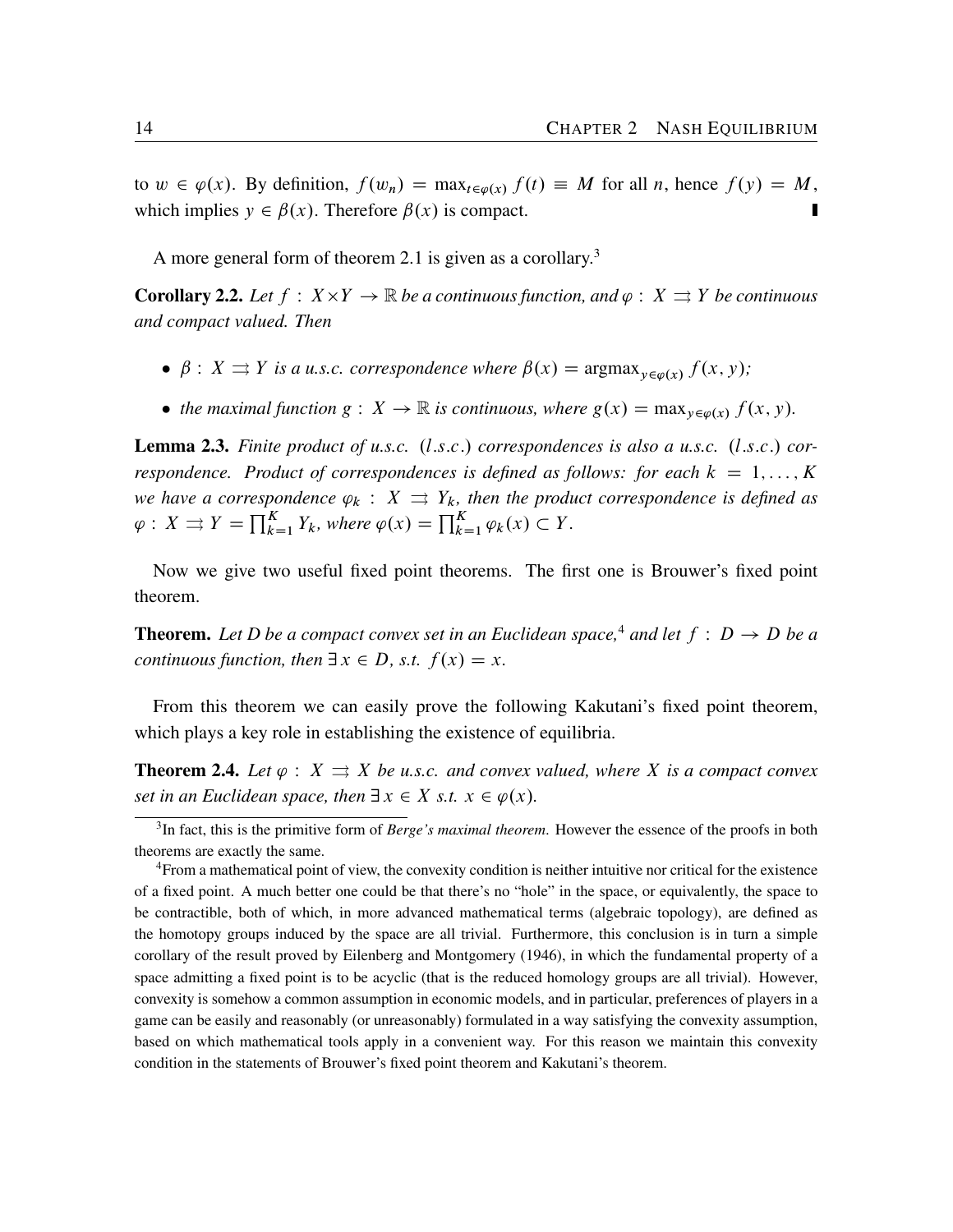By now, we are ready to prove the existence of Nash equilibria.

<span id="page-18-3"></span>**Theorem 2.5.** Let  $\Gamma = (S^n, \pi^n)_{n \in N}$  be a game satisfying:

- The strategy set  $S^n$  is a compact convex set in  $\mathbb{R}^{k(n)}$ ,<sup>[5](#page-18-1)</sup> for each  $n \in N$ .
- The payoff function  $\pi^n : S \to \mathbb{R}$  is continuous on  $S \equiv \prod S^n$  for each  $n \in N$ .
- For each  $s \in S$  the payoff function  $\pi^{n}(s|_{n}t)$  of unilateral deviation is quasi-concave  $\text{in } t \in S^n, \text{for each } n \in N.$

*Then, there exists a Nash equilibrium.*

*Proof.* Define  $\varphi_n(s) = S^n$  for all  $s \in S$  and  $n \in N$ , and obviously  $\varphi_n$  is continuous and compact valued. Then by theorem [2.1](#page-16-0)  $\beta^{n}(s)$  is u.s.c. in S. And by lemma [2.3,](#page-17-2)  $\beta(s)$  =  $\beta^1(s) \times \cdots \times \beta^N(s)$  is also u.s.c. From quasi-concavity of  $\pi^n(S|_{n}t)$ ,  $\beta^n$  hence  $\beta$  is convex valued. Therefore, by theorem [2.4,](#page-17-3)  $\exists s^*$  s.t.  $s^* \in \beta(s^*)$ .

 $\blacktriangleright$  Feb.15, 2010

#### <span id="page-18-0"></span>2.2 N.E. in A Generalized Game

In order to prove the existence of competitive equilibrium, we introduce the concept of *generalized game* (pseudo game) in this section.

Let  $N = \{1, ..., N\}$  be a set of players. For each  $n \in N$ ,  $S^n =$  the "underlying" strategy set, and assume  $S<sup>n</sup>$  to be a compact convex subset of some Euclidean space. Let  $S \equiv S^1 \times \cdots \times S^N$ , and define  $\pi^n : S \to \mathbb{R}$  as the payoff function for *n*. Let  $\varphi_n : S \rightrightarrows S^n$ be a correspondence where  $\varphi_n(S) \subset S^n$  for each  $n \in N$ .<sup>[6](#page-18-2)</sup> Define  $\widetilde{\Gamma} = (S^n, \pi^n, \varphi_n)_{n \in N}$  as a generalized game.

<span id="page-18-2"></span><span id="page-18-1"></span><sup>5</sup>Strategy spaces of different players may have different dimensions.

<sup>&</sup>lt;sup>6</sup>By writing  $\varphi_n(S) \subset S^n$ , we mean  $\varphi_n(S) = \bigcup$  $s \in S$   $\varphi_n(s) \subset S$ , i.e., the union of all the image (set) of  $\varphi_n$  over S, is possibly a *proper subset* of  $S^n$ . That is, the correspondence  $\varphi_n$  represents a certain restriction on the feasible strategy that player *n* could take when the strategy profile other than *n* is fixed at  $s_{-n}$  =  $(s<sup>1</sup>,..., s<sup>n-1</sup>, s<sup>n+1</sup>,..., s<sup>N</sup>)$ . In a more precise way, the only relevant domain for defining  $\varphi_n$  is merely  $S_{-n}$  $S^1 \times \cdots \times S^{n-1} \times S^{n+1} \times \cdots \times S^N$ , or put in another way, it suffices to define  $\varphi_n(s^n, s_{-n}) \equiv \widetilde{\varphi}_n(s_{-n})$ , where the latter one is a correspondence from  $S_{-n}$  to  $S^n$ . However, for notational simplicity, we still use  $\varphi_n(s)$  rather than  $\widetilde{\varphi}_n(s_{-n})$ . One also notes that when  $\varphi_n(s) = S^n$  for all  $s \in S$ , then  $\overline{\Gamma}$  is no more than a standard game.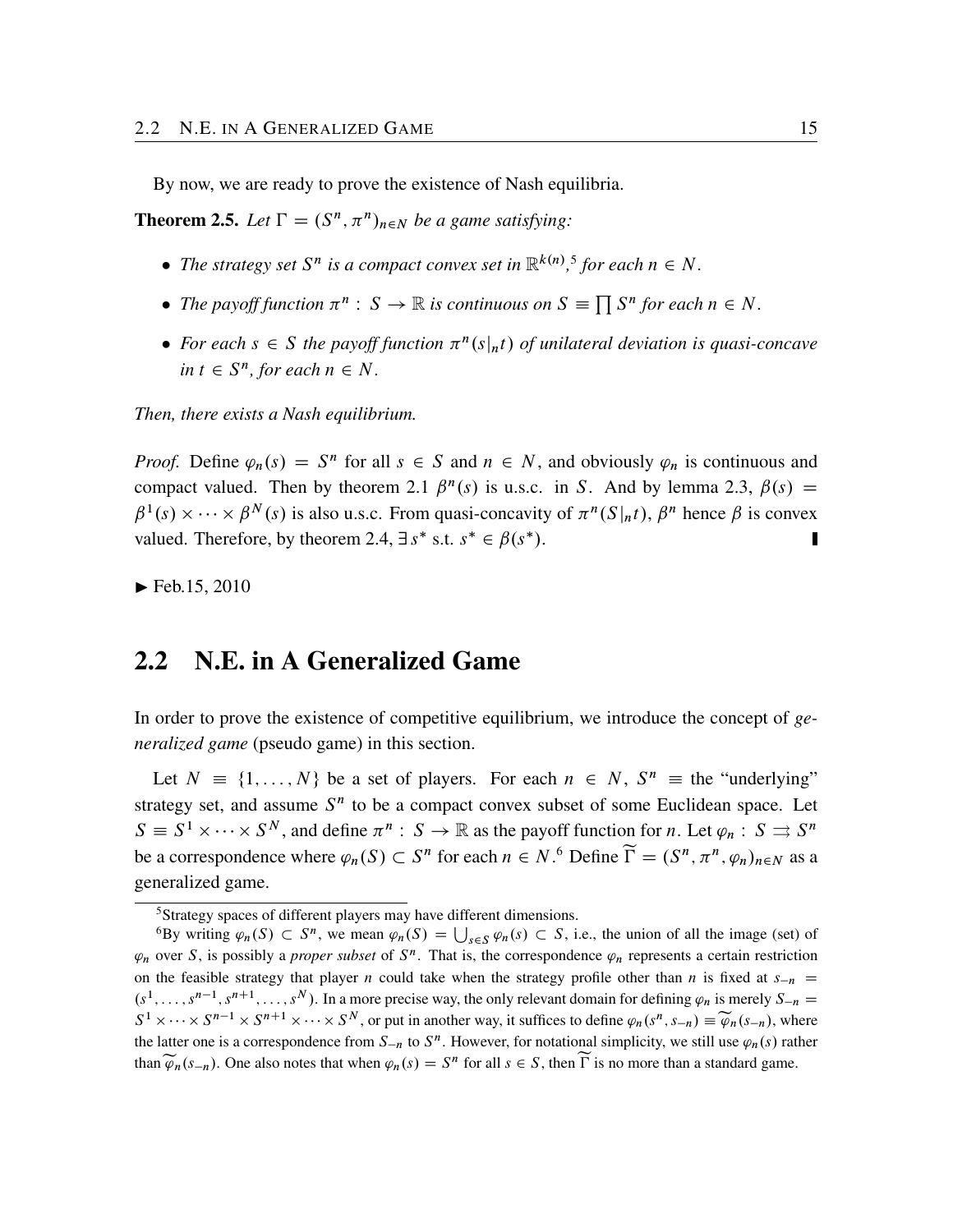<span id="page-19-1"></span>Let  $\beta^n : S \rightrightarrows S^n$  be *best reply correspondence* of *n* for  $\widetilde{\Gamma}$ , where

$$
\beta^{n}(s) = \underset{t \in \varphi^{n}(s)}{\operatorname{argmax}} \pi^{n}(s|_{n}t),
$$

and  $\beta = \beta^1 \times \cdots \times \beta^N$ . Define  $s \in S$  as a *Nash equilibrium* of  $\widetilde{\Gamma}$  if  $s \in \beta(s)$ .

The following theorem plays a fundamental role in proving the existence of competitive equilibrium, following the approach of [Arrow and Debreu](#page-64-3) [\(1954\)](#page-64-3).

<span id="page-19-0"></span>**Theorem 2.6.** Let  $\widetilde{\Gamma} = (S^n, \pi^n, \varphi_n)_{n \in N}$  be a generalized game.If for each n,  $\pi^n$  is conti*nuous in s and quasi-concave in*  $s^n$ *, and*  $\varphi_n$  *is continuous, compact and convex valued, then there exists a N.E. of*  $\widetilde{\Gamma}$ *.* 

*Proof.* The proof of this theorem is exactly the same as theorem [2.5](#page-18-3).

 $\blacksquare$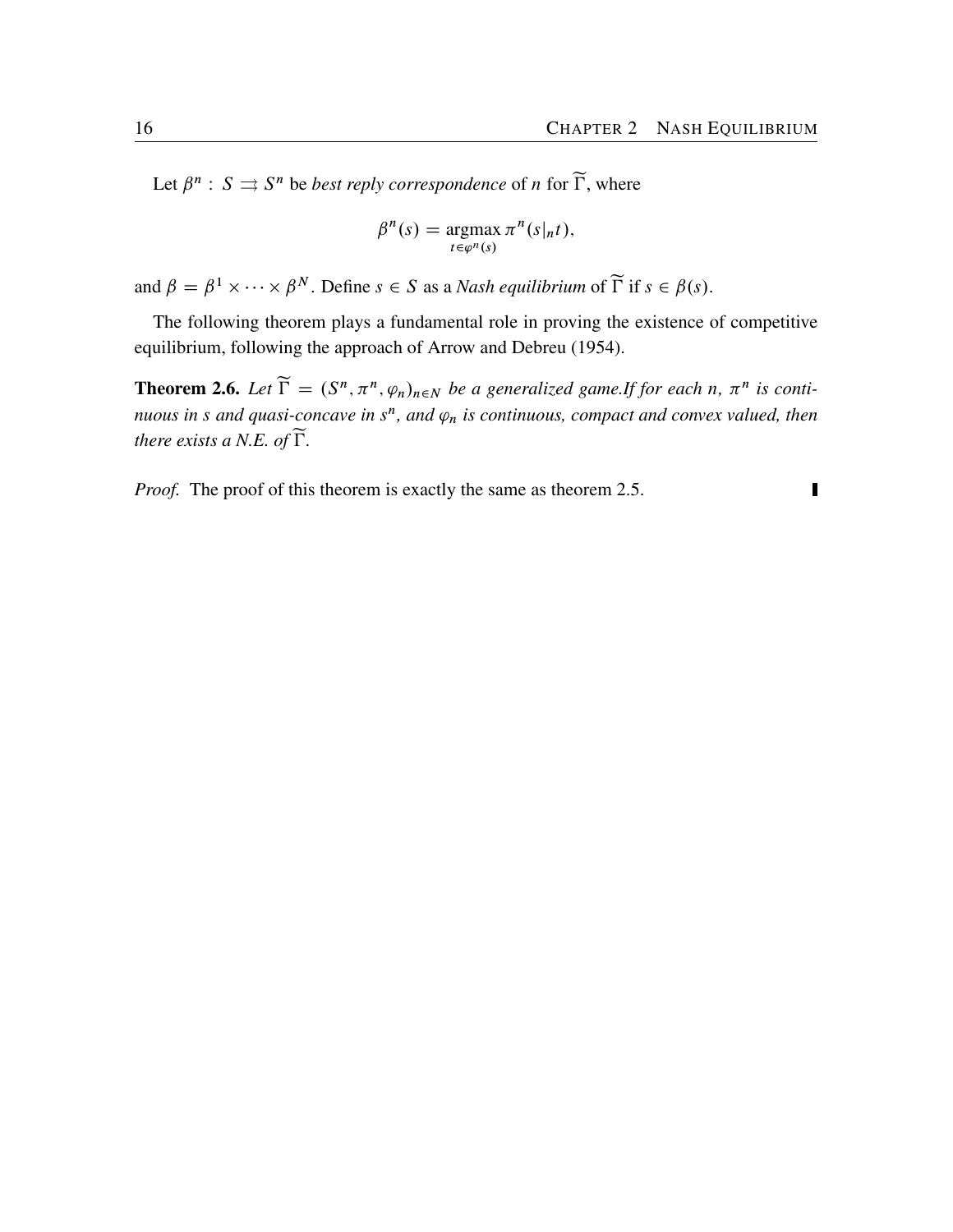## <span id="page-20-3"></span><span id="page-20-0"></span>Chapter 3

# Existence of C.E. in Pure Exchange Economy

#### <span id="page-20-1"></span>3.1 A Benchmark Case

In this section we prove the existence of competitive equilibrium in a pure exchange economy  $\mathscr{E} = (e^h, u^h)_{h \in H}$ . The approach, due to [Arrow and Debreu](#page-64-3) ([1954\)](#page-64-3), is based on generalized game. We first consider the case in which strictly positive endowments of all households are assumed, and in the next section, we'll see how this condition can be weakened.

<span id="page-20-2"></span>**Theorem 3.1.** Let  $\mathscr{E} = (e^h, u^h)_{h \in H}$  be a pure exchange economy such that

- for all  $h \in H$ ,  $e^h \gg 0$ ;
- for all  $h \in H$ ,  $u^h$  is continuous, quasi-concave and weakly monotone;
- for each  $\ell \in L$ , there is some h who likes  $\ell$ , that is  $u^h(x) > u^h(y)$  whenever  $x \ge y$ *and*  $x_{\ell} > y_{\ell}$ *.*

*Then, there exists a competitive equilibrium in E .*

*Proof.* Let  $\Delta$  = price simplex  $\equiv \{p \in \mathbb{R}^L | \sum_{\ell \in L} p_{\ell} = 1\}$ . Choose  $M > \max_{\ell \in L} \sum_{h \in H} e_{\ell}^h$  $\tilde{+}$  $_{\ell}^{\prime},$ and define  $\Box = \{x \in \mathbb{R}_+^L | x_j \leq M\}$ . Define strategy set  $S = \triangle \times \underbrace{\Box \times \cdots \times \Box}_{H}$ , which is obviously a compact and convex set in an Euclidean space.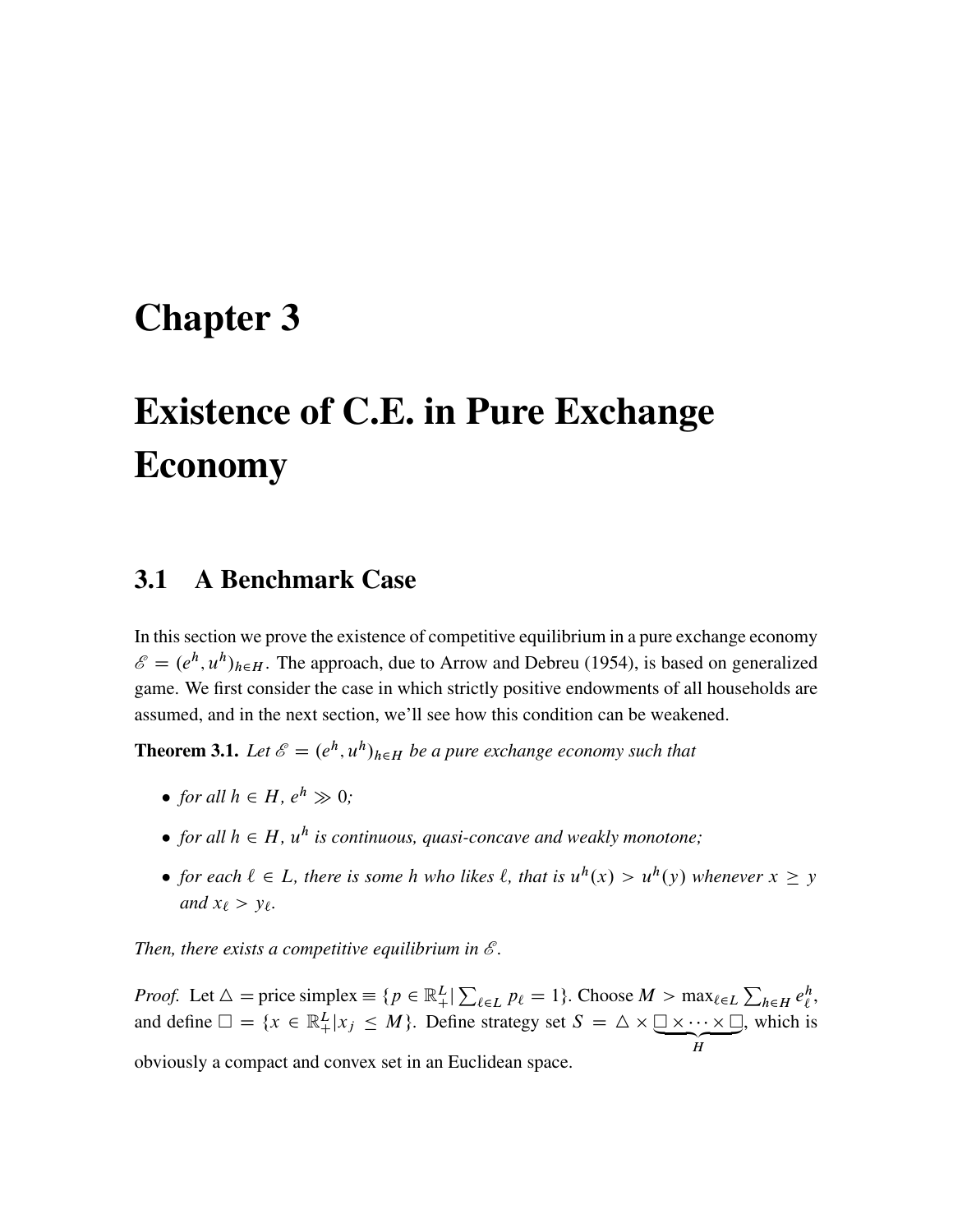Define  $H$  households as  $H$  players with payoff functions

$$
\pi^h(p, x^1, \dots, x^h, \dots, x^H) = u^h(x^h), \quad x^h \in \square.
$$

And define one special player pr called *price player* with payoff function

$$
\pi^{pr}(p, x^1, \dots, x^H) = p \cdot (\sum x^h - \sum e^h), \quad p \in \Delta.
$$

For each  $h \in H$ , define a correspondence  $\varphi^h : S \rightrightarrows \square$  as follows

$$
\varphi^h(p, x^1, \dots, x^H) = B^h(p) \cap \square \equiv \overline{B}^h(p),
$$

By lemma [3.2](#page-23-1) (following this proof),  $\varphi^h$  is continuous.<sup>[1](#page-21-0)</sup>

Moreover, define  $\varphi^{pr}$ :  $S \rightrightarrows \triangle$  for *pr* as  $\varphi^{pr}(p, x^1, \dots, x^H) = \triangle$ , which is a constant valued correspondence, thus is continuous obviously.

Now let  $N = \{1, ..., H, pr\}$ ,  $S^h = \square$ ,  $\forall h$ , and  $S^{pr} = \triangle$ . Then  $\widetilde{\Gamma} = (S^n, \pi^n, \varphi_n)_{n \in N}$  is a generalized game satisfying the conditions of theorem [2.6,](#page-19-0) thus a N.E.  $s = \langle p, x^1, \dots, x^H \rangle \in$ S exists. We will verify this s is a competitive equilibrium in  $\mathscr{E}$ .

Step 1:  $\sum x^h \leq \sum e^h$ .

For all h, since  $x^h \in \bar{B}^h(p) \subset B^h(p)$ , we have  $p \cdot x^h \le p \cdot e^h$ . Summing over h, we have

<span id="page-21-1"></span>
$$
p \cdot (\sum x^h - \sum e^h) \le 0. \tag{3.1}
$$

But if  $\sum x_{\ell}^h - \sum e_{\ell}^h > 0$  for some  $\ell$ , then by choosing

$$
p=1_{\ell}\equiv(0,\ldots,0,\underset{\ell\text{th}}{1},0,\ldots,0)\in\Delta,
$$

the price player can get positive payoff, contradicting [\(3.1](#page-21-1)).

**Step 2**:  $\forall h, x^h$  maximizes  $u^h$  on  $B^h(p)$ , not just on  $\bar{B}^h(p)$ .

<span id="page-21-0"></span><sup>&</sup>lt;sup>1</sup>In order to prove  $\varphi^h$  is l.h.c, the first condition in the theorem is necessary. For u.h.c, that is not necessary.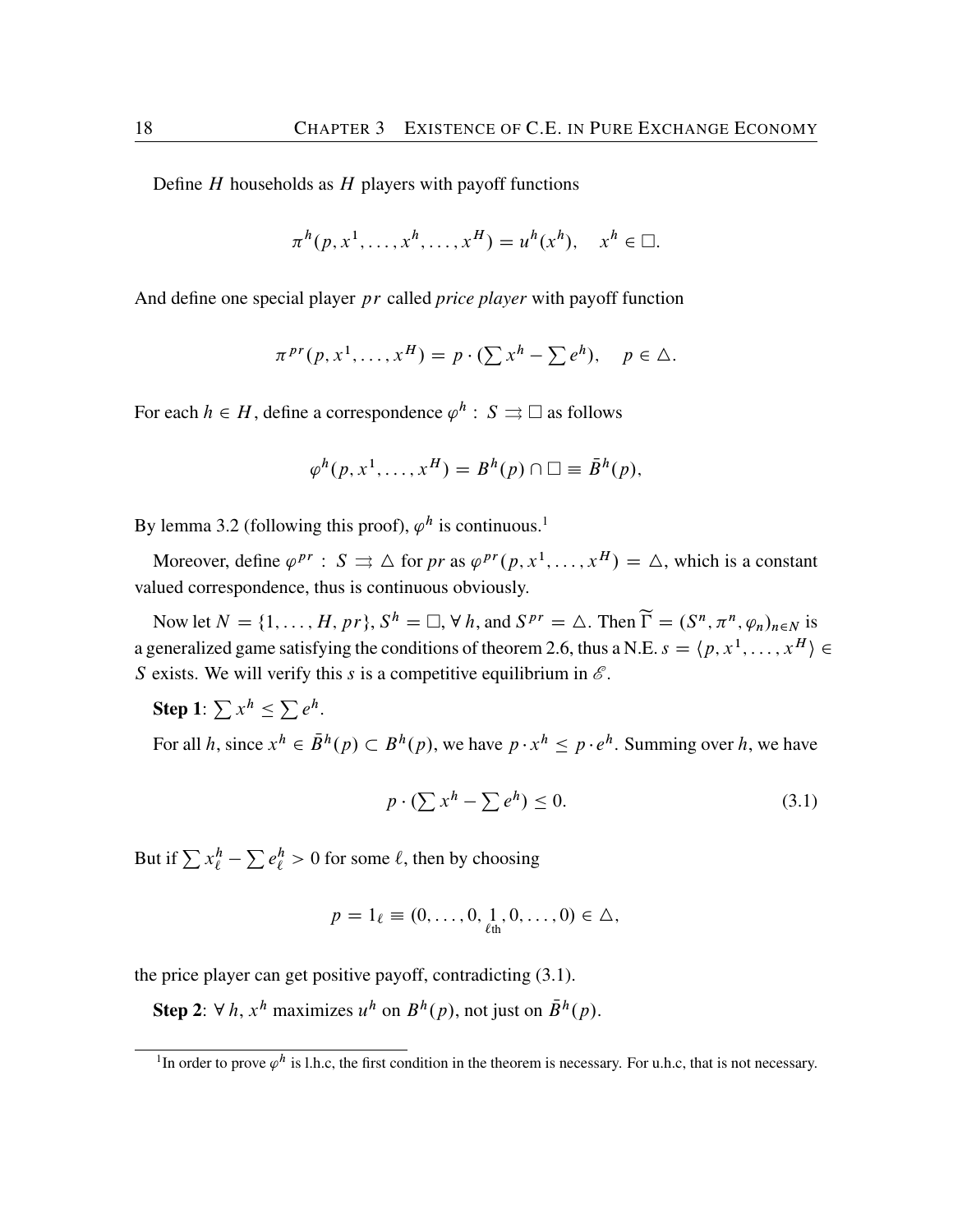

The main idea is illustrated in above figure. By step 1, we have

<span id="page-22-0"></span>
$$
x_{\ell}^{h} < M, \quad \forall \,\ell \in L. \tag{3.2}
$$

Suppose instead there exists  $z \in B^h(p) \setminus \Box$  s.t.  $u^h(z) > u^h(x^h)$ . By continuity of  $u^h(\cdot)$ , there exists a small open ball  $B(z)$  s.t.  $\forall y \in B(z)$ ,  $u^h(y) > u^h(x^h)$ . Choose one point  $\tilde{z} \in B(z)$  with  $p \cdot \tilde{z} < p \cdot e^h$ . By [\(3.2](#page-22-0)),  $x^h$  will never reach the bound of  $\Box$ , thus  $\exists \varepsilon > 0$  small enough such that  $\tilde{z}(\varepsilon) \equiv (1 - \varepsilon)x^{h} + \varepsilon \tilde{z}$  lies in the interior region of  $\bar{B}^h(p)$ . Therefor, we can choose  $\delta > 0$  small enough s.t.  $z^* \equiv \tilde{z}(\varepsilon) + (\delta, \dots, \delta) \in \bar{B}^h(p)$ , and by weak monotonicity,  $u^h(z^*) > u^h(\tilde{z}(\varepsilon))$ . Since quasi-concavity of  $u^h(\cdot)$  implies  $u^h(\tilde{z}(\varepsilon)) \ge \min\{u^h(\tilde{z}), u^h(x^h)\} \ge u^h(x^h)$ , we have  $u^h(z^*) > u^h(x^h)$ , which contradicts that  $x^h$  maximizes  $u^h(\cdot)$  on  $\bar{B}^h(p)$ .

#### Step 3:  $p \gg 0$ .

Suppose  $p_\ell = 0$  for some  $\ell \in L$ . By the third assumption of the theorem, there is an h who likes  $\ell$ . It follows that  $x^h + 1_\ell \in B^h(p)$ , and by weak monotonicity there is  $u^h(x^h + 1_\ell) > u^h(x^h)$ , an contradiction to step 2.

**Step 4**:  $p \cdot x^h = p \cdot e^h$ ,  $\forall h \in H$ .

Suppose  $p \cdot x^h < p \cdot e^h$  (notice that  $x^h \in B^h(p)$ , i.e.  $p \cdot x^h \le p \cdot e^h$ ). From step 3 and the first assumption of the theorem, there is  $p \cdot e^h > 0$ , and it follows that  $x^h + (\delta, \dots, \delta) \in B^h(p)$ for small  $\delta > 0$ . But  $u^h(x^h + (\delta, ..., \delta)) > u^h(x^h)$  by weak monotonicity. Contradiction again.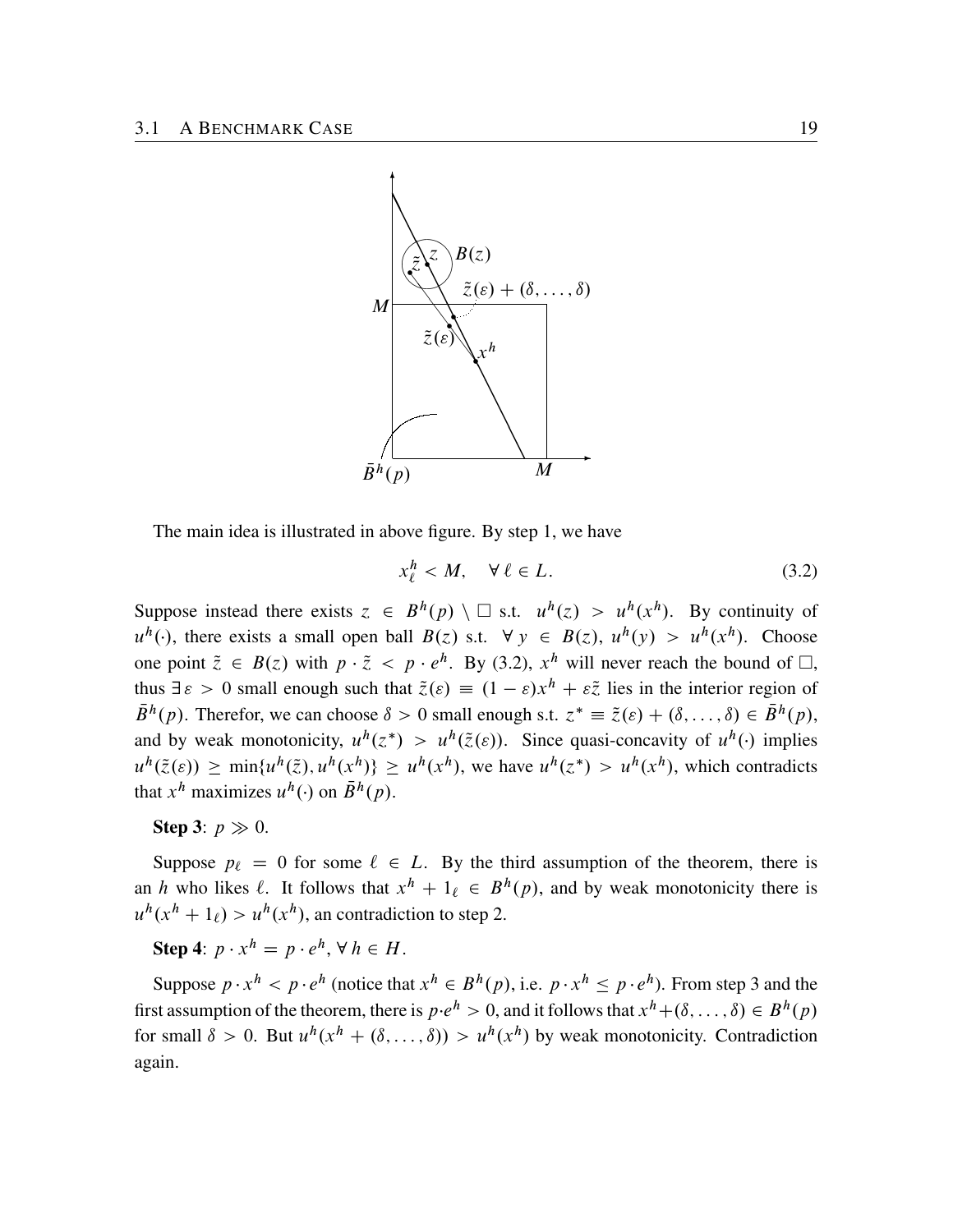Step 5:  $\sum_h x_\ell^h =$  $\sum_{h} e_{\ell}^{h}$  $_{\ell}^{h}, \forall \ell \in L.$ 

By step 1 we have  $\sum_h x_\ell^h \leq$  $\sum_{h} e_{\ell}^{h}$  $\ell^h$ ,  $\forall \ell \in L$ . So the only possible violation is  $\sum_h x_\ell^h$  <  $\sum_{h} e_{\ell}^{h}$ h for some  $\ell$ . But since  $p \gg 0$ , this implies  $p \cdot (\sum_h x^h - \sum_h e^h) = \sum_{\ell} p_{\ell} \cdot \sum_h^h (x_{\ell}^h$ e h  $\binom{h}{\ell}$  < 0, which contradicts step 4.

<span id="page-23-1"></span>**Lemma 3.2.** Assume  $e^h \gg 0$ , then the correspondence  $B^h(p)$  is continuous on the price simplex  $\triangle$ , where  $B^h(p) = \{x \in \mathbb{R}^L_+ | p \cdot x \leq p \cdot e^h\}.$ 

*Proof.* First we show such a correspondence is u.h.c. Let  $(p_n, x_n) \to (p^*, x) \in \Delta \times \mathbb{R}^L_+$ with  $x_n \in B^h(p_n)$ , then by definition we have  $p_n \cdot x_n \leq p_n \cdot e^h$ . Since inner product is a continuous function, there is  $p^* \cdot x \leq p^* \cdot e^h$ , i.e.  $x \in B^h(p^*)$ .

Second we show such a correspondence is also l.h.c. Let  $\{p_n\} \in \Delta$  and  $p_n \to p^* \in \Delta$ , and fix an (arbitrary)  $x \in B^h(p^*)$ , we want to find a sequence  $\{x_n\} \in B^h(p_n)$  satisfying  $x_n \rightarrow x$ .

**Case 1.** Suppose  $p^* \cdot x = 0$ . Since  $p \cdot x$  is a continuous function of p, we have  $p_n \cdot x \to 0$ . Observe  $p \cdot e^h$  is continuous on  $\triangle$  and  $e^h \gg 0$ , we have  $m \equiv \min_{p \in \triangle} p \cdot e^h > 0$ . Therefore, for *n* large enough we have  $p_n \cdot x < m \le p_n \cdot e^h$ , i.e.  $x \in B^h(p_n)$ . So, it suffices to choose  $x_n = x$  for large *n* and set the beginning elements of the sequence as  $e^h$ .

**Case 2.** Suppose  $p^* \cdot x > 0$ . Let  $t(p) = \frac{pe^{h}}{p \cdot x}$  $\frac{\partial^{p} e^{n}}{\partial x^{p}}$  be a scalar function of  $p \in \Delta$ . Obviously,  $t^* \equiv t(p^*) \ge 1$  and  $t(p)$  is continuous at  $p^*$ , hence  $t_n \equiv t(p_n) \rightarrow t(p^*)$ . Define  $x_n = \frac{t_n}{t^*}$  $\frac{t_n}{t^*}x.$ Observe  $p_n \cdot x_n = p_n \cdot \frac{t_n}{t^*}$  $\frac{t_n}{t^*}$  $x \le t(p_n)p_n \cdot x = p_n \cdot e^h$ , we have  $x_n \in B^h(p_n)$ . Moreover,  $\lim_{n} x_n = \frac{1}{t^*} x \lim_{n} t_n = x$ . This completes the proof.

 $\blacktriangleright$  Feb.17, 2010

#### <span id="page-23-0"></span>3.2 A Generalization

The positive endowment assumption  $e^h \gg 0$  in the previous theorem [3.1](#page-20-2) is too strong and not realistic at all — obviously, not everyone has everything. In this section, we will weaken this assumption, and prove the existence of C.E. in  $\mathscr E$  under a new assumption about the endowment. To proceed, we first define some necessary concepts.

**Definition 3.1.** We say household  $h \in H$  want's commodity  $\ell \in L$ , if  $u^h(x + \delta 1_\ell) > u^h(x)$ ,  $\forall x \in \mathbb{R}^L_+$  and  $\delta > 0$ . And say h has  $\ell$  if  $e^h_{\ell} > 0$ .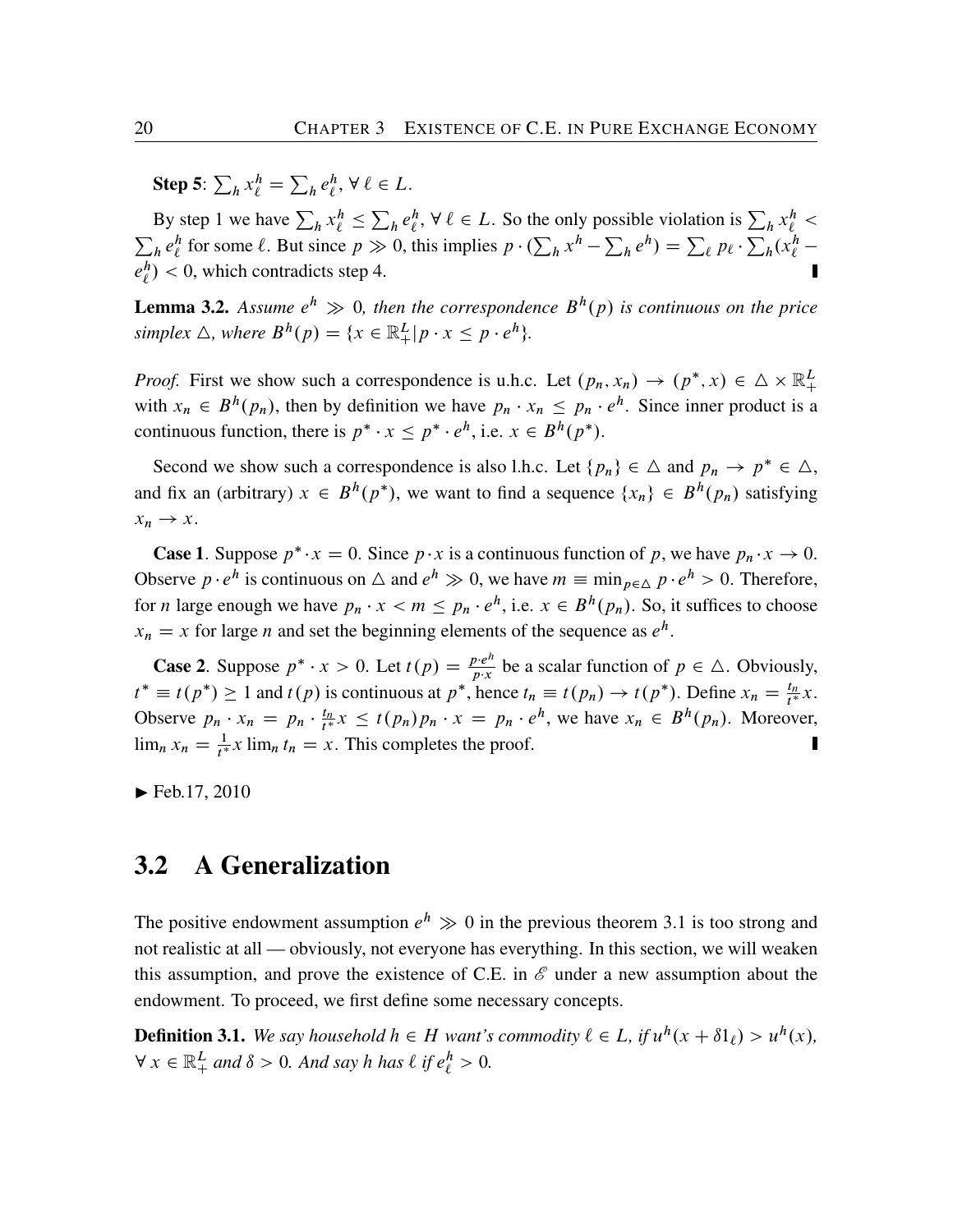**Definition 3.2.** *For*  $\ell$ ,  $k \in L$ , we say directed arc  $(\ell, k)$  exists if there is a household  $h \in H$ *who has* ` *and likes* k*. Moreover, commodity* i *is connected to commodity* j *if there is a directed path from* i *to* j *.* [2](#page-24-0)

The commodity set  $L$  can be viewed as a directed graph, with the directed arcs defined by the above *having-wanting* property. In this sense, L could also be viewed as a *havingwanting graph*.

**Definition 3.3.** *Graph L is connected, if for all pairs*  $(i, j) \in L^2$ , *i is connected with j.* 

<span id="page-24-1"></span>**Theorem 3.3.** Let  $\mathscr{E} = (e^h, u^h)_{h \in H}$  be an pure exchange economy such that

- *for each* h*,* u h *is continuous, concave and weakly monotonic;*
- *the having-wanting graph of E is connected.*

*Then there exists a competitive equilibrium in E .*

*Remark* [3.1](#page-20-2). The first and third assumptions in theorem 3.1 together ensure that L is a connected graph. More directly, those two assumptions read everyone has every commodity and every commodity is liked by someone. So, in this sense the theorem stated above is a generalization of theorem [3.1](#page-20-2).

*Remark* 3.2*.* The intuition of substituting the positive endowment assumption in theorem [3.1](#page-20-2) by the connected graph condition for ensuring the existence of a competitive equilibrium is straightforward. Let  $(i, j)$  be an arbitrary pair of commodities in L, there exist a path from *i* to *j*, i.e. there are  $\{\ell_1, \ldots, \ell_m\} \in L$  s.t.  $i \to \ell_1 \to \cdots \to \ell_m \to j$ ; this further implies there are  $m + 1$  household  $\{h^1, \ldots, h^{m+1}\}$  such that  $h^1$  has i and likes  $\ell_1, \ldots, h^{m+1}$  has  $\ell_m$  and likes j. At the same time there's another path from j to i, thus you can imagine an buying-selling process from *i* to *j*, e.g  $h^1$  sells *i* to who likes it and buys  $\ell_1, \ldots, h^{m+1}$  sells  $\ell_m$  to  $h^m$  and buys j, .... By such an exchang procedure, all households will be satisfied and no commodity will be discarded, i.e., all prices will be positive, a fact which suffices to ensure the continuity of the budget correspondence (see lemma [3.4](#page-26-0)).

*Proof of the theorem.* For any  $\varepsilon > 0$ , define a perturbed pure exchange economy  $\mathscr{E}(\varepsilon) \equiv$  $(e^h(\varepsilon), u^h)_{h \in H}$ , where  $e^h(\varepsilon) = e^h + \varepsilon(1, \dots, 1)_{1 \times L}$ . By theorem [3.1,](#page-20-2) there exists a C.E.

<span id="page-24-0"></span><sup>&</sup>lt;sup>2</sup>That is there exist several commodities  $\ell_1, \ldots, \ell_n$ , and the path consists of the corresponding directed arcs  $(i, \ell_1), (\ell_1, \ell_2), \ldots, (\ell_n, j).$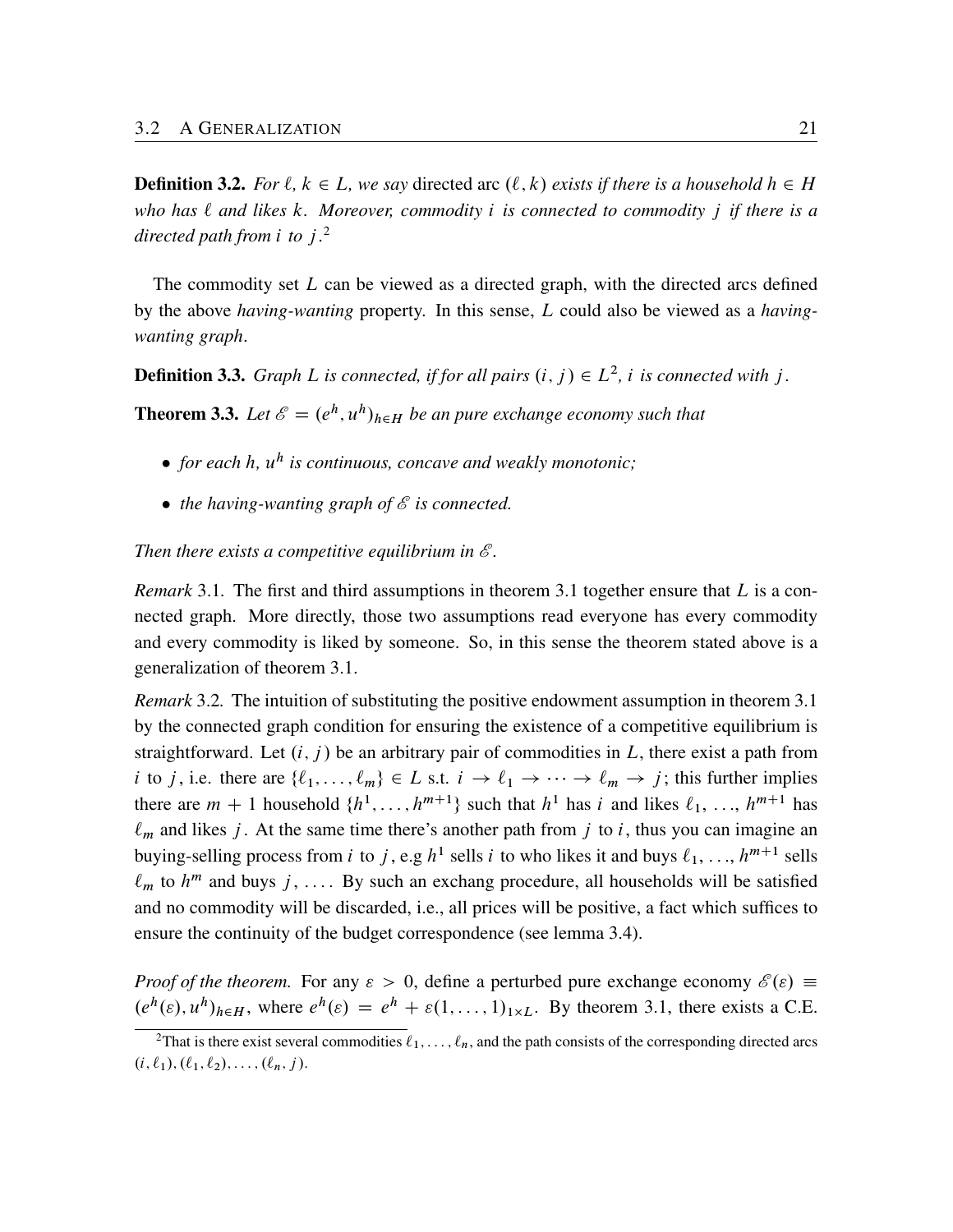$\langle p(\varepsilon), (x^h(\varepsilon))_{h \in H} \rangle$  for each  $\varepsilon$ . Observe that  $\forall \varepsilon, p(\varepsilon) \in \triangle$ , and  $(x^h(\varepsilon))_{h \in H} \in \square \times \cdots \times \square \equiv \square$ H  $\Box^H$  which are compact sets,<sup>[3](#page-25-0)</sup> thus there exists a sequence  $\varepsilon_n$  converging to 0 such that

$$
\langle p(\varepsilon_n), (x^h(\varepsilon_n))_{h \in H} \rangle \to \langle p, (x^h)_{h \in H} \rangle,
$$

where  $p \in \Delta$  and  $(x^h)_{h \in H} \in \Box^H$ .

We're going to prove  $\langle p, (x^h)_{h \in H} \rangle$  is the C.E of  $\mathcal{E}$ .

Step 1:  $p \gg 0$ .

Suppose there is an  $\ell \in L$  s.t.  $p_{\ell} = 0$ . Since  $p \in \Delta$ , there exists  $k \in L$  s.t.  $p_k > 0$ . By the connected graph assumption, there is a path from  $k$  to  $\ell$ 

$$
k \equiv \ell_0 \to \ell_1 \to \cdots \to \ell_m \to \ell \equiv \ell_{m+1}.
$$

Starting from k, let  $\ell_{j+1}$  denote the first commodity on the path of price 0. It follows that  $p_{\ell_j} > 0$ , hence  $p_{\ell_{j+1}}(\varepsilon_n) / p_{\ell_j}(\varepsilon_n) \to p_{\ell_{j+1}} / p_{\ell_j} = 0$ . Note  $\ell_j$  and  $\ell_{j+1}$  are two commodities connected by a directed arc, thus there exists  $h^* \in H$  such that it has  $\ell_j$  and likes  $\ell_{i+1}$ .

We claim that, for large *n*,  $x^{h^*}(\varepsilon_n)$  does not maximize  $u^{h^*}(\cdot)$  over  $B^{h^*}(p(\varepsilon_n))$ . Hence, if we can prove this claim, then the induced contradiction to the fact that  $x^{h^*}(\varepsilon_n)$  is  $h^{*}$ 's equilibrium consumption would imply that  $p_\ell$  can not be zero, i.e.,  $p \gg 0$ .

For each  $z \in \Box$ , let  $H_z : \mathbb{R}^L \to \mathbb{R}$  be the family of supporting hyperplanes of the graph of  $u^{h^*}(\cdot)$  at the point  $(z, u^{h^*}(z))$ .<sup>[4](#page-25-1)</sup> For  $h^*$ , define a modified utility function  $\tilde{u}^{h^*}(x) =$  $\inf_{z \in \Box} H_z(x)$ . Note that a so defined utility function  $\tilde{u}^{h^*}(\cdot)$  coincides with  $u^{h^*}(\cdot)$  over  $\Box$ , i.e.  $\tilde{u}^{h^*}(x) = u^{h^*}(x), \forall x \in \square.$ 

Consider the family of modified economies  $\tilde{\mathscr{E}}(\varepsilon) \equiv (e^h(\varepsilon), u^h)_{h \in H \setminus \{h^*\}} \cup (e^{h^*}, \tilde{u}^{h^*}).$ Since all C.E. allocations of  $\tilde{\mathscr{E}}(\varepsilon)$  must locate in  $\Box^H$ ,<sup>[5](#page-25-2)</sup> and  $\tilde{u}^{h^*}(x) = u^{h^*}(x)$  over  $\Box$ , we conclude that for each  $\varepsilon$ ,  $\tilde{\mathscr{E}}(\varepsilon)$  has the same C.E. as  $\mathscr{E}(\varepsilon)$ . Therefore  $x^{h^*}(\varepsilon_n)$  must also maximize  $\tilde{u}^{h^*}(\cdot)$  over  $B^{h^*}(p(\varepsilon_n))$ .

<span id="page-25-0"></span><sup>&</sup>lt;sup>3</sup>In fact, for each  $\varepsilon$ , the scale of the  $\Box_{\varepsilon}$  is associated with  $e^h(\varepsilon)$ . However, since  $e^h(\varepsilon) \to e^h$ , we can choose a  $\square$  large enough, s.t.  $\square_{\varepsilon} \subset \square \ \forall \varepsilon$ .

<span id="page-25-1"></span><sup>&</sup>lt;sup>4</sup>Note we only assume the utility function to be continuous and concave, therefore there may be more than one supporting hyperplane at a given point. In addition, the supporting hyperplane could also be viewed as a function.

<span id="page-25-2"></span><sup>&</sup>lt;sup>5</sup>Note that  $\Box$  does not depend on utility function, but only on endowment.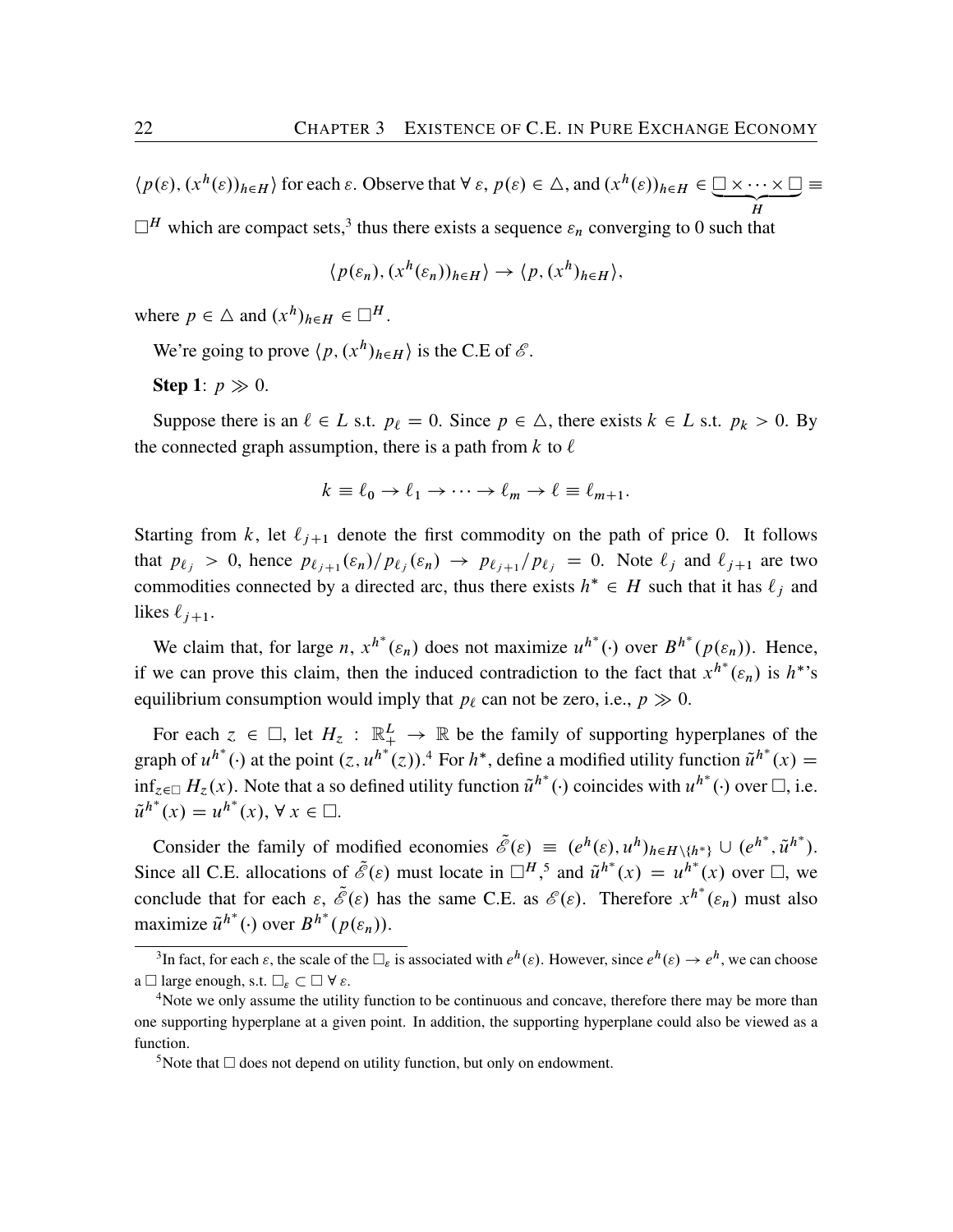Since we know  $e^{h^*}_{\ell_j} > 0$  and  $p_{\ell_j} > 0$ , we can choose a point  $y^{h^*} \in \mathbb{R}^L_+$  s.t.  $y^{h^*} \in \mathbb{R}^L$  $B^{h^*}(p(\varepsilon_n)) \forall n$ .<sup>[6](#page-26-1)</sup> Let  $d = \sup_n \tilde{u}^{h^*}(x^{h^*}(\varepsilon_n)) - \tilde{u}^{h^*}(y^{h^*})$ . Given  $x^{h^*}(\varepsilon_n) \to x^{h^*}$  and  $\tilde{u}^{h^*}(\cdot)$ being continuous over  $\Box$ , it follows that  $d < \infty$ . Define  $\hat{y}^{h^*} = (y_1^{h^*}, \dots, y_{\ell_{j+1}-1}^{h^*}, \hat{y}_{\ell_{j+1}}^{h^*}, y_{\ell_{j+1}+1}^{h^*}, \dots, y_L^{h^*}) \in$  $\mathbb{R}^L_+$ . Observe the budget set of h can be written in the following form

$$
\sum_{\ell \neq \ell_{j+1}} \frac{p_{\ell}}{p_{\ell_j}} z_{\ell_j} + \frac{p_{\ell_{j+1}}}{p_{\ell_j}} z_{\ell_{j+1}} \leq \sum_{\ell \neq \ell_j} \frac{p_{\ell}}{p_{\ell_j}} e_{\ell}^{h^*} + e_{\ell_j}^{h^*},
$$

and provided that  $p_{\ell_{j+1}}(\varepsilon_n)/p_{\ell_j}(\varepsilon_n) \to 0$ , as well as  $e^{h^*} > 0$ , we could choose  $\hat{y}_{\ell_{j+1}}^{h^*}(\varepsilon_n) \to 0$  $\infty$  such that  $y^{h^*}(\varepsilon_n) = (y_1^{h^*}, \dots, y_{\ell_{j+1}}^{h^*}, y_L^{h^*}) \in B^{h^*}(p(\varepsilon_n))$  for all *n*.

However, since  $u^{h^*}(\cdot)$  is strictly increasing in its  $\ell_{j+1}^{\text{th}}$  argument, by lemma [3.7](#page-28-0) (following this proof), there exists  $\kappa > 0$  s.t.  $\tilde{u}^{h^*}(\hat{y}^{h^*}(\varepsilon_n)) \geq \tilde{u}^{h^*}(y^{h^*}) + \kappa(\hat{y}^{h^*}_{\ell_{j+1}}(\varepsilon_n) - y^{h^*}_{\ell_{j+1}}).$ Obviously, for large  $n$ ,  $\tilde{u}^{h*}(\hat{y}^{h*}(\varepsilon_n)) - \tilde{u}^{h*}(y^{h*}) > d$ , which implies  $\tilde{u}^{h*}(\hat{y}^{h*}(\varepsilon_n)) >$  $\tilde{u}^{h^*}(x^{h^*}(\varepsilon_n))$ . Observe that  $\hat{y}^{h^*}(\varepsilon_n) \in B^{h^*}(p(\varepsilon_n))$ , the claim is proved.

**Step 2**:  $x^h$  maximizes  $u^h(\cdot)$  over  $B^h(p)$ ,  $\forall h \in H$ .

The basic idea for proving  $x^h \in \text{argmax}_{y \in B^h(p)} u^h(y)$  is to use Berge's maximal theorem (theorem [2.1](#page-16-0)). To this end, we introduce some notations.

For all  $h \in H$ , define  $\varphi^h : \Delta \times \square \rightrightarrows \square$  where

$$
\varphi^h(q, w^h) = B^h(q, w^h) \cap \square \equiv \{y^h \in \mathbb{R}^L_+ | q \cdot y^h \le q \cdot w^h\} \cap \square,
$$

in which  $q$  and  $w$  denote the price and the endowment, and  $y$  denotes a possible consumption bundle. By lemma [3.4](#page-26-0) (following this proof),  $\varphi^h$  is continuous at  $(p, e^h)$ . Let  $\beta^h(q, w^h) =$  $\argmax_{z \in \varphi^h(q, w^h)} u^h(z)$  be the best reply correspondence from  $\Delta \times \square$  to  $\square$ . Since  $u^h(\cdot)$  is continuous and concave, by theorem [2.1,](#page-16-0)  $\beta^h$  is u.h.c at  $(p, e^h)$ . Therefore, given  $x^h(\varepsilon_n) \in$  $\beta^h(p(\varepsilon_n), e^h(\varepsilon_n))$  and  $((p(\varepsilon_n), e^h(\varepsilon_n)), x^h(\varepsilon_n))$  $\rightarrow$  $((p, e^h), x^h)$ , we have  $x^h \in \beta^h(p, e^h)$ . Moreover, an analogous argument as step 2 in the proof of theorem [3.1](#page-20-2) establishes that  $x^h$ maximizes  $u^h(\cdot)$  over  $B^h(p)$ , not only over  $B^h(p) \cap \Box$ .

Step 3:  $\sum_h x^h = \sum_h e^h$ 

Since  $(x^h(\varepsilon_n))_{h \in H}$  is competitive allocation in  $\mathscr{E}(\varepsilon_n) \forall n$ , there is  $\sum_h x^h(\varepsilon_n) = \sum_h e^h(\varepsilon_n)$ . Take the limit on both sides, we get  $\sum_h x^h = \sum_h e^h$ .

<span id="page-26-0"></span>**Lemma 3.4.** Suppose  $p \gg 0$ , then the correspondence  $\varphi^h : \Delta \times \square \rightrightarrows \square$  is continuous at  $(p, e^h)$  for all  $h \in H$ .

<span id="page-26-1"></span><sup>&</sup>lt;sup>6</sup>For instance, we can choose  $y^{h^*} = (0, \ldots, e^{h^*}_{\ell_j}, \ldots, 0)$ .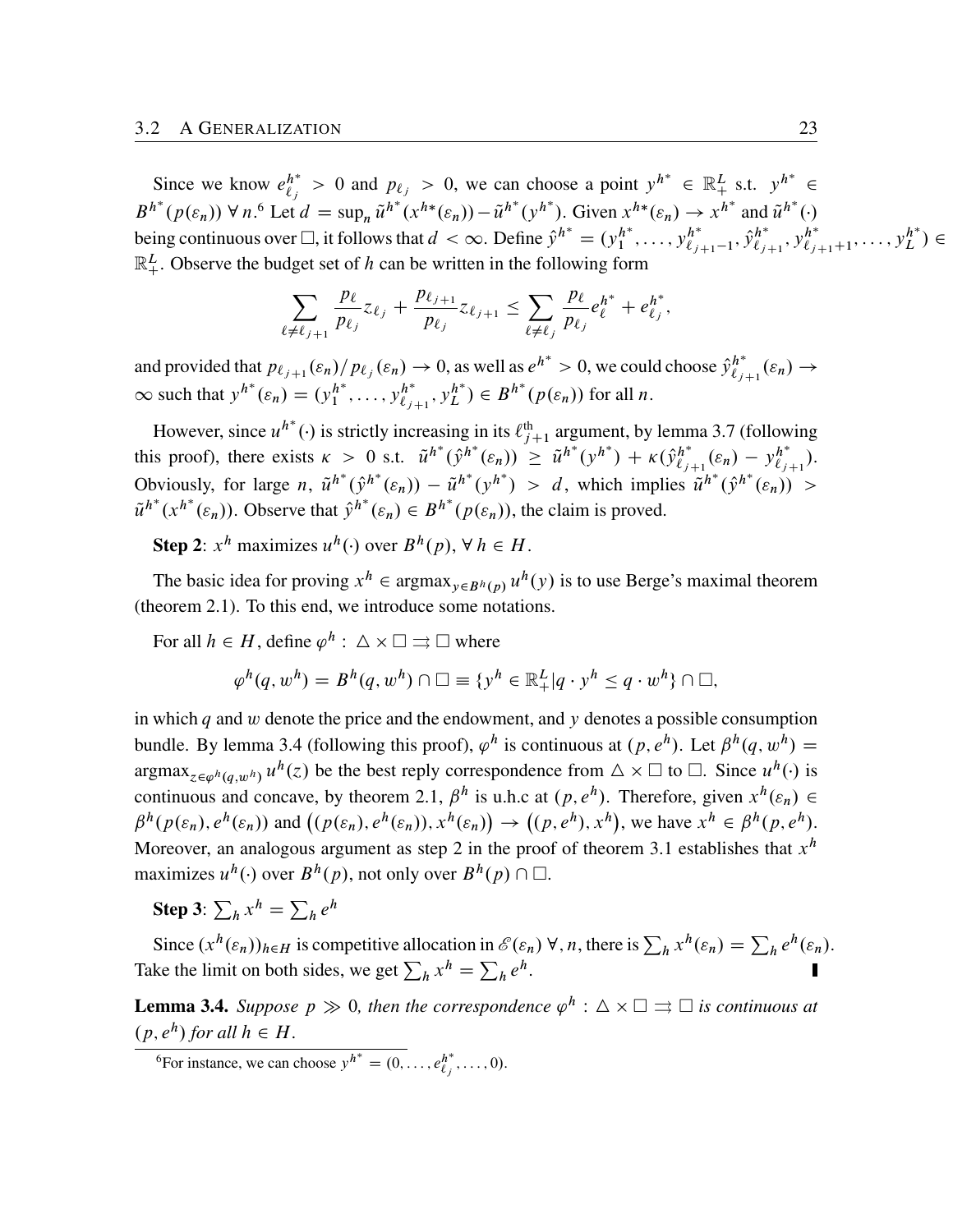*Proof.* Since  $\varphi^h = B^h \cap \Box$  and  $\Box$  could be viewed as a constant valued correspondence from  $\Delta \times \square$  to  $\square$ , so we only need to show  $B^h$  is a continuous correspondence at  $(p, e^h)$ . We employ similar devices as in lemma [3.2](#page-23-1) to prove the continuity of  $B<sup>h</sup>$  at  $(p, e<sup>h</sup>)$ .

First we show  $B^h$  is u.h.c at  $(p, e^h)$ . Suppose  $((p_n, e_n^h), y_n^h)$  $\rightarrow$  $((p, e^h), y^h)$  with  $y_n^h \in$  $B^h(p_n, e_n^h)$ . Since  $p_n \cdot y_n^h \leq p_n \cdot e_n^h$ ,  $\forall n$ , and inner product is a continuous function, there is  $p \cdot y^h \leq p \cdot e^h$ , i.e.  $y^h \in B^h(p, e^h)$ .

Second we show  $B^h$  is l.h.c at  $(p, e^h)$ . Let  $(p_n, e_n^h) \to (p, e^h)$  and  $\forall y^h \in B^h(p, e^h)$ , we want to find a sequence  $\{y_n^h\}$  s.t.  $y_n^h \in B^h(p_n, e_n^h)$  and  $y_n^h \to y^h$ .

**Case 1.** Suppose  $p \cdot y^h = 0$ . Since  $p \gg 0$ ,  $y^h = (0, \ldots, 0)$ . Thus, setting  $y^h =$  $(0, \ldots, 0), \forall n$ , is enough.

**Case 2.** Suppose  $p \cdot y^h > 0$ . Define  $t(q, w^h) = \frac{q \cdot w^h}{q \cdot x^h}$  $\frac{q \cdot w^n}{q \cdot x^n}$ , and evidently  $t(q, w^n)$  is continuous at  $(p, e^h)$ . Obviously,  $t^* \equiv t(p, e^h) \ge 1$ . Let  $t_n = t(p_n, e_n^h)$  and  $y_n^h = \frac{t_n}{t^*}$  $\frac{t_n}{t^*} y^h$ , then  $t_n \to t^*$ and  $y_n^h \to y^h$ . Observe  $p_n \cdot y_n^h = \frac{t_n}{t^*}$  $\frac{t_n}{t^*} p_n \cdot y^h \leq t_n p_n \cdot y^H = p_n \cdot e_n^h$ , i.e.  $y_n^h \in B^h(p_n, e_n^h)$ . So  $\{y_n^h\}$  fulfill our requirement. Π

In order to prove that  $\tilde{u}^h(\cdot)$  satisfies the desired increasing condition (lemma [3.7](#page-28-0)), we first prove a basic property for one variable concave function.

<span id="page-27-0"></span>**Lemma 3.5.** Let  $f(x)$  be a concave function on  $\mathbb{R}$ , then  $\forall$   $a < b < c$ ,

$$
\frac{f(b) - f(a)}{b - a} \ge \frac{f(c) - f(a)}{c - a} \ge \frac{f(c) - f(b)}{c - b}.
$$

*Proof.* Let  $t = \frac{c-b}{c-a}$ , we have  $0 < t < 1$ . By concavity of  $f(x)$ , there is  $f(b) = f(ta + b)$  $(1 - t)c$   $\geq t f(a) + (1 - t) f(b)$ . Thus we have following inequalities,

$$
\frac{f(b) - f(a)}{b - a} \ge \frac{[tf(a) + (1 - t)f(c)] - f(a)}{b - a} \\
= \frac{f(c) - f(a)}{c - a} \\
= \frac{f(c) - [tf(a) + (1 - t)f(c)]}{c - b} \\
\ge \frac{f(c) - f(b)}{c - b}.
$$

**Corollary 3.6.** Let  $f(x)$  be a concave function on  $\mathbb{R}$ , then its left and right derivatives exist

П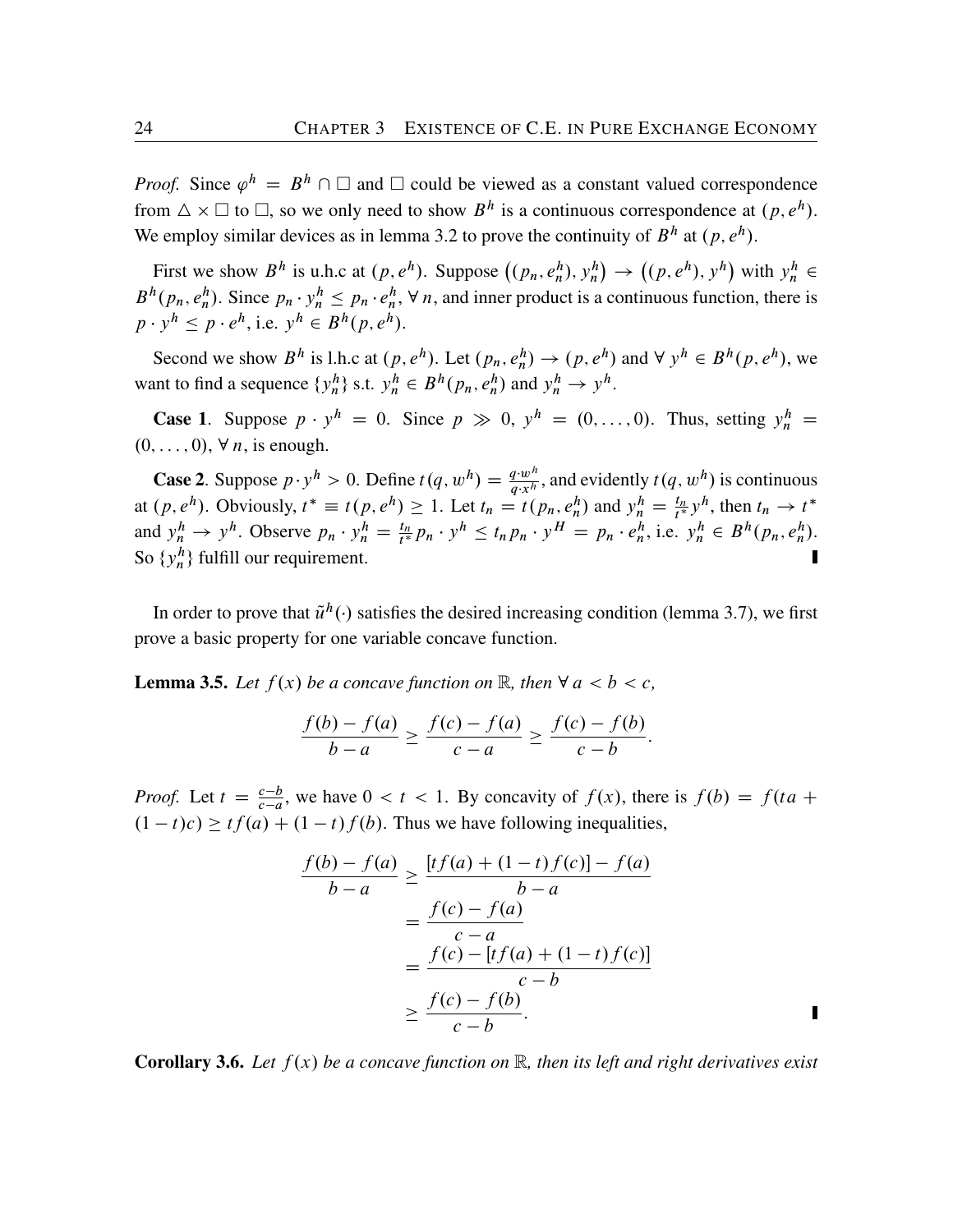*respectively for all*  $x \in \mathbb{R}$  *and* 

$$
f'_{-}(x) \equiv \lim_{\epsilon \to 0+} \frac{f(x) - f(x - \epsilon)}{\epsilon} \ge \lim_{\epsilon \to 0+} \frac{f(x + \epsilon) - f(x)}{\epsilon} \equiv f'_{+}(x).
$$

*Moreover,*  $\forall x < y$ *, there is* 

$$
f'_{-}(x) \ge f'_{+}(x) \ge f'_{-}(y) \ge f'_{+}(y).
$$

*Proof.* For any sequence  $\{\epsilon_n\}$  with  $\epsilon_n \downarrow 0^7$  $\epsilon_n \downarrow 0^7$ , observe that  $\frac{f(x)-f(x-\epsilon_n)}{\epsilon_n}$  is an decreasing sequence bounded from below by precede lemma, thus the limit exists. Similarly, the limit of  $\frac{f(x+\epsilon_n)-f(x)}{\epsilon_n}$  exists. Moreover, observe for any  $n, \frac{f(x)-f(x-\epsilon_n)}{\epsilon_n} \geq \frac{f(x+\epsilon_n)-f(x)}{\epsilon_n}$ , thus  $\epsilon_n$  $\lim_{\epsilon \to 0+} \frac{f(x)-f(x-\epsilon)}{\epsilon} \geq \lim_{\epsilon \to 0+} \frac{f(x+\epsilon)-f(x)}{\epsilon}.$ 

For the second part, observe that there exists z s.t.  $x < z < y$ , thus for large n,

$$
\frac{f(x+\epsilon_n)-f(x)}{\epsilon_n}\geq \frac{f(z)-f(x)}{z-x}\geq \frac{f(y)-f(z)}{y-z}\geq \frac{f(y)-f(y-\epsilon_n)}{\epsilon_n}.
$$

Taking the limit, we get the desired result.

<span id="page-28-0"></span>**Lemma 3.7.** Let a function  $u : \mathbb{R}^L_+ \to \mathbb{R}$  be continuous, concave and strictly increasing in its first argument, i.e.  $u(x + \delta(1,0,\ldots,0)) > u(x) \,\forall x \in \mathbb{R}^L_+$  and  $\delta > 0$ . Define  $\Box = \{x \in \mathbb{R}^L_+ | 0 \le x_\ell \le M, \ell = 1, \ldots, L\}$  where  $M > 0$  is a given number. For each  $z \in \Box$ , let  $H_z = \{H_z^i : \mathbb{R}_+^L \to \mathbb{R}, i \in I_z\}$  be the set of supporting hyperplane of the graph *of*  $u(\cdot)$  at  $(z, u(z))$  where  $I_z$  is the index set,<sup>[8](#page-28-2)</sup> and define  $\tilde{u}(x) = \inf_{z \in \Box} \{ H_z^i(x), i \in I_z \}$ ,  $\forall x \in \mathbb{R}^L_+$ . Then, there exists  $\kappa > 0$  s.t.  $\tilde{u}(y_1, x_2, \ldots, x_L) \geq \tilde{u}(x_1, x_2, \ldots, x_L) + \kappa(y_1 - x_1)$ ,  $\forall x = (x_1, ..., x_L) \in \mathbb{R}^L_+$  and  $\forall y_1 > x_1$ .

*Proof.* Let  $\hat{x} = (x_2, \dots, x_L)$  be the last  $L - 1$  coordinates of x, and  $\forall z \in \square$ , define  $h(z) = \inf_{i \in I_z} {\{\partial_1 H_z^i\}}^9$  $h(z) = \inf_{i \in I_z} {\{\partial_1 H_z^i\}}^9$ 

**Step 1:**  $\exists \kappa > 0$  s.t.  $h(z) > \kappa$ ,  $\forall z \in \square$  and  $\forall i \in I_z$ .

First,  $\forall \hat{x} \in \widehat{\Box} = \{x \in \mathbb{R}^{L-1}_+ | 0 \le x_\ell \le M, \ell = 2, ..., L\}$ , let  $y = (y_1, \hat{x})$ , then  $f_{\hat{x}}(y_1) \equiv u(y) = u(y_1, \hat{x})$  is concave and strictly increasing in  $y_1, \forall y_1 \in [0, \infty)$ . Hence

$$
\kappa(\hat{x}) \equiv \frac{f_{\hat{x}}(M+\delta) - f_{\hat{x}}(M)}{\delta} > 0
$$

<span id="page-28-3"></span><sup>9</sup>Here  $\partial_1 = \frac{\partial}{\partial x}$  $\frac{\partial}{\partial x_1}$ . Moreover,  $H_z^i$  is a linear function for each *i*, hence  $\partial_1 H_z^i$  is a constant. Π

<span id="page-28-2"></span><span id="page-28-1"></span> $7^\circ$   $\downarrow$  " means converging from above.

<sup>&</sup>lt;sup>8</sup>Since we only assume  $u(.)$  to be continuous, at each point z, there may be more than one supporting hyperplane, thus we use  $i \in I$  to label all these hyperplane. Note, this index set I may depend on z.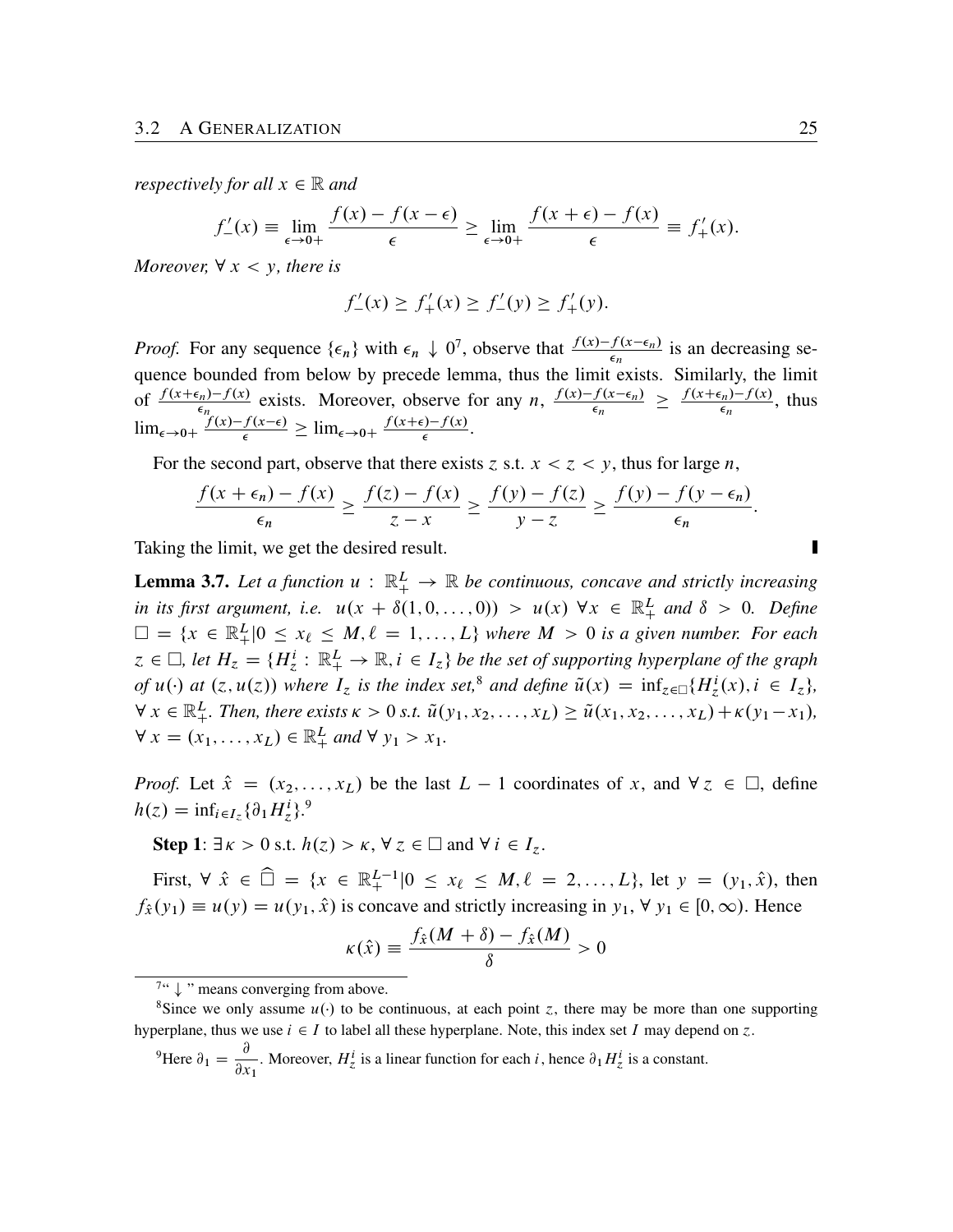with  $\delta > 0$  fixed for all  $\hat{x} \in \Box$ . By the precede corollary, we know  $f'_{\hat{x}-}(y_1) \ge f'_{\hat{x}-}(M) \ge$  $\kappa(\hat{x}) > 0, \forall y_1 \in [0, M].$  Let  $y = (y_1, \hat{x})$ , observe  $h(y) = f'_{\hat{x}+}(y_1)$ , thus  $\forall i \in I_y$ ,  $h(y) \geq \kappa(\hat{x}).$ 

Second, let  $\kappa = \inf_{\hat{x} \in \widehat{\Box}} \kappa(\hat{x})$ . Obviously,  $\kappa \ge 0$ . Suppose  $\kappa = 0$ , i.e. there is a sequence  $\{\hat{x}_n\}$  s.t.  $\kappa(\hat{x}_n) \to 0$ . Since  $\{\hat{x}_n\} \in \widehat{\Box}$  which is a compact set, hence there is a subsequence  $\{\hat{x}_{n_k}\}\$ s.t.  $\hat{x}_{n_k} \to \hat{x}^* \in \widehat{\Box}$ . Observe  $\kappa(\hat{x}) = \delta^{-1}[u(M + \delta, \hat{x}) - u(M, \hat{x})]$  is a continuous function of  $\hat{x}$ , therefore  $\kappa(\hat{x}^*) = \lim_k \kappa(\hat{x}_{n_k}) = 0$ . However, since  $\hat{x}^* \in \square$ , there is  $\kappa(\hat{x}^*) > 0$ . This contradiction implies  $\kappa > 0$ .

Third,  $\forall z = (z_1, \hat{z}) \in \Box$  and  $\forall i \in I_z$ , since  $h(z) \ge \kappa(\hat{z})$ , there is  $h(z) \ge \kappa > 0$ .

**Step 2:**  $\tilde{u}(x)$  is concave on  $\mathbb{R}^L_+$ .

Observe  $\tilde{u}(x) = \inf_{z \in \Box} \{ H_z^i(x), i \in I_z \} = \inf_{z \in \Box} \inf_{i \in I_z} \{ H_z^i(x) \}$ , and on the same hyperplane  $H_z^i(\cdot)$  there is  $H_z^i(tx + (1-t)y) = tH_z^i(x) + (1-t)H_z^i(y)$ ,  $\forall x, y \in \mathbb{R}_+^L$  and  $\forall t \in [0, 1].$ 

Therefore,

$$
\tilde{u}(tx + (1-t)y) = \inf_{z \in \Box} \inf_{i \in I_z} \{ H_z^i(tx + (1-t)y) \}
$$
\n
$$
= \inf_{z \in \Box} \inf_{i \in I_z} \{ t H_z^i(x) + (1-t) H_z^i(y) \}
$$
\n
$$
\geq \inf_{z \in \Box} \left\{ t \inf_{i \in I_z} \{ H_z^i(x) \} + (1-t) \inf_{i \in I_z} \{ H_z^i(y) \} \right\}
$$
\n
$$
\geq t \inf_{z \in \Box} \inf_{i \in I_z} \{ H_z^i(x) \} + (1-t) \inf_{z \in \Box} \inf_{i \in I_z} \{ H_z^i(y) \}
$$
\n
$$
= t\tilde{u}(x) + (1-t)\tilde{u}(y).
$$

Thus  $\tilde{u}(x)$  is concave.

Step 3: Increasing condition.

 $\forall x = (x_1, \hat{x}) \in \mathbb{R}_+^L$  and  $\forall y > x_1, g(y) \equiv \tilde{u}(y, \hat{x})$  is concave in y. Let  $y_1 > x_1$  be fixed, by lemma [3.5](#page-27-0) and its corollary, there is

$$
\frac{g(y_1)-g(x_1)}{y_1-x_1} \ge g'_{-}(y_1).
$$

By definition,  $g(y_1) = \tilde{u}(y_1, \hat{x}) = \inf_{z \in \Box} \inf_{i \in I_z} \{ H_z^i(y_1, \hat{x}), \text{thus } g'_{-}(y_1) \ge \inf_{z \in \Box} h(z). \text{ In }$ conjunction with step 1, we have

$$
\frac{g(y_1)-g(x_1)}{y_1-x_1}\geq \kappa.
$$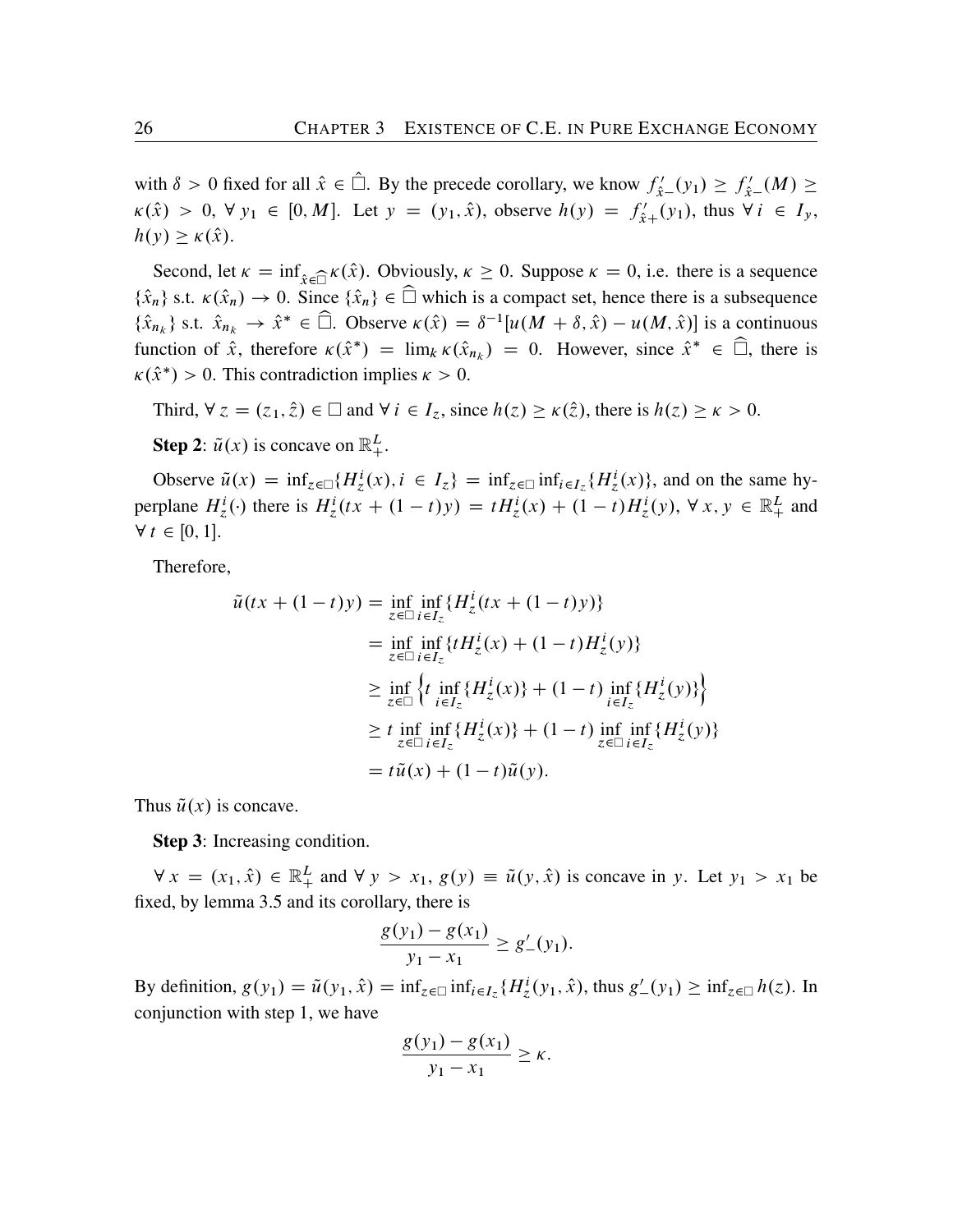Rearrange this last expression, we have

$$
\tilde{u}(y_1, x_2, \dots, x_L) \ge \tilde{u}(x_1, x_2, \dots, x_L) + \kappa(y_1 - x_1).
$$

*Remark* 3.3. The proof of above lemma can be significantly simplified if we assume  $u^h(\cdot)$ is continuously differentiable. Under this assumption, at each point  $z \in \Box$ , the only supporting hyperplane is also tangent plane, and  $\partial_1 H_z = \partial_1 u^h(z) > 0$ . Observe  $\partial_1 u^h(z)$  is a continuous function in  $\Box$ , thus the minimum of  $\partial_1 u^h(z)$  can be achieved, then there is  $\kappa \equiv \min_{z \in \Box} \partial_1 u^h(z) > 0.$ 

The main logic of the theorem of connected graph is straightforward and can be summarized as follows.

First, since the endowment may have zero components, we can not use a generalized game framework to prove the existence of N.E equilibrium. The difficulty lies in the fact that the budget set correspondence may not be l.h.c.

However, by perturbing of the primitive economy slightly, we can get a sequence of C.E.s in the perturbed economies, and then taking a limit of this sequence of C.E.s, we get a limiting price vector and a limiting allocation. Therefore, all we need to do is to prove the limiting price and limiting allocation consist of a C.E. in the primitive economy.

It's trivial that the limiting allocation also satisfies the market clearing condition, but it is not easy to prove the allocation maximizes households' utilities under the limiting price. The difficulty again arises from the lack of l.h.c for the budget set correspondence.

To overcome this difficulty, the most prominent observation is that if the limiting price vector is strictly positive, then the continuity of the correspondence can be guaranteed even with zero components of endowment.Under the assumption of connectedness of havingwanting graph of this economy, we can indeed show (not quite uneasy) the limiting price vector is strictly positive. The technical difficulty for this part is to modified the primitive utility function a little bit by taking the infimum of its supporting hyperplanes on a compact set, and it turns out that this specific modified utility function has a particular increasing property (no less than a linear increasing) along a particular direction.

Example 3.1. The first example is an illustration of the necessity of connected graph of an economy for the existence of C.E. Consider a  $2 \times 2$  economy with  $e^1 = (1, 1), e^2 = (2, 0),$ and  $u^1(x, y) = y$ ,  $u^2(x, y) = x$ .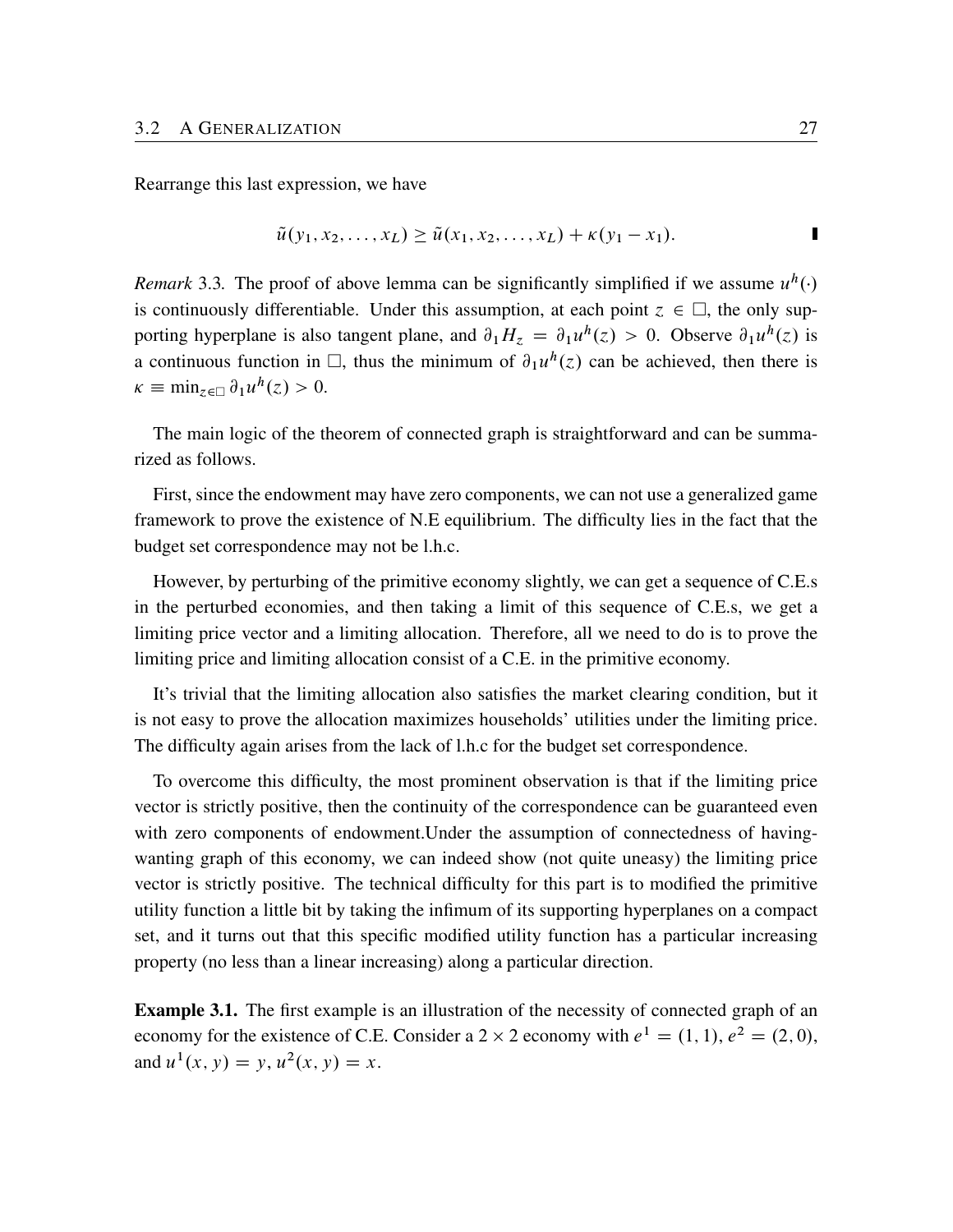- If  $p = (p_1, p_2) \gg 0$ , then  $\argmax_{B^1(p)} u^1$  is  $(0, \frac{p_1}{p_2} + 1)$  and  $\argmax_{B^2(p)} u^2$  is  $(2, 0)$ , thus market is not clear.
- If  $p = (1, 0)$ , then  $\argmax_{B^1(p)} u^1$  is  $(s, t)$  with  $t \to \infty$  and  $s \in [0, 1]$ , while argmax $_{B^2(p)} u^2$  is  $(2, r)$  with  $r \ge 0$ , thus market is not clear too.
- If  $p = (0, 1)$ , then  $\arg \max_{B^1(p)} u^1$  is  $(t, 1)$  with  $t \ge 0$ , and  $\arg \max_{B^2(p)} u^2$  is  $(r, 0)$ with  $r \to \infty$ , thus market is not clear once more.

Therefore, no C.E. exists. It is clear that the second commodity is not connected with the first commodity, since the only household (household 1) who has the second commodity doesn't like it.

Example 3.2. The second example shows how the result of this theorem is stronger than theorem [3.1](#page-20-2). Consider a 2  $\times$  2 economy with  $e^1 = (1, 0)$ ,  $e^2 = (0, 2)$ , and  $u^1(x, y) = y$ ,  $u^2(x, y) = x$ . Since initial endowment is not strictly positive, theorem [3.1](#page-20-2) can not ensure the existence of a C.E. in this economy. However, as household 1 has commodity 1 and likes commodity 2, while household 2 has commodity 2 and likes commodity 1, the graph of this economy is connected, thus by theorem [3.3](#page-24-1) there is a C.E. It can be easily verified that  $\langle p, x^1, x^2 \rangle = \langle \left(\frac{2}{3}\right) \rangle$  $\frac{2}{3}, \frac{1}{3}$  $(\frac{1}{3}), (0, 2), (1, 0)$  is a C.E.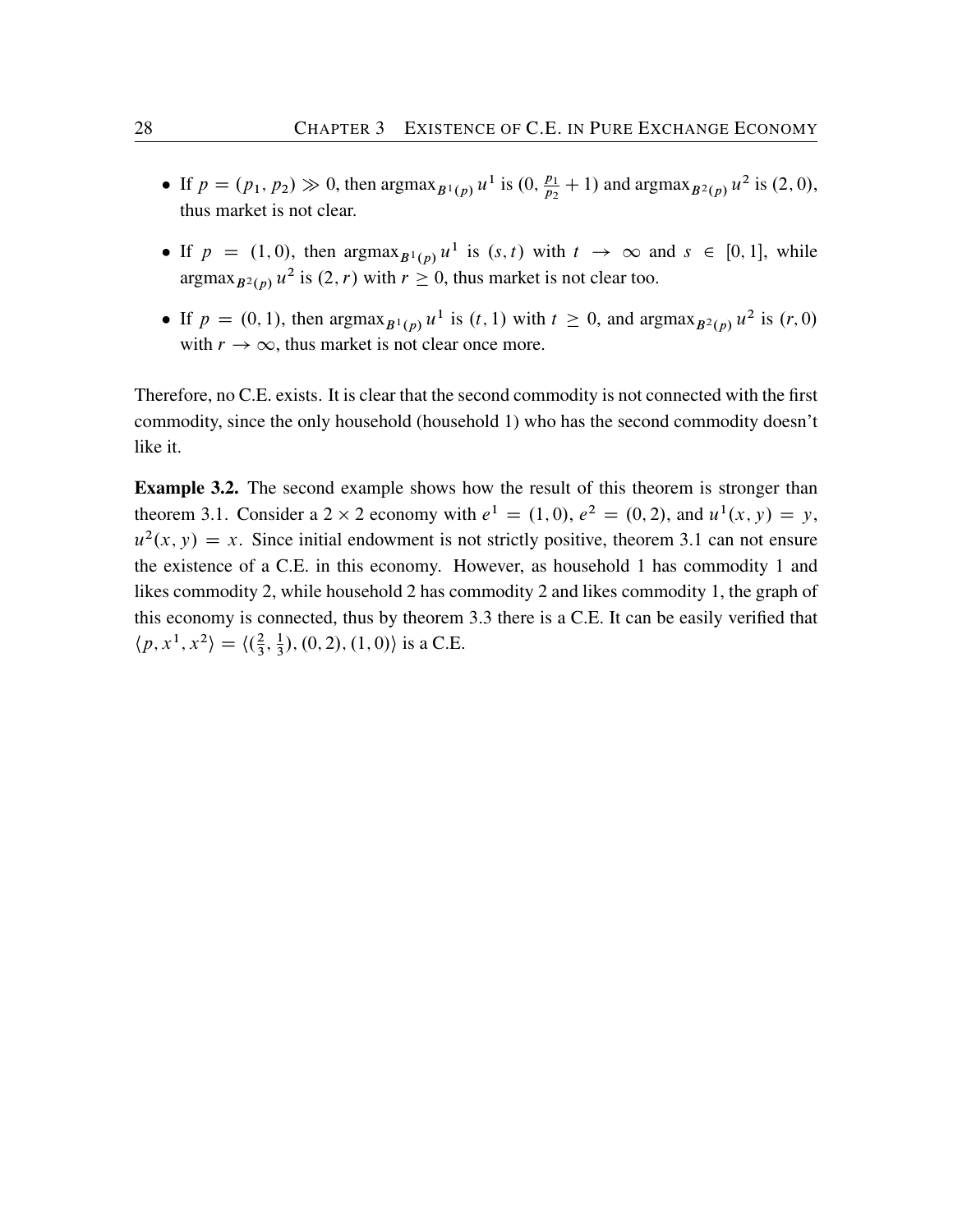### <span id="page-32-0"></span>Chapter 4

## An Economy with Production

### <span id="page-32-1"></span>4.1 Production: A Basic Formulation

 $\blacktriangleright$  Feb.22, 2010

In this chapter, we turn to consider competitive equilibria in an economy with production. The first thing we need to do is to formulate *production* properly, making it suitable for an analysis of the equilibrium in an abstract economy,  $\dot{a}$  *la* pure exchange economy in precede chapters.

It turns out to be more convenient to use a more general formulation called *production set* to characterize production instead of using production function. We assume all production activities are carried out by some production units, each of which is called a *firm*. For each firm, we use a production set, i.e., a set of all feasible *production plans*, to characterize the technological properties associated with this firm. A production plan of a firm, analogous to a consumption bundle of a consumer, can be viewed as a point (vector) in the enlarged commodity space  $\mathbb{R}^L$  with L denoting the number of commodities in the economy. Each coordinate of a production plan represents a quantity of the corresponding commodity. Conventionally, a commodity is called an *output* in a given production plan if the corresponding quantity in this plan is positive, and *input* if negative. In addition, if the quantity is zero, then this commodity is irrelevant to the production plan.

On one hand, we restrict our analysis to the production plans only, ignoring the concrete producing process. Any issues of management is absent in this setup. Actually, no human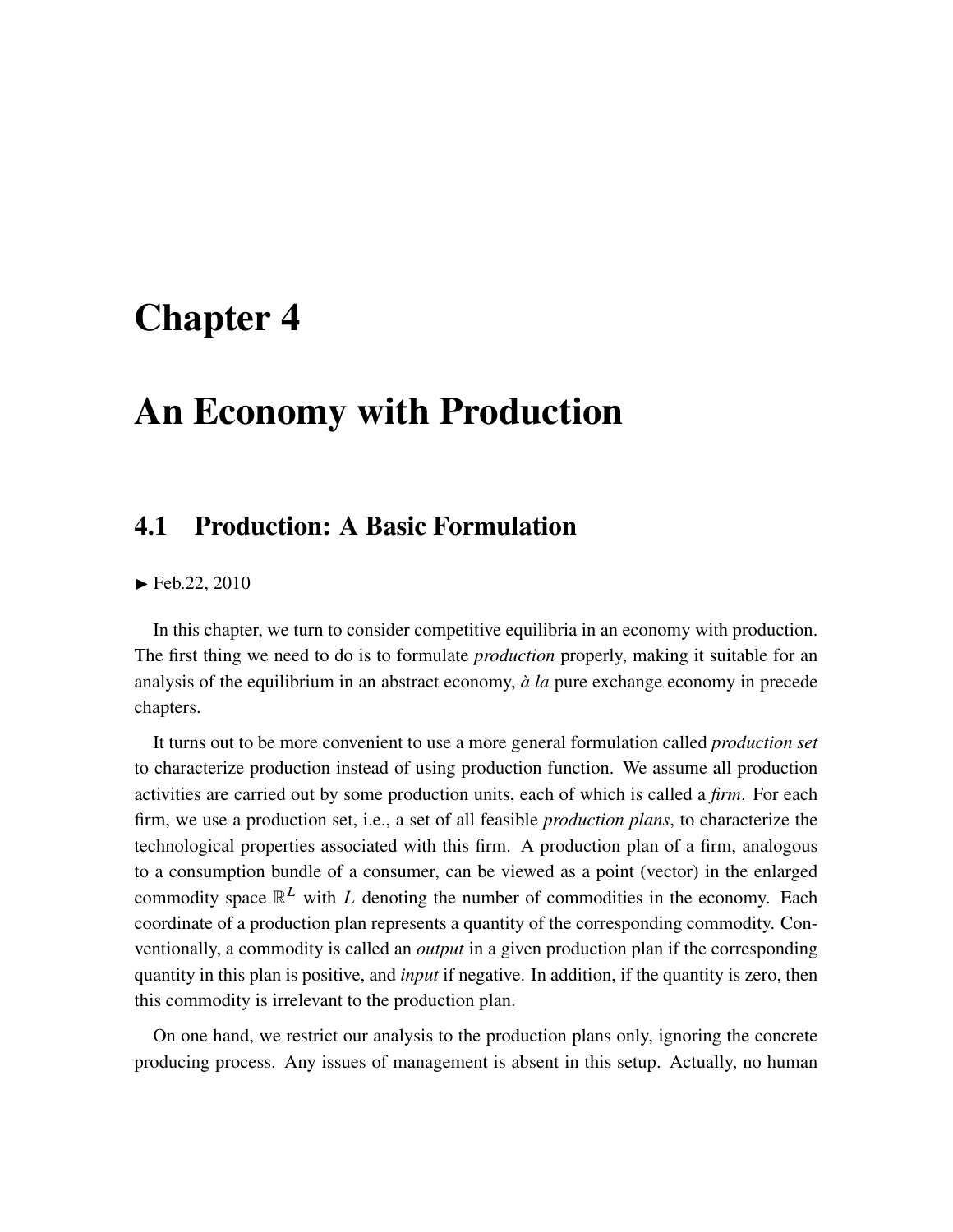being is needed, while all we need is a machine which merely executes the production plan automatically. On the other hand, we assume fully private ownership in this economy, i.e, all firms are completely owned by the households in the economy in terms of equity and dividends.

Let the household set  $H = \{1, ..., H\}$  and the firm set  $J = \{1, ..., J\}$ , both of which are finite set. Let  $\theta_j^h$  be the number of shares of firm j owned by household h. A fully private ownership requires  $\theta_h^j \geq 0$  and  $\sum_h \theta_h^j = 1$ ,  $\forall j \in J$ . Let  $Y_j$  denote the production set of firm j, where  $Y_j \subset \mathbb{R}^L$ . By specifying preferences and endowments for all households, *a economy with production* is summarized by the following tuple  $\mathscr{E}$  =  $(e^h, u^h, \theta^h)_{h \in H}, (Y^j)_{j \in J}).$ 

We presume that the objective for each firm is to maximize its profit by choosing a proper production plan in its production set. Under the notation of production set, the profit resulted from a specific production plan  $y^j$  of firm j is simply  $p \cdot y^j$ , where p is a price system (vector).

Of course not an arbitrary subset of  $\mathbb{R}^L$  viewed as a production set would serve our purpose of investigating the equilibrium of an economy entailing at least some realistic sense. For our purpose, it would be desirable to have production sets satisfy following assumptions.

A.1.  $Y^j \cap \mathbb{R}^L_+ = \{0\}$ , for all  $j \in J$ .

It means no firm can produce anything from nothing, however they are allowed to do nothing by choosing  $y^j = 0$ .

A.2.  $Y^j$  is convex and closed.

Since all commodities are assumed to be perfect divisible, it seems reasonable to assume the production set to be closed. However, convexity is a really strong assumption, as it implies (combined with the first assumption) that no firm could display increasing return to scale.

A.3.  $Y^j$  is comprehensive, i.e.  $Y^j + \mathbb{R}^L \subset Y^j$ , where  $\mathbb{R}^L = -\mathbb{R}^{L}$ .<sup>[1](#page-33-0)</sup>

The essence of this assumption is free disposal, which means any excess supply in the economy can just be thrown away. Yet in reality, it could be very costly to dispose things, especially some by-products.

<span id="page-33-0"></span><sup>&</sup>lt;sup>1</sup>Let  $A, B \subset \mathbb{R}^L$ ,  $A + B$  is defined as  $\{a + b : a \in A, b \in B\}$ , and  $-A$  is defined as  $\{-a : a \in A\}$ .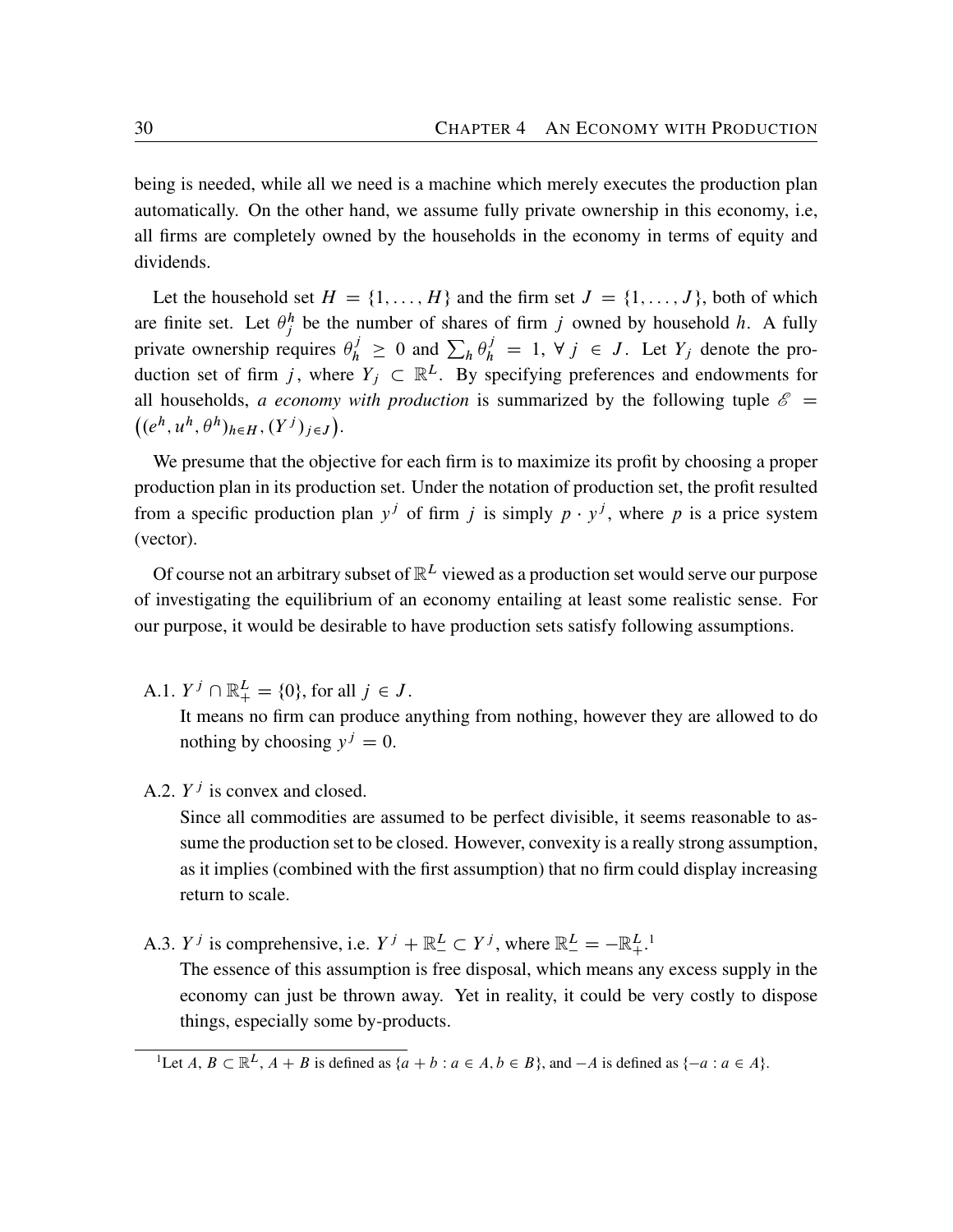A.4. 
$$
Y \cap \mathbb{R}^L_+ \equiv Y^1 + \cdots + Y^J \cap \mathbb{R}^L_+ = \{0\}.
$$

Here Y represents the *aggregate production set* in this economy. This assumption is not implied by the first assumption. It means all firms together can not do arbitrage.

A.5. 
$$
Y \cap (-Y) = \{0\}.
$$

Intuitively, if y is a possible aggregate production plan,  $-y$  is a production plan which reverses the whole production process. This assumption excludes this possibility.

Before proceeding to the discussion of the competitive equilibria in this economy, we first show some interesting and important properties of the aggregate production set implied by the above assumptions.

**Lemma 4.1.** Let  $Y^1, \ldots, Y^J$  be production sets satisfying assumption A.2 to A.5, then the *aggregate production set*  $Y = Y^1 + \cdots + Y^J$  *is convex and closed.* 

*Proof.* Convexity of Y follows directly from A.2 that each  $Y^j$  is convex. To prove the second part, suppose there is an sequence  $\{y^n\}$  where  $y^n = \sum$  $j \in J$   $\mathcal{Y}_j^n \in Y$ , and  $\mathcal{Y}^n \to \mathcal{Y} \in \mathbb{R}^L$ , we need to show that  $y \in Y$ .

First, we claim that  $\{y_j^n\}_{n=1}^{\infty}$  is bounded for each  $j \in J$ . Suppose in converse, that for some  $j \in J$ ,  $\{y_j^n\}$  is unbounded. Let  $K = \{j \in J \mid \{y_j^n\}_{n=1}^{\infty}$  is unbounded, then K is nonempty. Define

<span id="page-34-1"></span>
$$
d(n) = \max_{j \in J} ||y_j^n|| = \max_{j \in K} ||y_j^n||
$$

where  $|| \cdot ||$  denotes the vector norm. Thus  $d(n) \to \infty$ ,  $n \to \infty$ , and without loss of generality, we could assume  $d(n) > 1$  for all n. Moreover, let

$$
z^{n} \equiv \frac{y^{n}}{d(n)} = \sum_{j \in K} \frac{y_{j}^{n}}{d(n)} + \sum_{j \in J \setminus K} \frac{y_{j}^{n}}{d(n)}
$$

$$
\equiv \sum_{j \in K} z_{j}^{n} + \sum_{j \in J \setminus K} z_{j}^{n}, \tag{4.1}
$$

then for each j and  $n, z_j^n \in Y^j$ , since  $Y^j$  is convex,  $0 \in Y^j$  and  $d(n) > 1$ . On one hand, observe that  $y^n$  converges to y which is finite, hence  $z^n$  converges to 0 as  $d(n)$  goes to infinity; and since for  $j \in J \setminus K$ ,  $\{y_j^n\}$  is bounded, it follows that  $z_j^n \to 0$ . On the other hand, observe that for some  $j \in K$ , there must be  $||y_j^n|| = d(n)$  for infinitely many times,<sup>[2](#page-34-0)</sup> hence

<span id="page-34-0"></span><sup>&</sup>lt;sup>2</sup>Note that  $d(n)$  must equal to some  $||y_j^n||, j \in K$ . Since the sequence of  $\{d(n)\}\$ is infinite, it's impossible for all  $j \in K$  that there are only *finite* times in which  $d(n) = ||y_j^n||$ .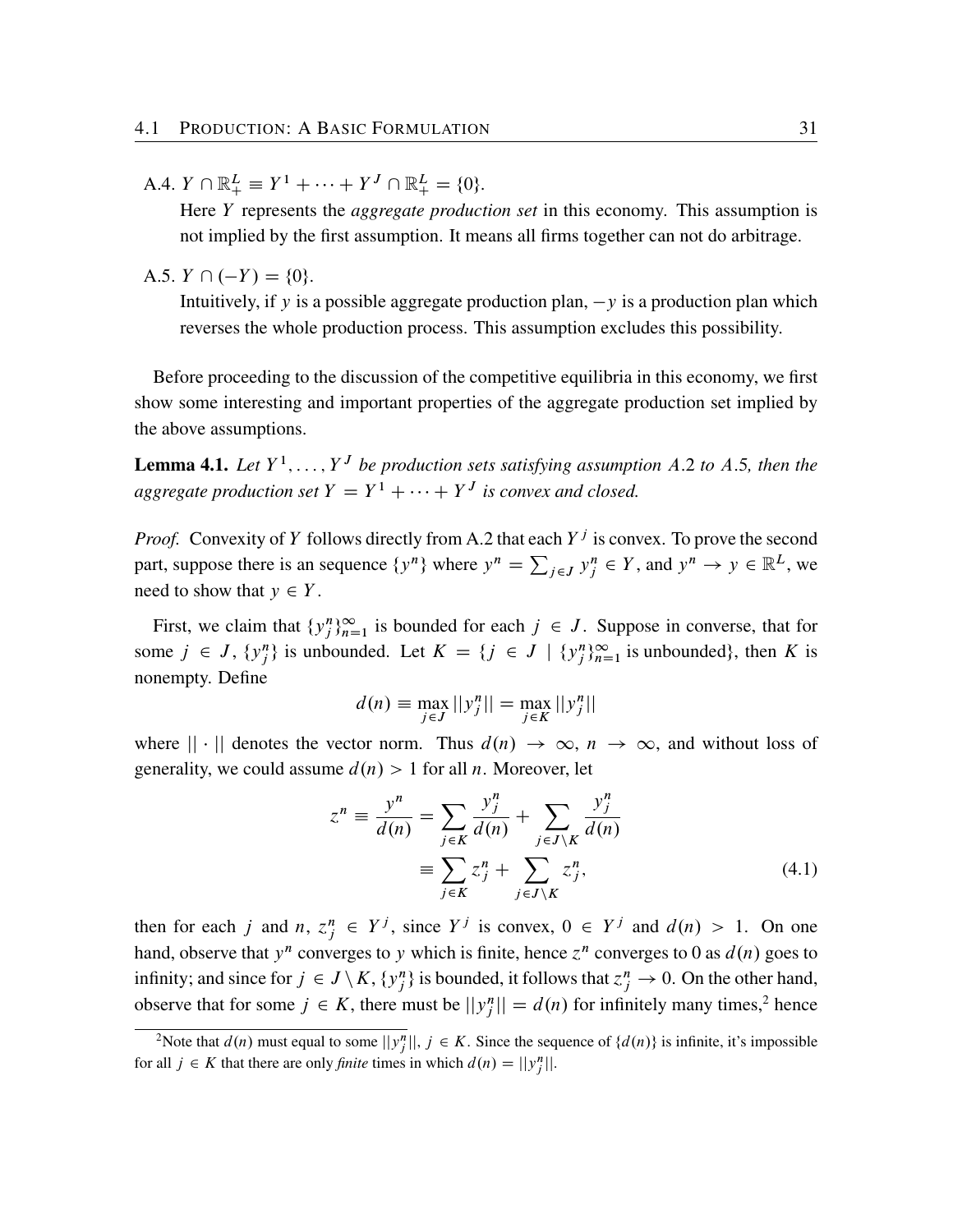we could find a sequence  $\{n(m)\}\$  of index numbers such that  $z_j^{n(m)} \to z_j$  with  $||z_j|| = 1$ as  $m \to \infty$ , where  $z_j \in Y^j$  since  $Y^j$  is closed. Therefore, we can assume without loss of generality that there is a nonempty set  $K' \subset K$  such that  $z_j^n$  converges to  $z_j \in Y^j$  which is not 0 if and only if  $j \in K'$ . Now, by taking limit in *n* on both sides of ([4.1\)](#page-34-1), we have  $0 = \sum_{j \in K'} z_j$ , or equivalently

$$
z_j = -\sum_{j' \in K' \setminus \{j\}} z_{j'}.
$$

Note that the LHS of this equation belongs to Y and the RHS belongs to  $-Y$ . However, by A.5, we conclude  $z_j$  must be 0, which is a contradiction.

Next, given that whenever  $y^n = \sum$  $j \in J$   $y_j^n \to y \in \mathbb{R}^L$  there is  $\{y_j^n\}_{n=1}^{\infty}$  being bounded for all j, it follows that we could choose a sequence  $\{n(m)\}\$  of index numbers such that  $y_j^{n(m)}$ j converges to  $y_j$  for each j respectively.<sup>[3](#page-35-0)</sup> Since each  $Y^j$  is closed by A.2, we conclude that  $y^{n(m)} \rightarrow \sum$  $j \in J$   $y^j \in Y$  as  $m \to \infty$ . Note that  $y = \lim_{m \to \infty} y^{n(m)}$  as well, thus we have  $y \in Y$ .

<span id="page-35-1"></span>**Lemma 4.2.** Let  $Y^1, \ldots, Y^J$  be production sets satisfying assumption A.2 to A.5, and let  $e \in \mathbb{R}^L_+$  be nonzero, then  $(Y + e) \cap (-Y - e)$  is non-empty and bounded.

*Proof.* First we show  $(Y + e) \cap (-Y - e)$  is non-empty. By A.3,  $Y + \mathbb{R}^L \subset Y$ , hence by A.4  $-e = 0 + (-e) \in Y$ . So we have  $0 = (-e) + e \in Y + e$ . Same argument shows  $0 = e + (-e) \in (-Y - e)$ . Therefore  $(Y + e) \cap (-Y - e)$  is non-empty.

Second we show it is bounded. Suppose in converse, there is a sequence  $\{y^k\} \subset (Y +$  $e) \cap (-Y - e)$  with  $||y^k|| \to \infty$ . Obviously,  $y^k - e \in Y$  and  $y^k + e \in (-Y)$ . Without loss of generality, assume  $||y^k|| > 1$ , so  $0 < 1/||y^k|| < 1$ . By the precede lemma, Y is convex, thus  $y^k/||y^k|| - e/||y^k|| \in Y$  and  $y^k/||y^k|| + e/||y^k|| \in (-Y)$  are uniformly bounded, hence there are subsequence for each sequence that converge to the same point y with  $||y|| = 1$ . Also by the precede lemma Y is closed, thus  $y \in Y$  and  $y \in (-Y)$ , and therefore by assumption A.4 there is  $y = 0$ , contradicting.

<span id="page-35-0"></span><sup>&</sup>lt;sup>3</sup>This sequence  $\{n(m)\}\$ is not necessarily the same as the previous one. In addition, this sequence can be constructed as follows: Since for  $j = 1$ ,  $\{y_1^n\}$  is bounded, it follows that there is a converging subsequence with the index sequence denoted by  $n_1(m)$ ; then since  $\{y_2^{n_1(m)}\}$  is also bounded, we could find a converging subsequence with the index sequence denoted as  $n_2(m)$ . Continue on this procedure, and we could find a index sequence  $n(m)$  such that for each j,  $\{y_j^{n(m)}\}$  $j^{n(m)}$ } is converging.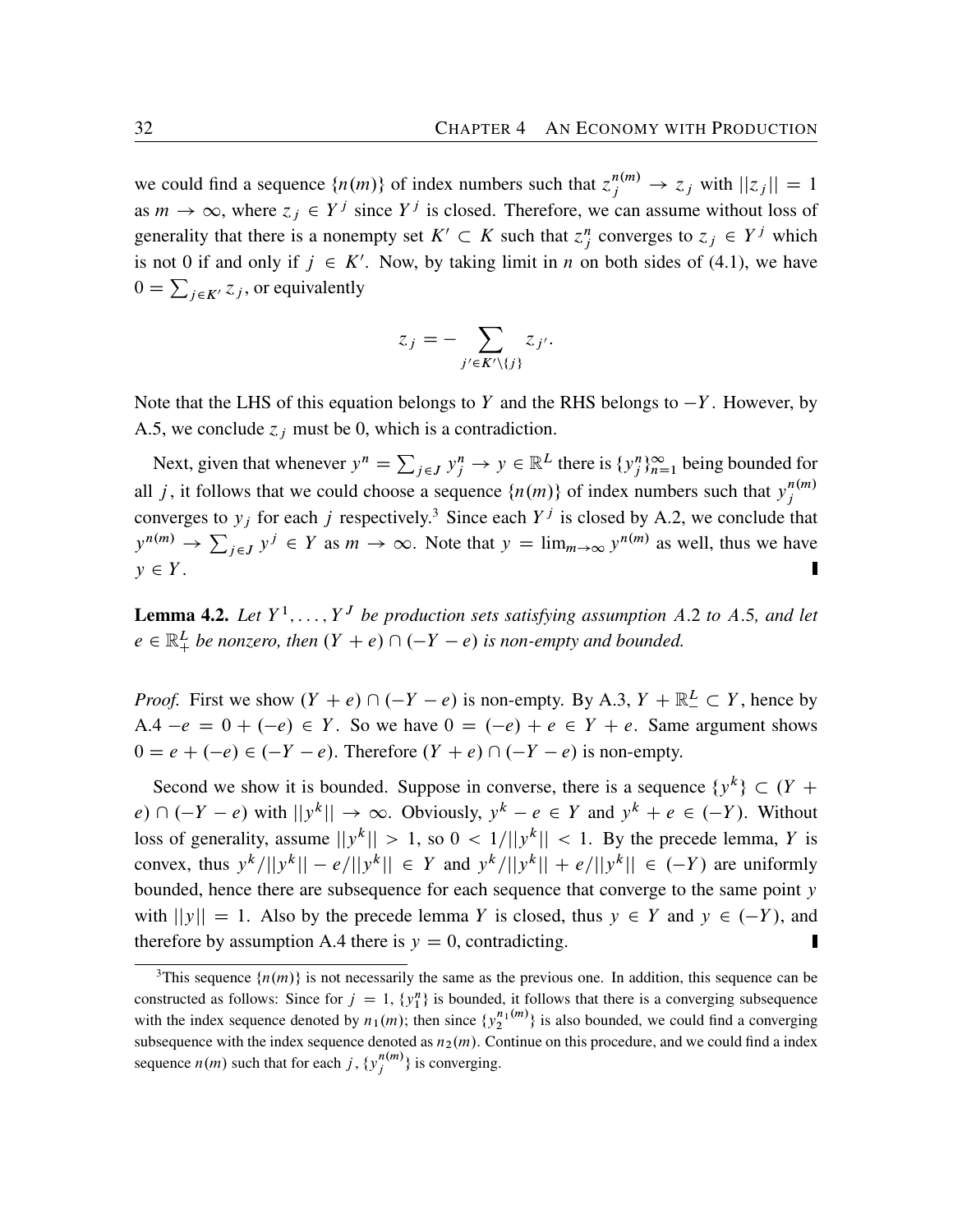#### <span id="page-36-0"></span>4.2 Existence of C.E. in An Economy with Production

Given the formulation of production in the previous section, we now turn to define competitive equilibria in such an economy.

Definition 4.1. *A collection of a price system and an allocation including a set of production* plans  $\langle p, (x^h)_{h \in H}, (y^j)_{j \in J} \rangle$  consists of a competitive equilibrium  $(C.E.)$  in an economy with production  $\mathscr{E} = ((e^h, u^h, \theta^h)_{h \in H}, (Y^j)_{j \in J})$  if following conditions are satisfied:

• Profit maximization. For each firm  $j \in J$ , the production plan  $y<sup>j</sup>$  maximizes the profit *over the production set* Y <sup>j</sup> *given* p*, i.e.,*

$$
y^j \in \operatorname*{argmax}_{z \in Y^j} p \cdot z.
$$

• Utility maximization. For each household  $h \in H$ , the consumption bundle  $x^h$  maxi*mizes the utility over the budget set defined by the endowment* e <sup>h</sup> *and its shares of all* firms  $\{\theta_j^h\}_{j\in J}$  given p and  $\{y^j\}$ , i.e.,

$$
x^h \in \underset{z \in B^h(p,(y^j)_{j \in J})}{\operatorname{argmax}} u^h(z),
$$

*where*

$$
B^{h}(p,(y^{j})_{j\in J})=\bigg\{x\in\mathbb{R}^{L}_{+}\bigg|p\cdot x\leq p\cdot e^{h}+\sum_{j\in J}\theta_{j}^{h}p\cdot y^{j}\bigg\}.
$$

*Market clearing.*

$$
\sum_{h} (x^h - e^h) - \sum_{j} y^j = 0.
$$

We stress here that in the above definition, the term *allocation* no longer refers merely to a set of consumption bundles which satisfies the feasibility condition as discussed in section 1.2, chapter 1. Rather, an allocation in an economy with production is perceived as including a set of production plans  $\{y^j\}$ , in addition to a set of consumption bundles  $\{x^h\}$ , and all of them together satisfy the feasibility condition specified by  $\sum_h x^h \le \sum_h e^h + \sum_j y^j$ .

<span id="page-36-1"></span>**Theorem 4.3.** Let  $\mathscr{E} = ((e^h, u^h, \theta^h)_{h \in H}, (Y^j)_{j \in J})$  be an economy with production, if

• for each  $h \in H$ ,  $e^{h} \gg 0$ ;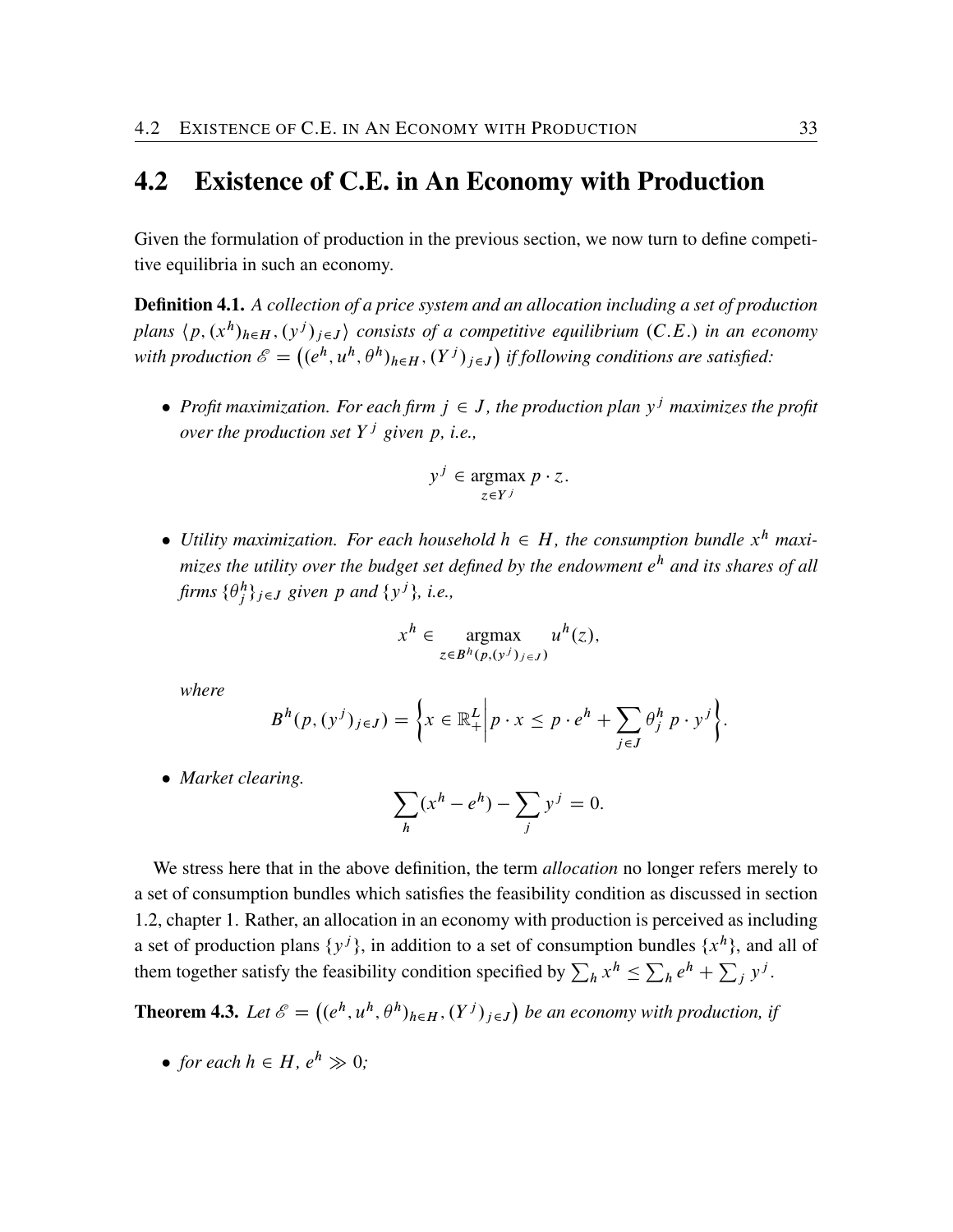- <span id="page-37-2"></span>• for each  $h \in H$ ,  $u^h(\cdot)$  is continuous, quasi-concave and weakly monotone;
- for each  $\ell \in L$ , there exists an h who likes it;<sup>[4](#page-37-0)</sup>
- *each production set satisfies assumptions A.1 to A.5 in the previous section;*

#### *Then there exists a competitive equilibrium in E .*

*Remark* 4.1*.* The original statement of this theorem is in [Arrow and Debreu](#page-64-3) [\(1954](#page-64-3): theorem 1). Regardless of slightly different assumptions with respect to preference and production, the essence of the proof proposed here coincides with the original, both of which are based on the existence of a N.E. in a generalized game.

*Proof.* Let  $e = \sum_{h} e^{h}$  and  $Y = \sum_{j} Y^{j}$ . By lemma [4.2](#page-35-1)  $(Y + e) \cap (-Y - e)$  is nonempty and bounded, thus we can choose  $M > \max\{\|z\| : z \in (Y + e) \cap (-Y - e)\}.$  Let  $\square = \{x \in \mathbb{R}^L | x_\ell \in [-M, M], \forall \ell \in L\}$  and  $\triangle$  be the price simplex. Define  $S = \triangle \times \square^{H+J}$ , and a strategy in S takes the form of  $s = (p, (x^h)_{h \in H}, (y^j)_{j \in J})$ . Each household h is regarded as a player with a payoff function  $\pi^h(s) = u^h(x^h)$ , and each firm is also regarded as a player with a payoff function  $\pi^{j}(s) = p \cdot y^{j}$ . Define an additional player called price player with a payoff function  $\pi^{pr}(s) = p \cdot (\sum_h (x^h - e^h) - \sum_j y^j)$ . Moreover, for each household, define a modified budget set<sup>[5](#page-37-1)</sup>

$$
\tilde{B}^h(p,(y^j)_{j\in J}) = \left\{ x^h \in \mathbb{R}^L_+ \middle| p \cdot x^h \leq p \cdot e^h + \max\left\{0, \sum_j \theta_j^h p \cdot y^j \right\} \right\}.
$$

Now, for all  $s \in S$  define following correspondences

$$
\varphi^h(s) = \tilde{B}^h(p, (y^j)_{j \in J}) \cap \Box, \quad \forall h; \n\varphi^j(s) = Y^j \cap \Box, \quad \forall j; \n\varphi^{pr}(s) = \triangle.
$$

<span id="page-37-1"></span><span id="page-37-0"></span><sup>4</sup>That is, whenever  $x \ge y$  and  $x_{\ell} > y_{\ell}$ , there is  $u^h(x) > u^h(y)$ .

<sup>&</sup>lt;sup>5</sup>Introducing such a budget set is a purely technical trick to overcome the difficulty of the continuity of the budget set correspondence would we encounter if we were to use the primitive form of the budget set. This difficulty arises from the fact that, without additional restriction,  $e^h + \sum_j \theta_j^h y^j$  may not be strictly positive. As summarized at the end of the proof of theorem [3.3](#page-24-1), this backward leads to the lack of l.h.c. of the budget correspondence.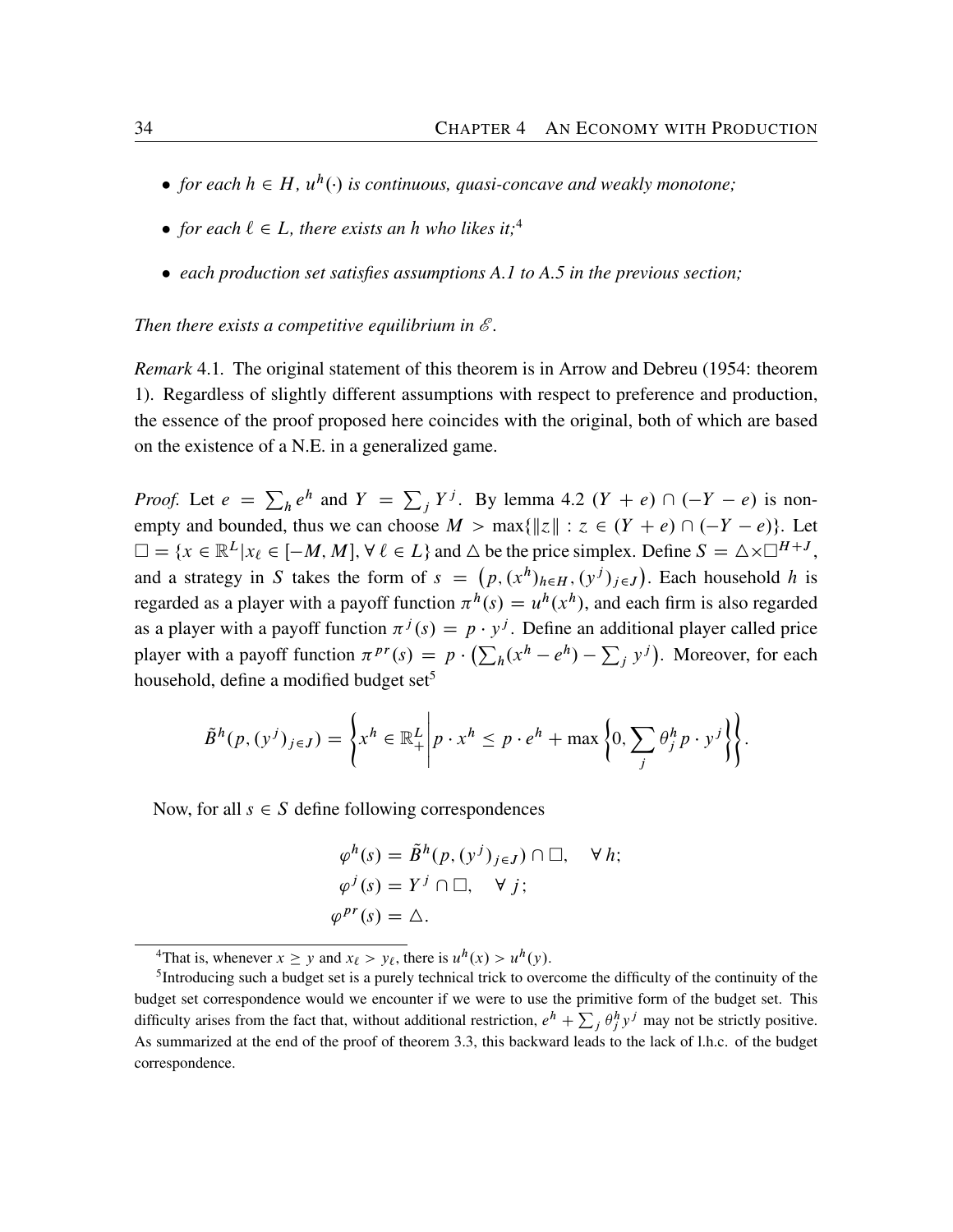By lemma [4.4\(](#page-39-0)following this theorem),  $\varphi^h$  is continuous, and the continuity of  $\varphi^j$  and  $\varphi^{pr}$ is a triviality. By now, we have a well-defined generalized game satisfying theorem [2.6,](#page-19-0) thus an N.E.  $\langle p, (x^h)_{h \in H}, (y^j)_{j \in J} \rangle$  exists. We shall verify this is a C.E. in  $\mathcal{E}$ .

**Step 1**:  $p \cdot y^j \ge 0$ , for all j.

Since  $0 \in Y^j \cap \Box$ , zero profit is always possible, thus  $p \cdot y^j \ge 0$ . This also shows that  $\tilde{B}^h(p,(y^j)_{j\in J}) = B^h(p,(y^j)_{j\in J})$ , since  $\sum_j \theta^h_j p \cdot y^j$  is non-negative.

**Step 2:**  $\sum_h (x^h - e^h) - \sum_j y^j \le 0$ .

Observe  $x^h \in B^h(p, (y^j)_{j \in J})$ , hence  $p \cdot x^h \le p \cdot e^h + \sum$  $j \in J$   $\theta_j^h p \cdot y^j$ , and sum across  $h$  together with the last condition gives us

$$
p \cdot \left( \sum_{h} (x^h - e^h) - \sum_{j} y^j \right) \leq 0.
$$

Thus the optimizing by price player implies the desired result.

**Step 3**:  $x^h$  maximizes  $u^h(\cdot)$  on  $B^h(p, (y^j)_{j \in J})$ .

First observe that  $x^h \le \sum_h x^h \le e + \sum_j y^j \subset Y + e$ , and  $x^h \in \mathbb{R}^L_+ \subset (-Y - e)$ , thus  $x^h$  is an interior point of  $\Box$ .

Suppose there is  $z \in B^h(p, (y^j)_{j \in J}) \setminus \square$  with  $u^h(z) > u^h(x^h)$ , then by continuity of utility there is a small ball  $B(z)$  centering at z within which each point has a higher utility than  $x^h$ . Thus we could choose a  $\hat{z}$  to be an interior point of  $B^h(p,(y^j)_{j\in J})$  with  $u^h(\hat{z}) > u^h(x^h)$ . Let  $\epsilon > 0$  small enough s.t.  $\hat{z}(\epsilon) = (1 - \epsilon)x^h + \epsilon \hat{z}$  is also an interior point of  $B^h(p, (y^j)_{j \in J}) \cap \Box$ , hence  $u^h(\hat{z}(\epsilon)) \ge u^h(x^h)$ . So we can further choose a small  $\delta > 0$ s.t.  $y \equiv \hat{z}(\epsilon) + (\delta, \ldots, \delta) \in B^h(p, (y^j)_{j \in J}) \cap \Box$  and  $u^h(y) > u^h(x^h)$ . Contradiction.

Step 4:  $p \gg 0$ .

Suppose  $p_\ell = 0$ , then by the third condition there is an h who likes  $\ell$ , thus  $u^h(x^h + 1_\ell)$  $u^h(x^h)$ . Observe  $x^h + 1_\ell \in B^h(p, (y^j)_{j \in J})$ , which leads to a contradiction with step 3.

**Step 5**:  $\sum_h (x^h - e^h) - \sum_j y^j = 0$ .

First observe that by step 2 and 4, there is  $p \cdot x^h = p \cdot e^h + \sum_j \theta^h_j p \cdot y^j$  for all h. Otherwise, for sufficient small  $\delta > 0$ ,  $x^h + (\delta, ..., \delta) \in B^h(p, (y^j)_{j \in J})$  which yields a higher utility.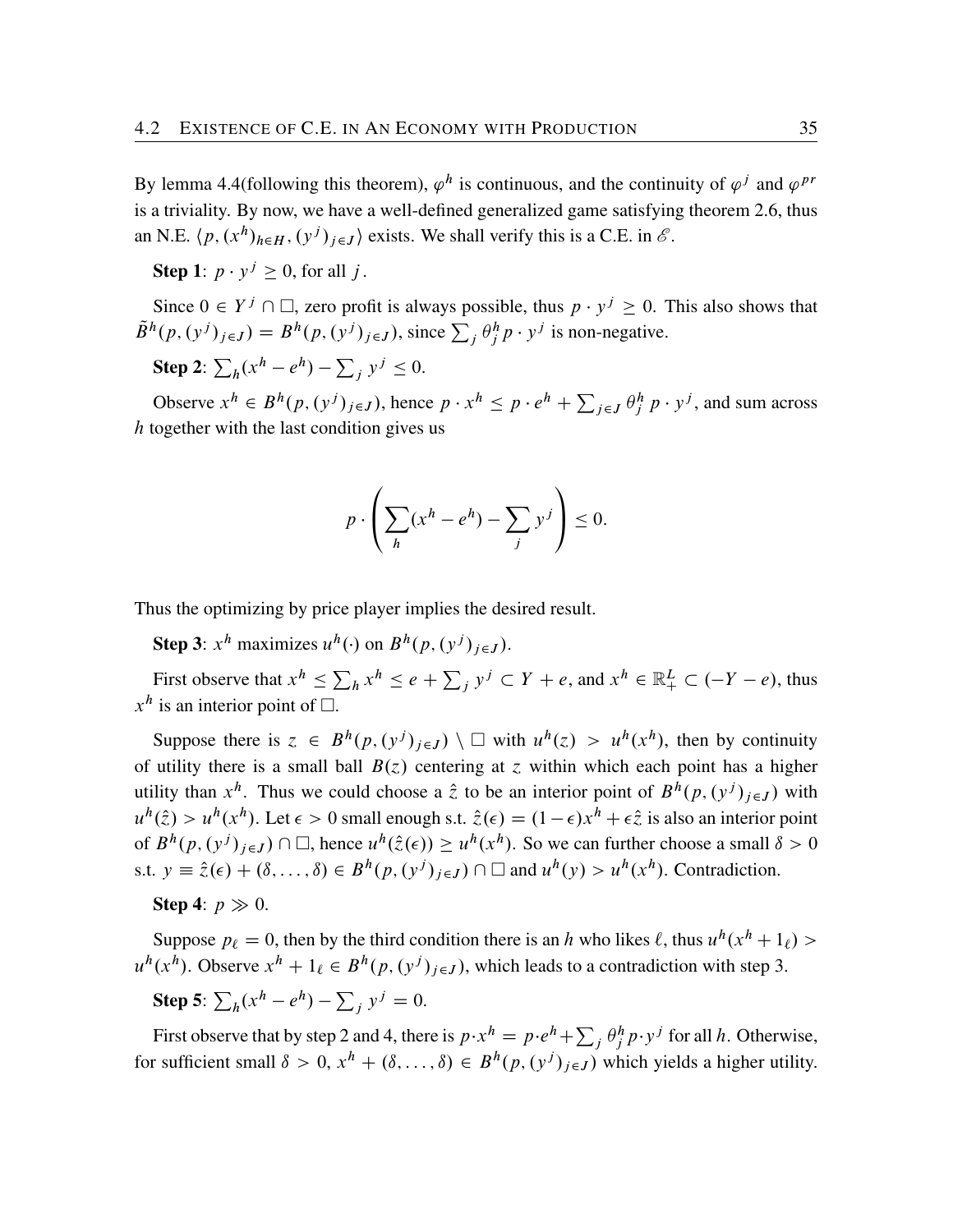Summing over h follows  $p \cdot (\sum_h (x^h - e^h) - \sum_j y^j) = 0$ . Rewrite this expression as

$$
\sum_{\ell} p_{\ell} \left( \sum_{h} (x_{\ell}^{h} - e_{\ell}^{h}) - \sum_{j} y_{\ell}^{j} \right) = 0,
$$

and observe the terms in the bracket are non-positive by step 1, so they must be 0 by step 4.

**Step 6**:  $y^j$  is an interior point of  $\Box$  for all j.

By step 5,  $\sum_h x^h = \sum_h e^h + \sum_j y^j \in \mathbb{R}^L_+$ . For any  $j^* \in J$ , of course  $y^{j^*} \in Y^{j^*} \subset$  $Y \subset Y + e$ . On the other hand,  $y^{j^*} = -(\sum$  $j \neq j^*$   $y^j - \sum_h x^h$ ) – *e*. Notice  $\sum_{j \neq j^*} y^j \in Y$ and  $-\sum_h x^h \in \mathbb{R}^L_-$ <sup>L</sup>, hence the difference belongs to Y, thus  $y^{j^*} \in (-Y - e)$ . Observe  $(Y + e) \cap (-Y - e)$  is contained in the interior of  $\Box$ , therefore  $y^{j^*}$  is an interior point of  $\Box$ .

**Step 7**:  $y^j$  maximizes profit over  $Y^j$  for all j.

Suppose conversely there is a production plan  $z \in Y^j \setminus \square$  with a strictly higher profit, then by convexity of  $Y^j$  for any  $\epsilon \in (0,1)$ ,  $\hat{z}(\epsilon) \equiv (1-\epsilon)y^j + \epsilon z \in Y^j$ . Further, by step 6,  $\hat{z}(\epsilon) \in Y^j \cap \Box$  whenever  $\epsilon$  is small enough. However, this implies  $p \cdot \hat{z}(\epsilon) =$  $(1-\epsilon)p \cdot y^j + \epsilon p \cdot z > p \cdot y^j$ , which is contradicting with  $y^j$  maximizing profit in  $Y^j \cap \Box$ .

<span id="page-39-0"></span>**Lemma 4.4.** Let  $\varphi^h(s)$  be the correspondence defined in the previous proof, then  $\varphi^h$  is con*tinuous over* S*.*

*Proof.* Since  $\varphi^h(s) = \tilde{B}^h(p, (y^j)_{j \in J}) \cap \Box$ , it suffices to show  $\tilde{B}^h(p, (y^j)_{j \in J})$  viewed as a correspondence from S to  $\mathbb{R}^L_+$  is continuous. For the u.h.c part, the proof is quite straight forward, provided that inner product is a continuous function. For the l.h.c part, given the particular form of this modified budget set, we turn to consider the following two cases.

**Case 1.** Suppose  $x \in \tilde{B}^h(p, (y^j)_{j \in J})$ ,  $p_n \to p$  and  $y_n = (y^1_n, \dots, y^J_n) \to y =$  $(y^1, \ldots, y^J)$  with  $\sum_j \theta_j^h p \cdot y^j < 0$ . Then there is  $p \cdot x \le p \cdot e^h$ , and use the same ar-gument as in lemma [3.2](#page-23-1) will prove the lower hemi-continuous provided that  $e^h \gg 0$ .

**Case 2.** Suppose now  $\sum_j \theta_j^h p \cdot y^j \ge 0$ , then there is  $p \cdot x \le p \cdot e^h + \sum_j \theta_j^h p \cdot y^j$ . Once again, the same method in the proof of lemma [3.2,](#page-23-1) i.e. defining  $t(p, y) = (p \cdot e^h + \sum_j \theta_j^h p \cdot$  $y^j$ / $(p \cdot x)$  where  $p \cdot x > 0$  and letting  $x_n = x$  where  $p \cdot x = 0$ , suffices to complete the proof.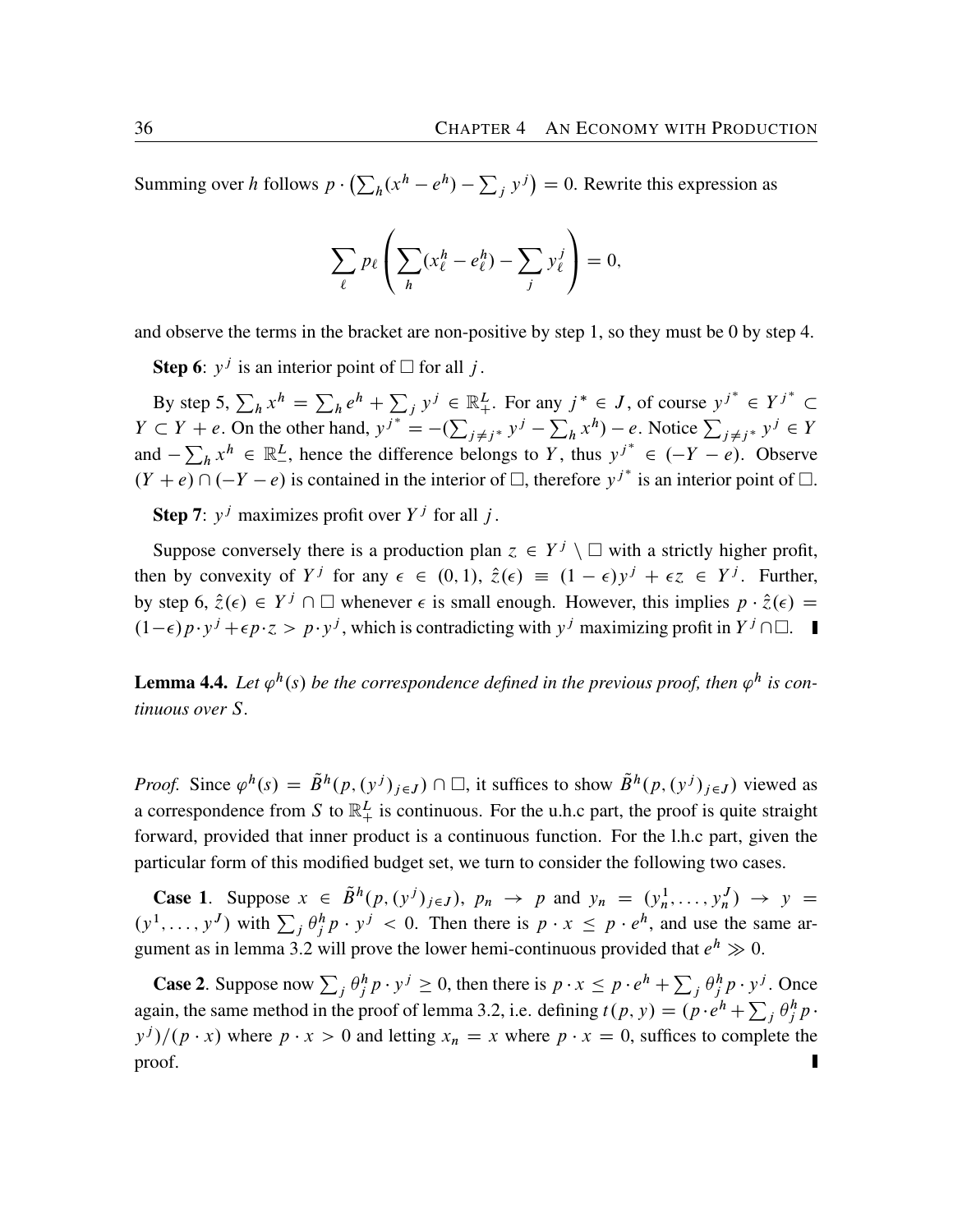### <span id="page-40-0"></span>4.3 Pareto Optimality in *E*

We will establish the Pareto optimality of C.E. in an economy with production. Notice that in an economy with production, the resource constraint for each household takes a very different from as in a pure exchange economy, hence we can not demonstrate the Pareto optimality using those results in pure exchange economy directly. Alternatively, we need to extend the concepts discussed in the case of pure exchange economy to incorporate properly the resource constraint in an economy with production.

At this stage, we do not assume  $\mathscr{E} = ((e^h, u^h, \theta^h)_{h \in H}, (Y^j)_{j \in J})$  satisfies any conditions listed in theorem [4.3](#page-36-1), nor the assumptions about the production set in section 4.1. However, we do emphasize that whenever we are talking about an *allocation* in  $\mathscr{E}$ , the feasibility condition is presumed to be satisfied.

**Definition 4.2.** Let  $\langle (x^h)_{h \in H}, (y^j)_{j \in J} \rangle$  and  $\langle (w^h)_{h \in H}, (z^j)_{j \in J} \rangle$  be two allocations in  $\mathscr{E}$ . We say the former one is Pareto superior *to the latter one, if*  $u^h(x^h) \geq u^h(w^h)$  for all h and  $u^h(x^h) > u^h(w^h)$  for at least one h.

**Definition 4.3.** An allocation  $\langle (x^h)_{h \in H}, (y^j)_{j \in J} \rangle$  is Pareto optimal in  $\mathscr{E}$ , if there is no other *allocation which is Pareto superior to this one.*

To spell out the Pareto optimality of C.E. in  $\mathscr E$  in a precise way, i.e. only the allocation in a C.E. has to do with the welfare justification, we define *competitive allocation* as in the case of pure exchange economy.

**Definition 4.4.** We say  $\langle (x^h)_{h \in H}, (y^j)_{j \in J} \rangle$  is a competitive allocation in  $\mathscr{E}$ , if there exists a *price vector*  $p \in \mathbb{R}^L_+$  *s.t.*  $\langle p, (x^h)_{h \in H}, (y^j)_{j \in J} \rangle$  is a C.E. in  $\mathcal{E}$ .

By, we could lay out the main result in this section regarding to the welfare property of C.E., that is the *first theorem of welfare economics* in *E* .

<span id="page-40-1"></span>**Theorem 4.5.** Let  $\mathscr{E} = ((e^h, u^h, \theta^h)_{h \in H}, (Y^j)_{j \in J})$  be a production economy, and assume *utility to be weakly monotone. Then, all competitive allocations in E are Pareto optimal.*

*Proof.* Let  $\langle (x^h)_{h \in H}, (y^j)_{j \in J} \rangle$  be a competitive allocation, and p be the price vector with which the competitive allocation consists of a C.E.

Suppose conversely there is an allocation  $\langle (w^h)_{h \in H}, (z^j)_{j \in J} \rangle$  in  $\mathscr E$  which is Pareto superior to  $\langle (x^h)_{h \in H}, (y^j)_{j \in J} \rangle$ .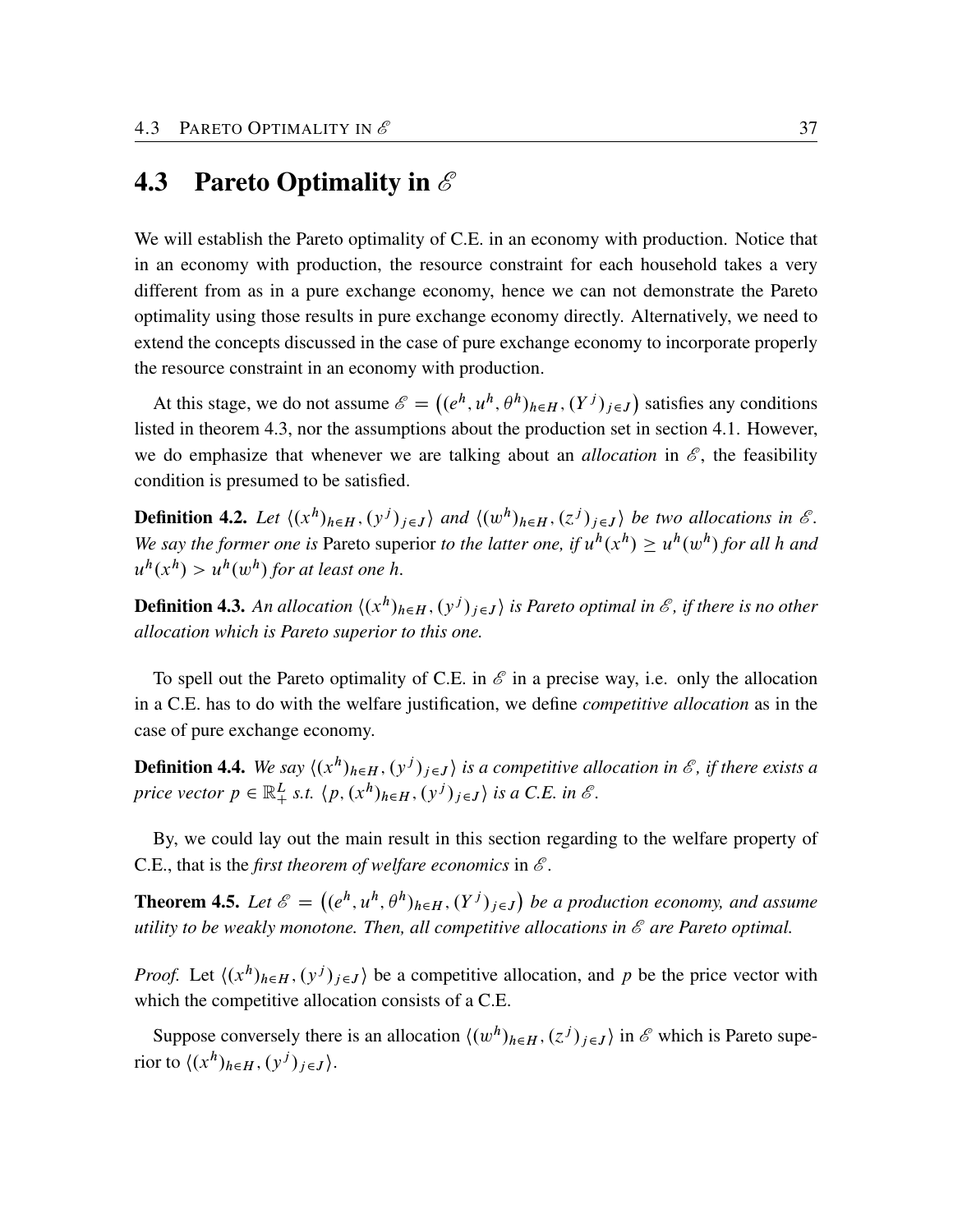First, since there is one h with  $u^h(x^h) < u^h(w^h)$ , then  $p \cdot w^h > p \cdot e^h + \sum_j \theta_j^h p \cdot y^j$ for this h; otherwise  $w^h \in B^h(p, (y^j)_{j \in J})$ , which contradicts the optimality of  $x^h$  in h's budget set. Further, observe for each j,  $z^j$  yields a profit at most as high as  $p \cdot y^j$ , thus  $\sum_j \theta_j^h p \cdot y^j \ge \sum_j \theta_j^h p \cdot z^j$  provided  $\theta_j^h$  is non-negative. To sum up, we have  $p \cdot w^h$  $p \cdot e^{h} + \sum_{j} \theta_{j}^{h} p \cdot z^{j}.$ 

Second, since for each  $h \in H$  there is  $u^h(x^h) \leq u^h(w^h)$ , there is  $p \cdot w^h \geq p \cdot e^h +$  $\sum_j \theta_j^h p \cdot y^j$ , otherwise by weak monotonicity there exists a  $\tilde{w}^h$  which yields a higher utility than  $x^h$ . Moreover, since  $p \cdot y^j \ge p \cdot z^j$  for all j, we have  $p \cdot w^h \ge p \cdot e^h + \sum_j \theta_j^h p \cdot z^j$ for all h.

Combining these two, it follows that  $\sum_h p \cdot w^h > \sum_h p \cdot e^h + \sum_j p \cdot z^j$ . However, given  $\langle (w^h)_{h \in H}, (z^j)_{j \in J} \rangle$  is an allocation in *E*, there is  $\sum_h w^h \leq \sum_h e^h + \sum_j z^j$ , which leads to a contradiction provided that  $p$  is non-negative.

#### <span id="page-41-0"></span>4.4 Individualized Economy

Since we put no restriction on the separability on the technology, we could split a firm  $j$ into  $H$  parts according to the shares of  $j$  owned by each household. Now each household h owns entirely a firm described by the production set  $\theta_j^h Y^j$ . Under this point of view, a new economy is defined with  $J \times H$  firms owned by H households, and we call it an *individualized economy* of  $\mathscr{E}$ , denoted by  $\tilde{\mathscr{E}}$ . Observe that the budget set of each household in this economy is exactly the same as in  $\mathscr E$ . Moreover, on one hand, whenever  $y^j$  maximizes the profit of firm j over  $Y^j$  given p,  $\theta^h_j y^j$  will maximize the profit of firm  $(h, j)$  over  $\theta^h_j Y^j$ with the same price vector; on the other hand, once  $y_j^h$  maximizes the profit of firm  $(h, j)$ for some h given p, then  $y_j^h / \theta_j^h$  will maximize the profit of firm j in the primitive economy  $\mathscr E$  with the same price vector. As a result, we have following corollary of theorem [4.3.](#page-36-1)

**Corollary 4.6.** Let  $\mathscr{E} = ((e^h, u^h, \theta^h)_{h \in H}, (Y^j)_{j \in J})$  be an economy satisfying all conditions *of theorem* [4.3](#page-36-1), and  $\tilde{\mathscr{E}}$  be the individualized economy of  $\mathscr{E}$ , then the competitive equilibria of *this two economies coincide.*

 $\blacktriangleright$  Feb.24, 2010

The most prominent advantage of considering individualized economy is that it enables us to discuss *core allocation* in an economy with production. Since in an individualized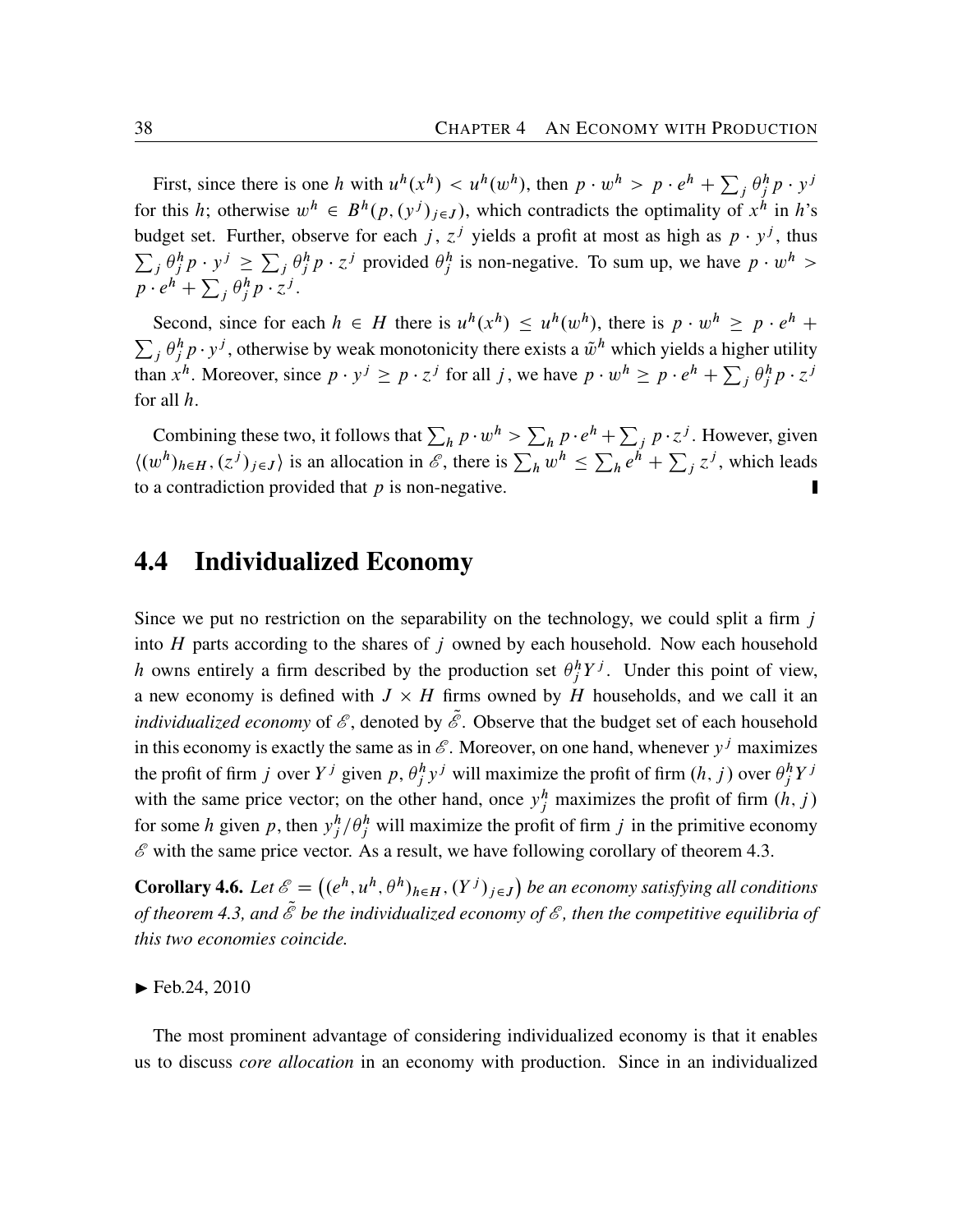economy, all firms are individually owned, there is no conceptual difficulty of defining core allocations in this economy. For notational simplicity, let  $\tilde{\mathscr{E}} = (e^h, u^h, (Y_j^h)_{j \in J})$  $h \in H$  denote the individualized economy. Note, as in discussion about Pareto optimality in the previous section, here we do not assume *E* satisfies any conditions listed in theorem [4.3](#page-36-1), including the assumptions about production sets in section 4.1.

**Definition 4.5.** For a subset S of H, an allocation  $\langle (x^h)_{h \in S}, (y^h_j)_{(h,j) \in S \times J} \rangle$  is called an *S*-allocation in  $\tilde{\mathscr{E}}$ , if  $\sum_{h \in S} x^h \leq \sum$  $_{h\in S}e^{h}+\sum$  $h \in S$  $\overline{V}$  $j \in J$   $y_j^h$ .

**Definition 4.6.** An allocation  $\langle (x^h)_{h \in H}, (y^h_j)_{(h,j) \in H \times J} \rangle$  is a core allocation in  $\tilde{\mathscr{E}}$ , if there exists no S-allocation  $\langle (w^h)_{h \in S}, (z^h_j)_{(h,j) \in S \times J} \rangle$  where S is a subset of H, such that

$$
u^{h}(w^{h}) \ge u^{h}(x^{h}), \quad \forall h \in S;
$$
  

$$
u^{h}(w^{h}) > u^{h}(x^{h}), \quad \text{for at least one } h \in S.
$$

The following theorem demonstrates that C.E.s in an economy with production entail a welfare property that is stronger than the Pareto optimality.

**Theorem 4.7.** Let  $\tilde{\mathscr{E}} = (e^h, u^h, (Y_j^h)_{j \in J})$  $h \in H$  be an individualized economy with utilities satisfying weak monotonicity. Then each competitive allocation  $\langle (x^h)_{h \in H} , (y^h_j)_{(h,j) \in H \times J} \rangle$ *in*  $\tilde{\mathscr{E}}$  *is also a core allocation.* 

*Proof.* The proof is almost the same as that of theorem [4.5,](#page-40-1) while the only difference is that we sum over h in S instead of in H in this proof and get  $\sum_{h \in S} p \cdot w^h > \sum_{h \in S} p \cdot e^h$  +  $\overline{\mathbf{y}}$  $h \in S$  $\sum_j \theta_j^h p \cdot z^j$ , which contradicts the feasibility of an S-allocation.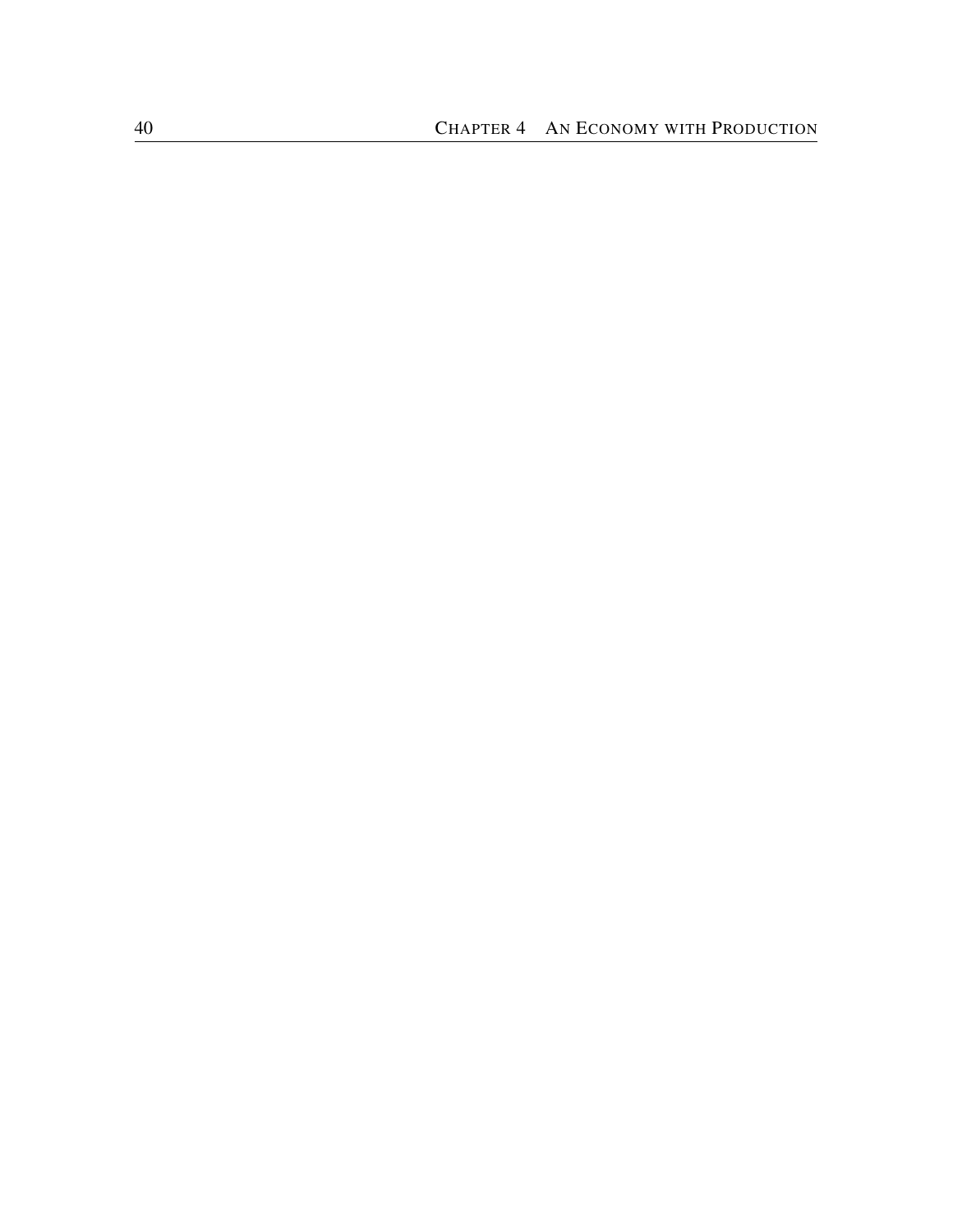## <span id="page-44-2"></span><span id="page-44-0"></span>Chapter 5

# Miscellaneous about Competitive Equilibria

#### <span id="page-44-1"></span>5.1 Competitive Allocation as Limiting Core

The existence theorem about competitive equilibria in an economy doesn't tell us how these equilibria can be achieved by means of market activity, or in a much weaker sense, how competitive equilibria could be viewed as results from interactive activities of market participants, saying household and firms. From another stand point, as we showed in previous section, under very weak condition, each competitive allocation is in the core of the economy. And since core allocations could be viewed as the somehow reasonable results from interactive activities of market participants, i.e. no coalition is needed for getting a higher utility thus everyone will stay in the market and trade with each other, we could regard competitive equilibria as reasonable consequences in a (private) competitive market economy. However, one problem is there may exist much more core allocations in a economy than competitive allocations, and this fact prevent us from convincing the competitive equilibria being the unique reasonable consequences of market activity. Why should the household prefer a competitive equilibrium to a core allocation?

There were some reasonable arguments advocating competitive equilibria as proper and necessary result of competitive market as early as in 19th century. In his prominent book, [Edgeworth](#page-64-4) ([1881\)](#page-64-4) illustrated that the core of an economy would shrink to competitive equilibria as the number of consumer tending to infinity by using his famous box, of course, there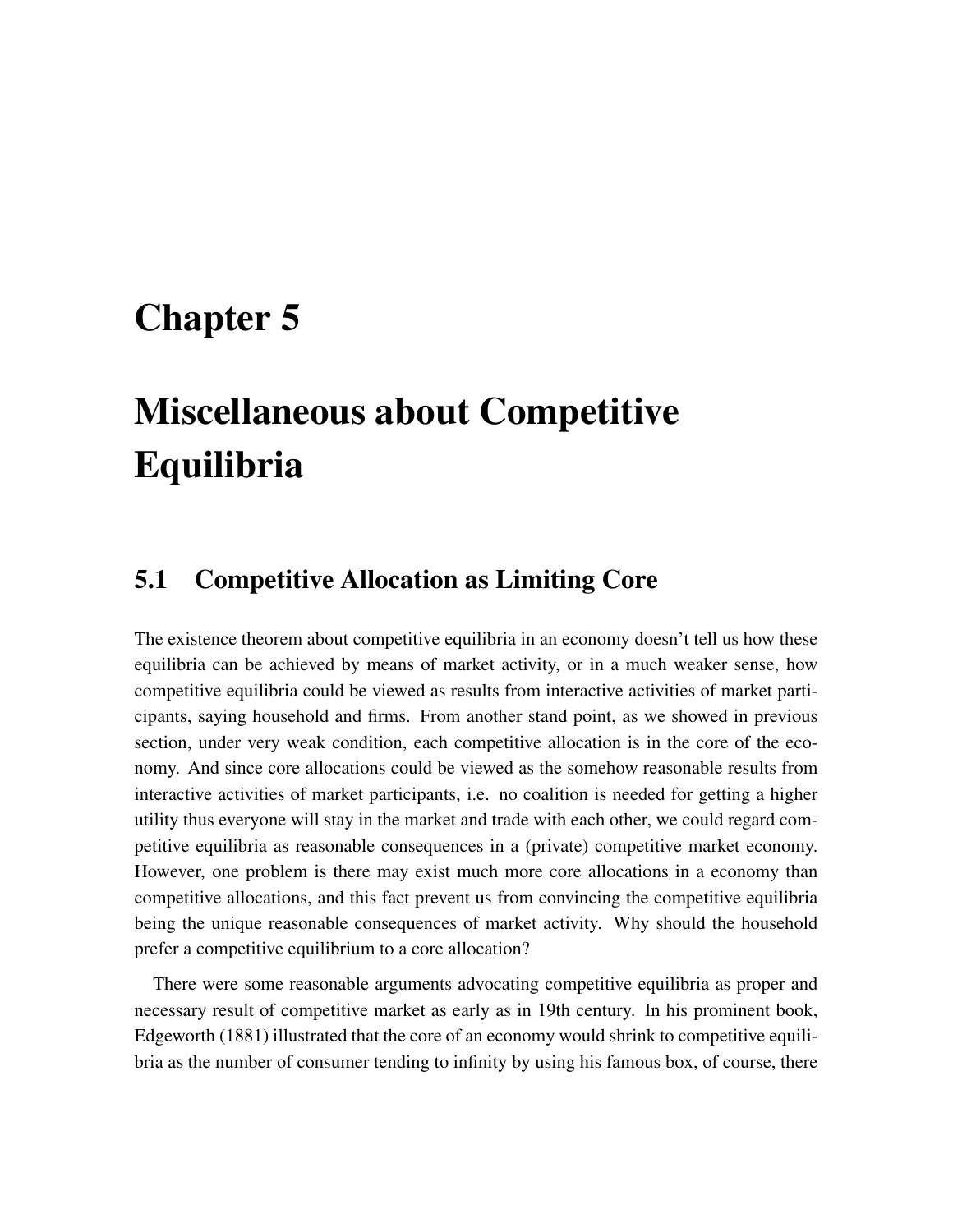<span id="page-45-3"></span>are only two types of consumer with the number of each type going to infinity. However this result depended essentially on geometrical interpretation of the economy with only two types of consumers, and it is quite not clear about whether or not the desired result will also hold when there are more than two types of consumers.

This problem is solved astonishingly in an elegant paper by [Debreu and Scarf](#page-64-5) ([1963\)](#page-64-5), in which all proof is short and easy to understand. In this article, Debreu and Scarf considered a pure exchange economy  $\mathcal{E}(r)$  consisting of m types of consumers and within each type there are  $r$  identical households, i.e. with identical preference and endowment. By imposing strictly convex preference<sup>[1](#page-45-0)</sup> for each household, they showed in each core allocation for  $\mathcal{E}(r)$ , each household in the same type will get the same consumption bundle. Therefore, one only need to consider  $m$  consumption bundles when changing  $r$ . They also pointed out two facts that the set of core allocations of  $\mathcal{E}(r + 1)$  will be contained in that of  $\mathcal{E}(r)$  and the competitive allocation of the economy with one household in each type will also be a competitive allocation of  $\mathcal{E}(r)^2$  $\mathcal{E}(r)^2$ , thus  $\bigcap_{r=1}^{\infty}$  (core allocations in  $\mathcal{E}(r)$ ) is not an empty set, which means one can consider an allocation<sup>[3](#page-45-2)</sup> that belongs to the core for all  $\mathcal{E}(r)$ . With this preparation, Debreu and Scarf laid out following theorem.

#### **Theorem.** *If*  $(x_1, \ldots, x_m)$  *is in the core for all r, then it is a competitive allocation.*

Therefore, roughly, we can say competitive equilibria become the unique reasonable consequence of the competitive market activities when there are infinitely many consumers in the market, at least if we restrict our criterion of "reasonable" to core allocations.

[Debreu and Scarf](#page-64-5) ([1963\)](#page-64-5) also give two extensions of above theorem, that one is a relaxation on preference being convex but not strictly convex, and the other one is a similar result in a set up of production economy.

No surprising, one may wonder what will happen if no identical households are assumed, or equivalently what's going on if the number of types changes. For this kind of questions, the answer is similar to above theorem, that the core will shrink to competitive equilibria when the total number of household in the economy tends to infinity, provided that the eco-

<span id="page-45-0"></span><sup>&</sup>lt;sup>1</sup> Preference  $\succsim$  is strictly convex in a consumption space X, if for any x,  $y \in X$  with  $x \succsim y$ , there is  $\alpha x + (1 - \alpha)y > y$  for all  $\alpha \in (0, 1)$ .

<span id="page-45-1"></span><sup>&</sup>lt;sup>2</sup> I.e. households of type t in  $\mathcal{E}(r)$  will get the same C.E. consumption bundle as the only household of type t in  $\mathcal{E}(1)$ .

<span id="page-45-2"></span><sup>&</sup>lt;sup>3</sup> No matter what r is, we can always treat an allocation in  $\mathcal{E}(r)$  as consisting of m consumption bundles.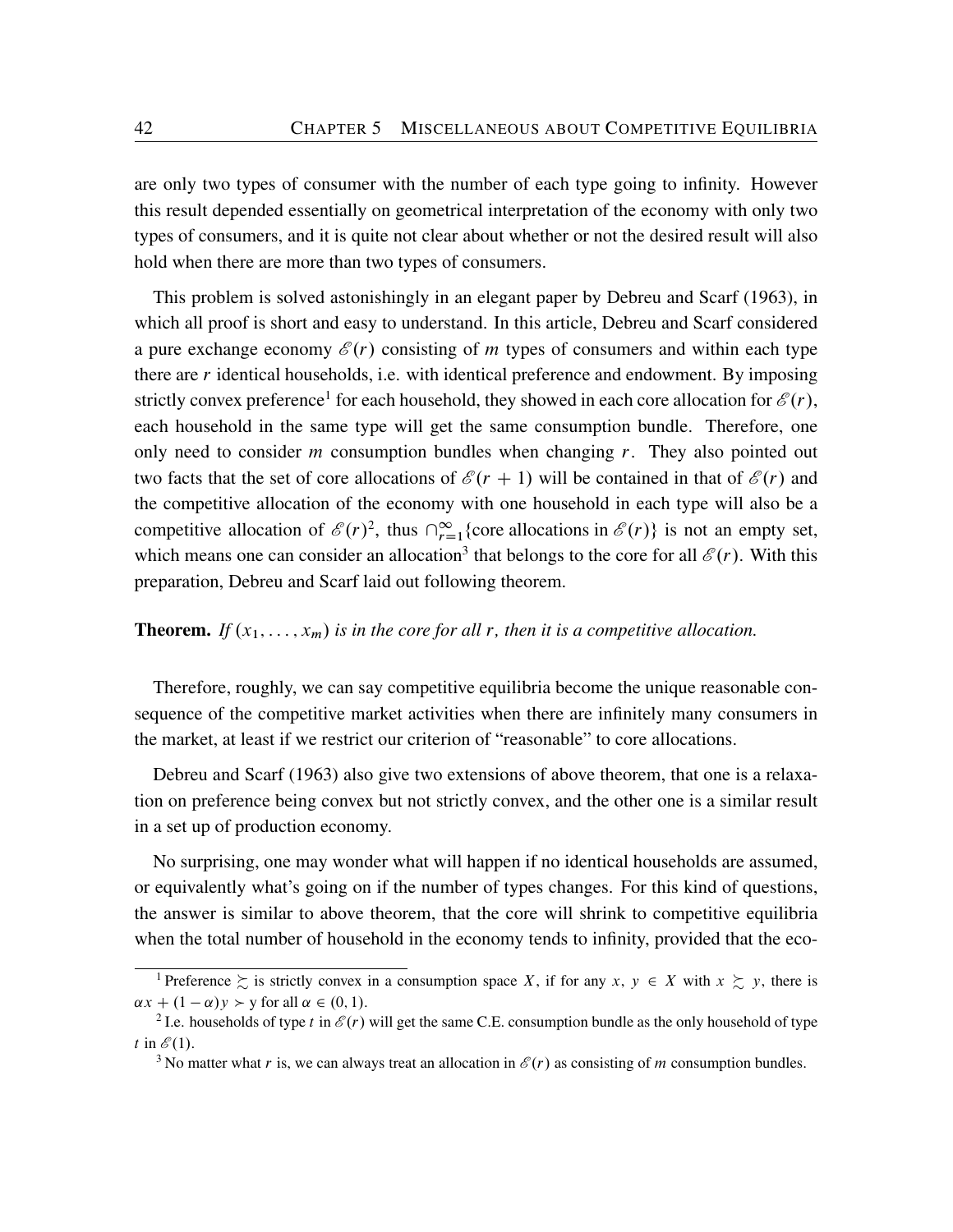nomy becomes more "competitive", which can be formalized as

$$
\frac{\sup_h ||e^h||}{||\sum_h e^h||} \to 0, \text{ when } H \to \infty,
$$

i.e. the ratio of endowment of any household comparing to the total endowment falls to zero as the number of households goes to infinity.

#### <span id="page-46-0"></span>5.2 Uniqueness of Competitive Equilibrium

One problem with competitive equilibria, as Nash equilibria, is that there may exist more than one equilibrium. For example, consider an  $2 \times 2$  Edgeworth box with  $e^1 = (2, 0)$ ,  $e^2 = (0, 2)$ , and  $u^1(x, y) = \min(x, y)$ ,  $u^1(x, y) = \min(x, y)$ . Then it's obvious that every point on the line from  $(0, 0)$  to  $(2, 2)$  is a competitive allocation.

The most famous condition addressing this problem is called *gross substitution*, which is a sufficient condition to ensure the uniqueness of competitive equilibrium.

Consider a pure exchange economy  $\mathscr{E} = (e^h, u^h)_{h \in H}$  where demand function  $x^h(p) \equiv$  $x^h(p, e^h)$  = argmax<sub> $z \in B^h(p, e^h)$ </sub>  $u^h(z)$  is well defined, e.g. imposing strict convexity to the preference, and let  $z^h(p) = x^h(p) - e^h$  denote the excess demand function, where both  $x^h(p)$  and  $z^h(p)$  are vector valued function from  $\mathbb{R}^L_+$  to  $\mathbb{R}^L_+$ . Further define aggregate excess demand function as  $z(p) = \sum_h z^h(p)$ . Notice,  $z(p) = z(\alpha \cdot p)$  for all  $p \in \mathbb{R}^L_+$  and all scalar  $\alpha > 0$ .

**Definition 5.1.**  $z(p)$  satisfies gross substitute property, if for all  $\ell \in L$  and all p,  $p' \in$  $\mathbb{R}^L_+ \setminus \{0\}$  *s.t.*  $p'_\ell > p_\ell$  and  $p'_k = p_k \forall k \neq \ell$ , there is  $z_k(p') > z_k(p)$ ,  $\forall k \neq \ell$ .

Gross substitution characterizes a property of the excess demand function, that once you increase the price of one commodity and keep all other prices unchanged then the excess demand for all commodities except this one goes up.

As we know, a price vector p and a set of allocations  $(x^h)_{h \in H}$  consist of a competitive equilibrium in  $\mathscr{E}$ , if and only if

$$
z(p) = \sum_{h} x^{h}(p) - \sum_{h} e^{h} = \sum_{h} x^{h} - \sum_{h} e^{h} = 0.
$$

With this observation, we could easily prove following uniqueness theorem about competitive equilibrium.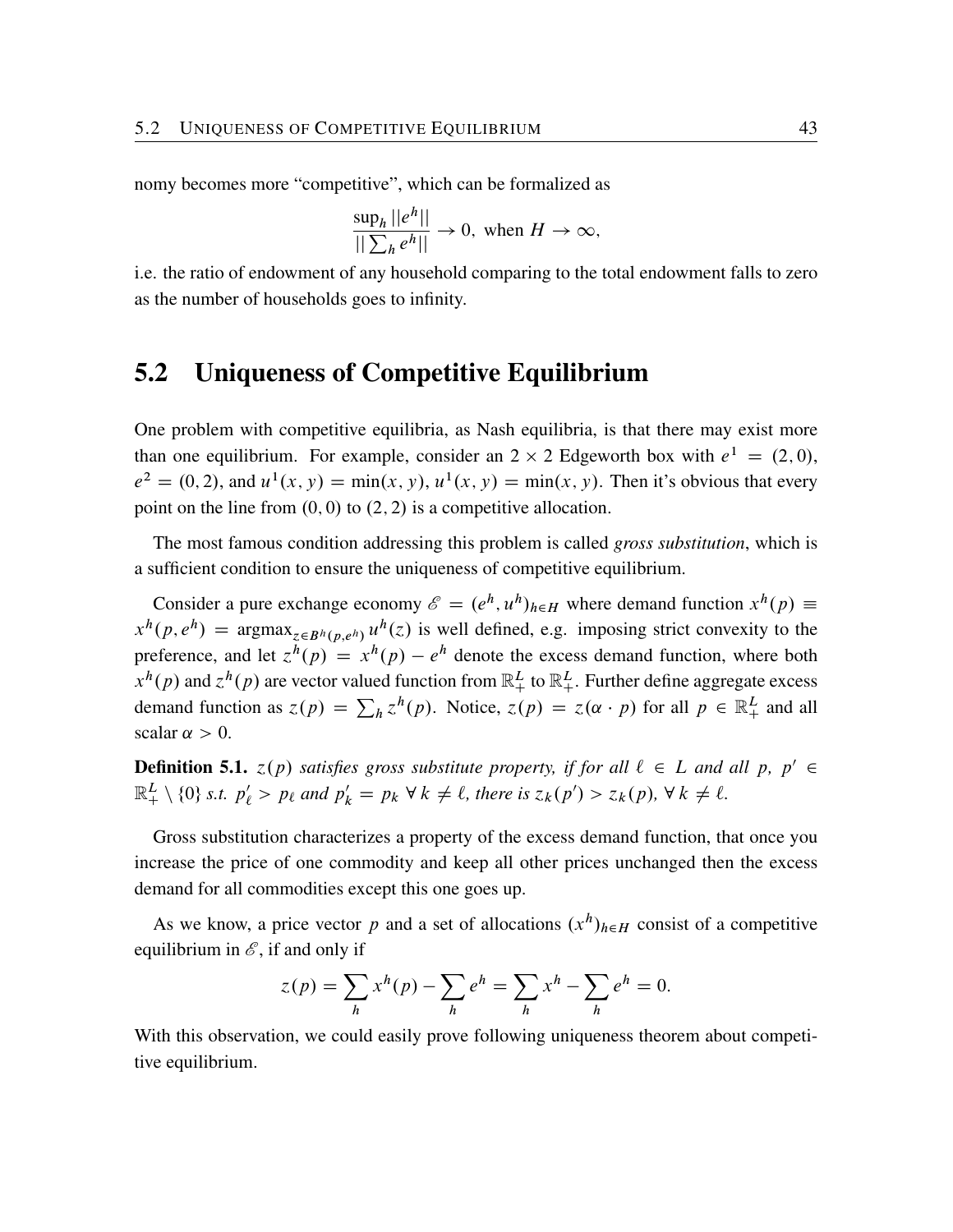**Theorem 5.1.** Let  $\mathscr{E} = (e^h, u^h)_{h \in H}$  be a pure exchange economy where demand function is *well defined and all possible competitive equilibria consist of strictly positive price vectors* <sup>[4](#page-47-1)</sup>. If the aggregate excess demand function  $z(p)$  of  $\mathscr E$  satisfies gross substitute property, then *there is unique competitive equilibrium*[5](#page-47-2) *in E .*

*Proof.* It suffices to show if  $p^1$  and  $p^2$  are such that  $z(p^1) = 0 = z(p^2)$ , then they are collinear, i.e.  $p^1 = \alpha p^2$  with  $\alpha > 0$ . Suppose conversely, then, since  $p^1$ ,  $p^2 \gg 0$ , we can assume  $p^2 \geq p^1$  with  $p^2_{\ell} = p^1_{\ell}$  $\ell$  and for some component strict inequality holds. Consider a procedure in which you increase the price for one commodity k other than l from  $p_k^1$  $\frac{1}{k}$  to  $p_k^2$ <sup>2</sup>. Observe  $z_{\ell}(\cdot)$  will not decrease in this procedure, and moreover, it will increase by a strict positive amount at least in one step since  $p_k^2 > p_k^1$  for some k. Hence we have  $z_{\ell}(p^1) \ge z_{\ell}(p^2)$ , which contradicts with  $z(p^1) = 0 = z(p^2)$ .

An example of gross substitution is the demand function derived from constant elasticity of substitution (CES) utility function. Let  $u(x_1, ..., x_L) = (\alpha_1 x_1^{\rho} + \cdots + \alpha_L x_L^{\rho})$  $\binom{\rho}{L}^{1/\rho}$  be a CES utility function where  $\alpha_1, \ldots, \alpha_L > 0$  and  $\rho \in (-\infty, \infty)$ . Suppose initial endowment to be  $e = (e_1, \ldots, e_L) \gg 0$ , and the corresponding Mashallian demand function is  $x(p, e)$  $(x_1(p, e), \ldots, x_L(p, e))'$ . It can be showed that  $\partial x_k / \partial p_\ell > 0$ , for  $k \neq \ell$ .

In general, no extension of gross substitution property is made for a production economy, since it seems not reasonable to assume that whenever the price of one commodity goes up, a firm would increase its demand (as input) or reduce its supply (as output) of other commodities.

#### <span id="page-47-0"></span>5.3 Second Welfare Theorem

In fact, second welfare theorem, sometimes also called the second fundamental theorem for welfare economics, said nothing which makes sense, and it's an empty theorem. This theorem asserts that every Pareto optimal point in an economy with convex preferences and convex production sets can be achieved as a competitive allocation by appropriate lump-sum transfers of wealth to each agent.

<span id="page-47-2"></span><span id="page-47-1"></span><sup>4</sup> This is a somehow technical condition which is not emphasized in MWG pp. 613.

<sup>&</sup>lt;sup>5</sup> Of course, if  $\langle p, (x^h)_{h \in H} \rangle$  is a C.E., then for any positive scalar  $\alpha$ ,  $\langle \alpha p, (x^h)_{h \in H} \rangle$  is also a C.E., and we shall refer these two as the same competitive equilibrium in  $\mathscr{E}$ .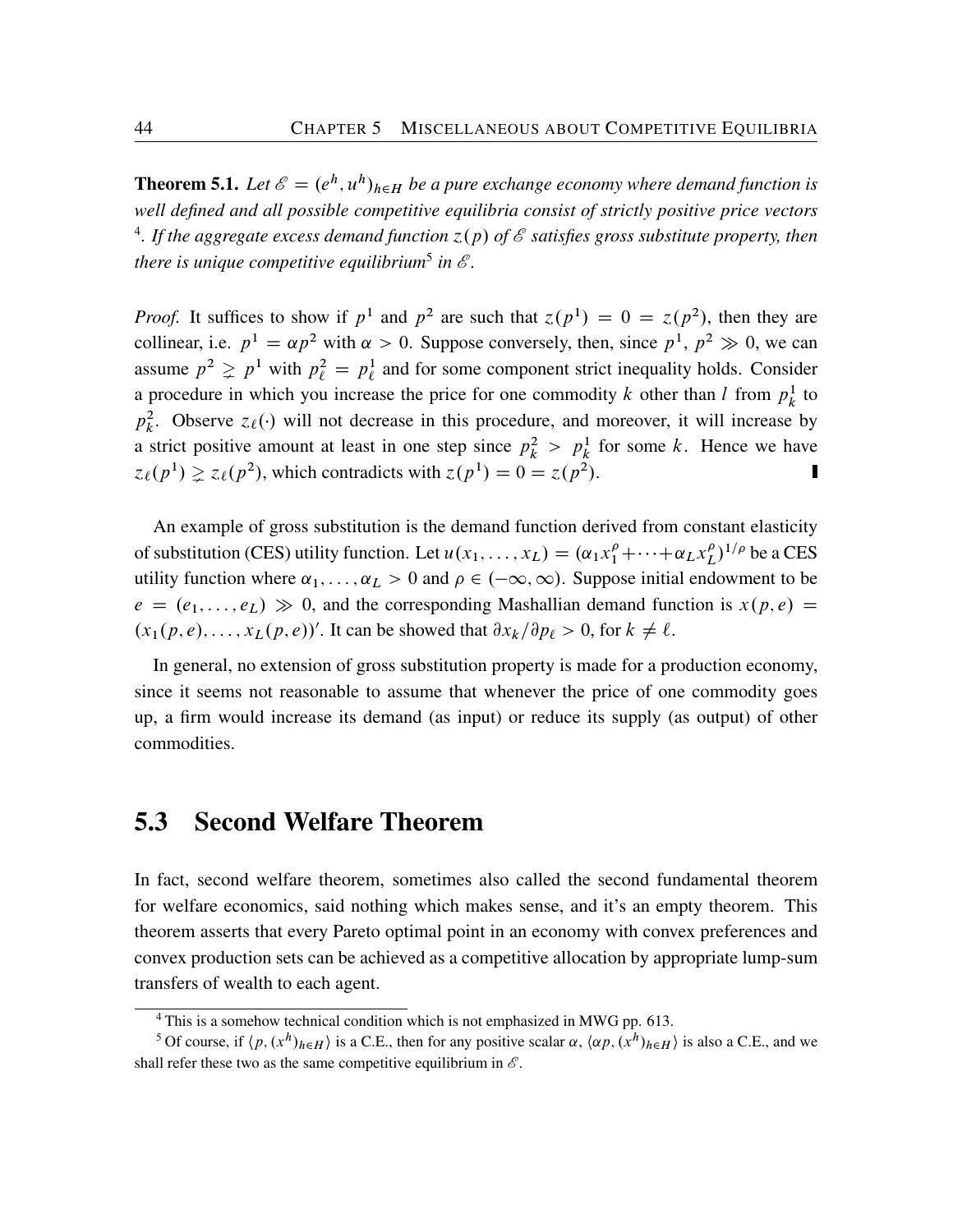However, from the existence theorem for competitive equilibrium proved in previous sections, it's not too difficult to show that for each Pareto optimal point, the social planner can first redistribute the initial endowments  $e = \sum_h e^h$  to each household and each firm according to the Pareto optimal allocation  $((x^h)_{h \in H}, (y^j)_{j \in J}$ , at the same time from the Pareto optimal allocation the social planner could find a proper price vector  $p$  such that each household h maximizes its utility within  $B^h(p,(y^j)_{j\in J})$  and each firm j maximizes its profit in  $Y<sup>j</sup>$ , then the social planner could decompose all the firms in a way like constructing an individualized economy and redistribute  $\theta_j^h y^j$  to household h. After all this done, the desired Pareto optimal is a natural consequence of these redistributed endowments, or if you like, lump-sum transfers of wealth, since the social planner just puts the economy into a competitive equilibrium.

More intuitively, we can consider a pure exchange economy with differentiable utility functions, and suppose we have a Pareto optimal allocation  $(x^h)_{h \in H}$  which is a interior point of  $\mathbb{R}^L_+$  $L^H$ . We're going to show  $\nabla u^1(x^1) = \cdots = \nabla u^H(x^H)$ , where  $\nabla f = \left(\frac{\partial f}{\partial x}\right)^1$  $\frac{\partial f}{\partial x_1}, \cdots \frac{\partial f}{\partial x_n}$  $\partial x_L$ Ï denotes the gradient of  $f(\cdot)$ . Suppose not, say,  $\nabla u^i(x^i) \neq \nabla u^j(x^j)$ , then we could find a vector  $\Delta e$  s.t.  $e^i + \Delta e$ ,  $e^j - \Delta e \in \mathbb{R}^L_+$ , and  $\nabla u^i(x^i) \cdot \Delta e$ ,  $\nabla u^j(x^j) \cdot (-\Delta e) > 0^6$  $\nabla u^j(x^j) \cdot (-\Delta e) > 0^6$ . But this leads to a contradiction since  $e^{i} + \Delta e$ ,  $e^{j} - \Delta e$  is also attainable within initial resource constraint. Now, let the price vector  $p = \nabla u^1(x^1)$ , and redistribute the endowment as  $(x^h)_{h \in H}$ , we get a competitive equilibrium, but in fact there is no trading here since the economy has already been put in a competitive equilibrium.

<span id="page-48-0"></span><sup>6</sup> You may recall a problem in the final exam by Prof. Muench last semester which showed how you could find such a vector.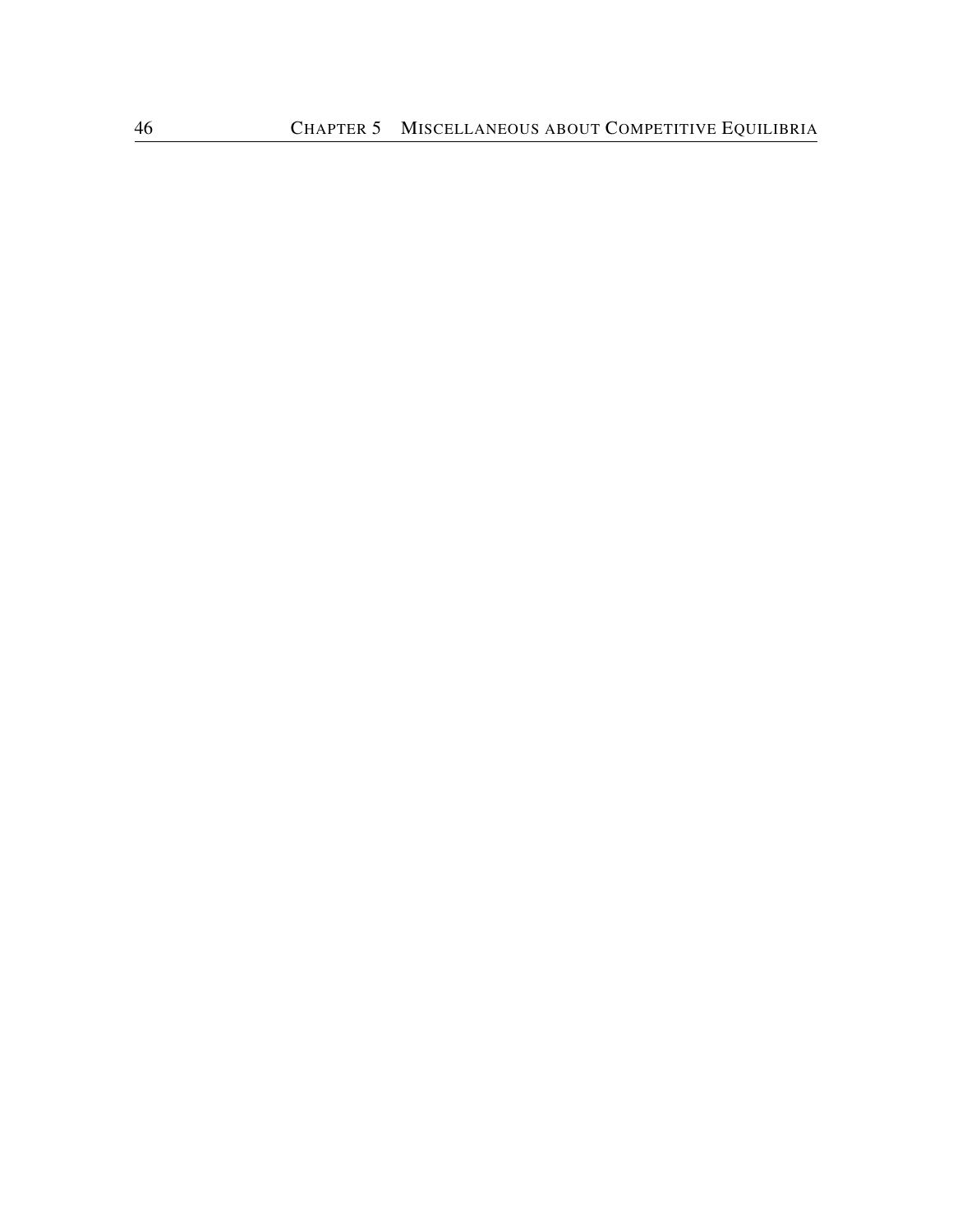## <span id="page-50-0"></span>Chapter 6

### **Uncertainty**

 $\blacktriangleright$  Mar.1, 2010

#### <span id="page-50-1"></span>6.1 Time, Uncertainty and Information Structure

*This section is supplemented completely by Yan Liu. A general form of information structure will be introduced, which I wish to be of some help in understanding the setup of models in various fields in economics whenever time and uncertainty play a fundamental role. Nonetheless, all our discussion in the following sections will based on a simplest version of information structure, and no difficulty should be there if you decide to skip this section.*

Consider an economy whose activities extend from 0 to  $\infty$ . Denote time period t =  $0, \ldots, \infty$ . Basically, the uncertainty arises because the economy may stay in an arbitrary *state*  $s_t \in S_t$ , where  $S_t$ , *state space at* t, is the set of all possible states at t, e.g. the economy may be in a drought or not in a particular year t, thus  $S_t = \{$ drought, normal $\}$ . We'll always assume there is no uncertainty in the initial period  $t = 0<sup>1</sup>$  $t = 0<sup>1</sup>$  $t = 0<sup>1</sup>$ , i.e.  $S_0$  has only one element; on the contrary, there are uncertainty from  $t = 1, \ldots, \infty$ , i.e.  $S_t$  has more than one element for all t from 1 to infinity. In general, no restriction on  $S_t$  to be finite set is imposed.

Let  $S = \prod_{\tau=0}^{\infty} S_{\tau} \equiv S_0 \times \cdots \times S_t \times \cdots$  be the set of all possible states in the economy, and let  $S^t = \prod_{\tau=0}^t S_\tau$  be the set of all possible states up until time t, for all  $t = 1, 2, ...$  It

<span id="page-50-2"></span><sup>&</sup>lt;sup>1</sup> We can also consider the case in which uncertainty appears from this initial period, however it seems few models are set up in this way.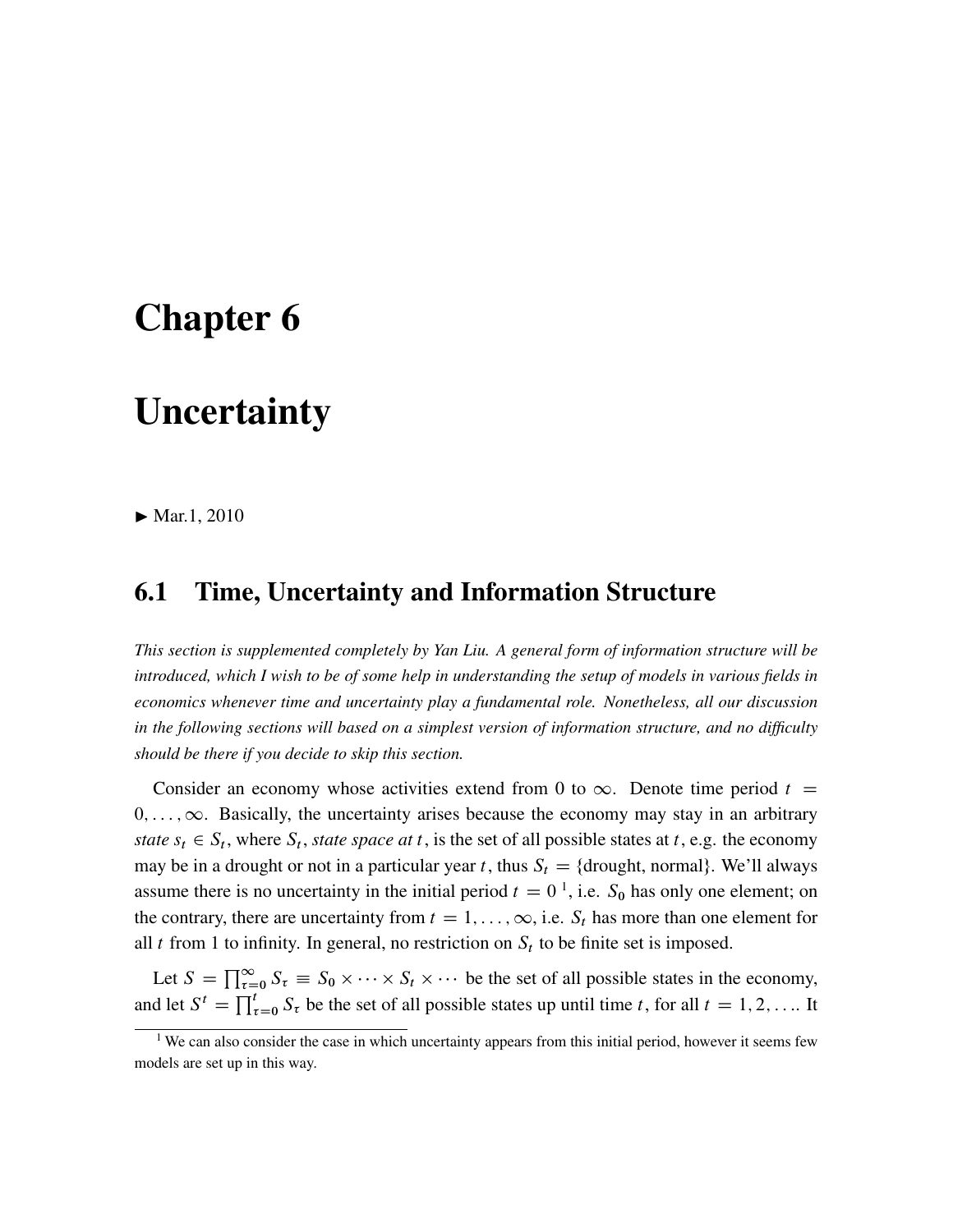<span id="page-51-3"></span>is clear that  $S^t \subset S^{t+1} \forall t$ . Further, we call  $s^t = (s_0, s_1, \dots, s_t) \in S^t$  a path from 0 to t, and  $s = (s_0, s_1, ...) \in S$  a *path* of this economy.

Of course, our objective is to distinguish different commodities at time  $t$ . It is obvious that an apple and an orange at time  $t$  should be different commodities, no matter what state it is in the economy. However, in an uncertain circumstance, not only physical property or merely time is of great importance to a complete characterization of a commodity, but the state in which the commodity is at time  $t$ , moreover, perhaps all the underlying historic states where it has stayed before time  $t$  are critical for a fully understanding of its current relevance to the economy. For example, consider an economy extends for three periods, and  $S_t$  = {drought, normal} for  $t = 1, 2$ . Suppose you have one bottle of water at  $t = 2$ , and also assume it is in a drought at  $t = 2$ . In such a case, it's quite possible that your valuation of the water will differ given different states in which the economy was in the previous period, i.e. you may valuate the water much higher if it was also a drought at  $t = 1$ . In this sense, we would like to distinguish this particular bottle of water with a label of  $\langle$  drought, drought $\rangle$ , and say this bottle of water is a bottle of water contingent to an *event*  $\langle$  drought, drought $\rangle$ <sup>[2](#page-51-0)</sup>.

In above example, we make a comprehensive distinction of commodities in a uncertain world by using *event contingent* notion<sup>[3](#page-51-1)</sup>. However, the particular event (drought, drought) in this example is merely a point of state space  $S^2 = S_1 \times S_2^4$  $S^2 = S_1 \times S_2^4$ , and it could be more convenient if we define an event as a subset of  $S^2$ . We could elaborate this idea by following example. Suppose we use precipitation measured by millimeter to indicate a particular state where the economy stays, hence the state spaces for this economy now become  $S_1 = S_2$  =  $[0, \infty)$ . Moreover, let 50mm be the criterion of drought, so whenever  $s_t \le 50$  the economy is in a drought. With this notation, the previous event (drought, drought) has a new form  $\{(s_1, s_2)|0 \le s_1, s_2 \le 50\}$  which is a subset of  $S^2 = S_1 \times S_2$ .

With this understanding, we want define a event  $e^t$  to be a subset of  $S^t$ . However, not an arbitrary subset could be called as an event. Consider a set defined as  $e = \{(s_1, s_2) | 0 \le s_1 \le$ 50,  $0 \le s_2 \le 40$ } in the previous example. *e* is an subset of  $S^2$ , but it is not an event, since we have never defined what is  ${0 \le s_2 \le 40}$ .

Therefore, first define *spot event*  $e_t$  as a non-empty subset of  $S_t$ , and *spot event set*  $E_t$  as

<span id="page-51-0"></span><sup>2</sup> Event contingent commodity is a more general concept compared with *state contingent commodity* that will be introduced in the following section, in which a two period setup is laid out.

<span id="page-51-1"></span><sup>3</sup> We use this term following [Debreu](#page-64-6) [\(1959:](#page-64-6) Ch.7).

<span id="page-51-2"></span><sup>&</sup>lt;sup>4</sup> Notice  $S_0$  is s singleton set, hence it doesn't matter to omit  $S_0$  from  $S^2$ .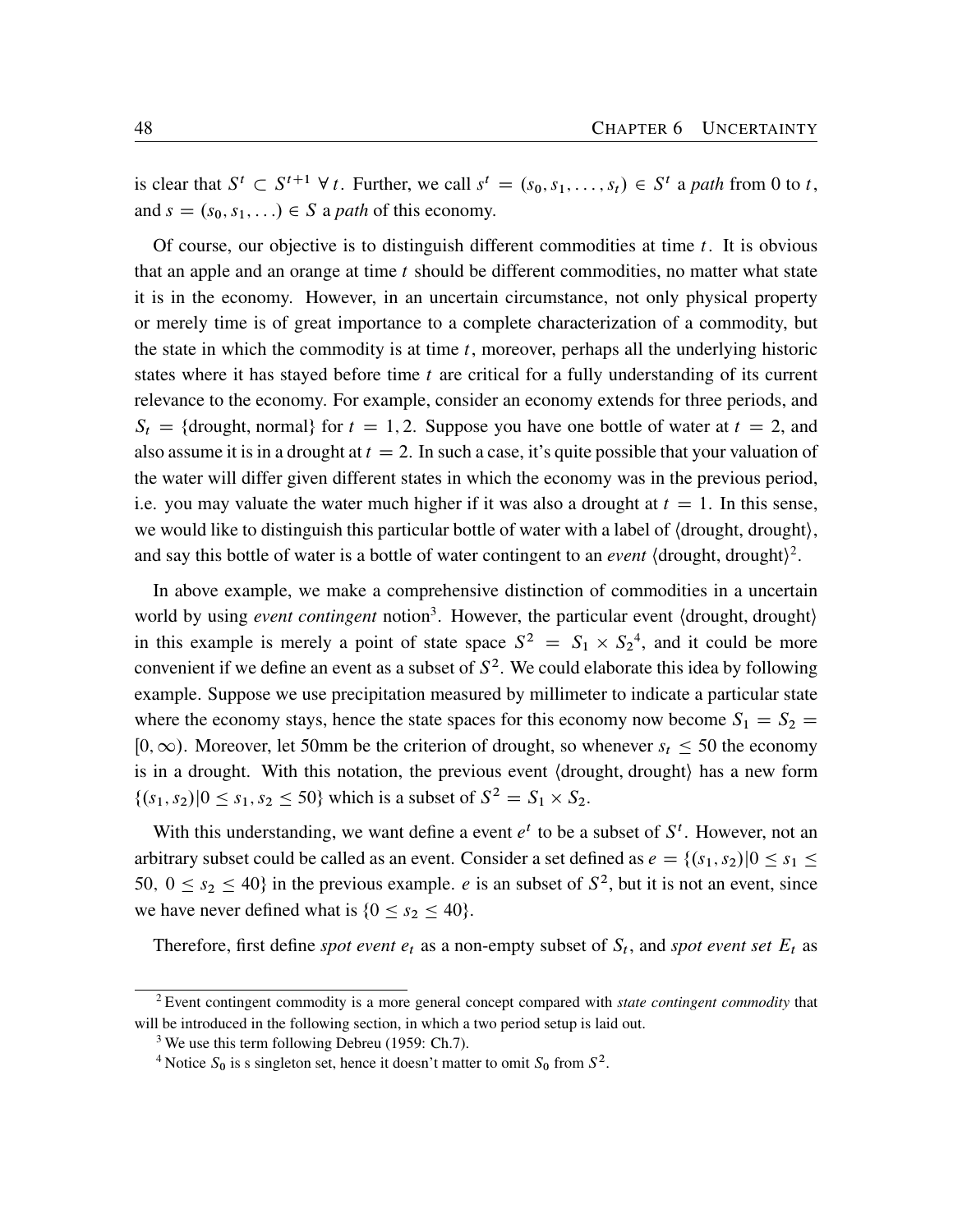a collection of all spot events at t of which the union contains  $S_t^5$  $S_t^5$ . Notice, two spot events, as subsets of state space, may have non-empty intersection.

All spot event sets, with underlying state spaces, are given *a priori* as a component of the economy, as the agent set, relevant substance and the action set (like production plans in a production economy) in this economy, and implicitly, time structure in this economy is also fully specified at the same time.

And then, define a *event*  $e^t$  as a sequence of spot events taking the form of  $\langle e_0, \ldots, e_t \rangle$ , which is equivalent to the recursive form  $\langle e^{t-1}, e_t \rangle$ ; naturally, the corresponding *event set* is defined as a set of all events at *t*,i.e.  $E^t = E_0 \times \cdots \times E_t$ . Obviously,  $E^t \subset E^{t+1}$ , and a path  $s^t \in e^t$  iff  $s_0 \in e_0, \ldots, s_t \in e_t$ .

It is clear that once all event sets are specified in the economy, the spot event sets are also specified.

Uncertainty unfolds according to the time. At the beginning of each period, the economy will switch into a new state. This state may not be observable, but all events containing this state will be observed. With this information, all future events with this history are also determined.

Hence we give following definition of information structure.

**Definition 6.1.** A collection of event spaces  $(E^t)_{t\geq 0}$  with underlying state spaces  $(S_t)_{t\geq 0}$ , *both of which are given as components of an economy E , are called the information structure of E , and each* E<sup>t</sup> *is called the information set by time* t*.*

By now, we have not employed any probabilistic concepts to characterize the uncertainty in the economy, and the information structure are described in the term of events. Yet, for a more analytic framework, we would like to have the information structure compatible with a probability model, where more powerful tools can be used.

To achieve this objective, the only modification is to extend spot event set  $E_t$  to be a  $\sigma$ field, of which the elements are subsets of  $S_t^6$  $S_t^6$ . Let  $E_t$  denote this  $\sigma$ -field as well, and call it

<span id="page-52-0"></span><sup>&</sup>lt;sup>5</sup> This condition is a natural requirement as we don't want to see the economy stays in some state that no event occurs.

<span id="page-52-1"></span><sup>&</sup>lt;sup>6</sup> Given state space  $\Omega$ , a  $\sigma$ -field  $\mathscr F$  is defined as a collection of subsets of  $\Omega$  which satisfies: i.  $\Omega \in \mathscr F$ ; ii. if  $A \in \mathcal{F}$ , then the complement,  $A^c \in \mathcal{F}$ ; iii. if  $A_n \in \mathcal{F}$ ,  $n = 1, ..., \infty$ , then  $\cup_n A_n \in \mathcal{F}$ . Given state space  $S_t$ and spot event set  $E_t$ , one can find a *minimal*  $\sigma$ -field  $\mathscr{F}_t$  that contains  $E_t$ , and we call it the  $\sigma$ -field generated by  $E_t$ , which is also denoted  $\sigma(E_t)$ .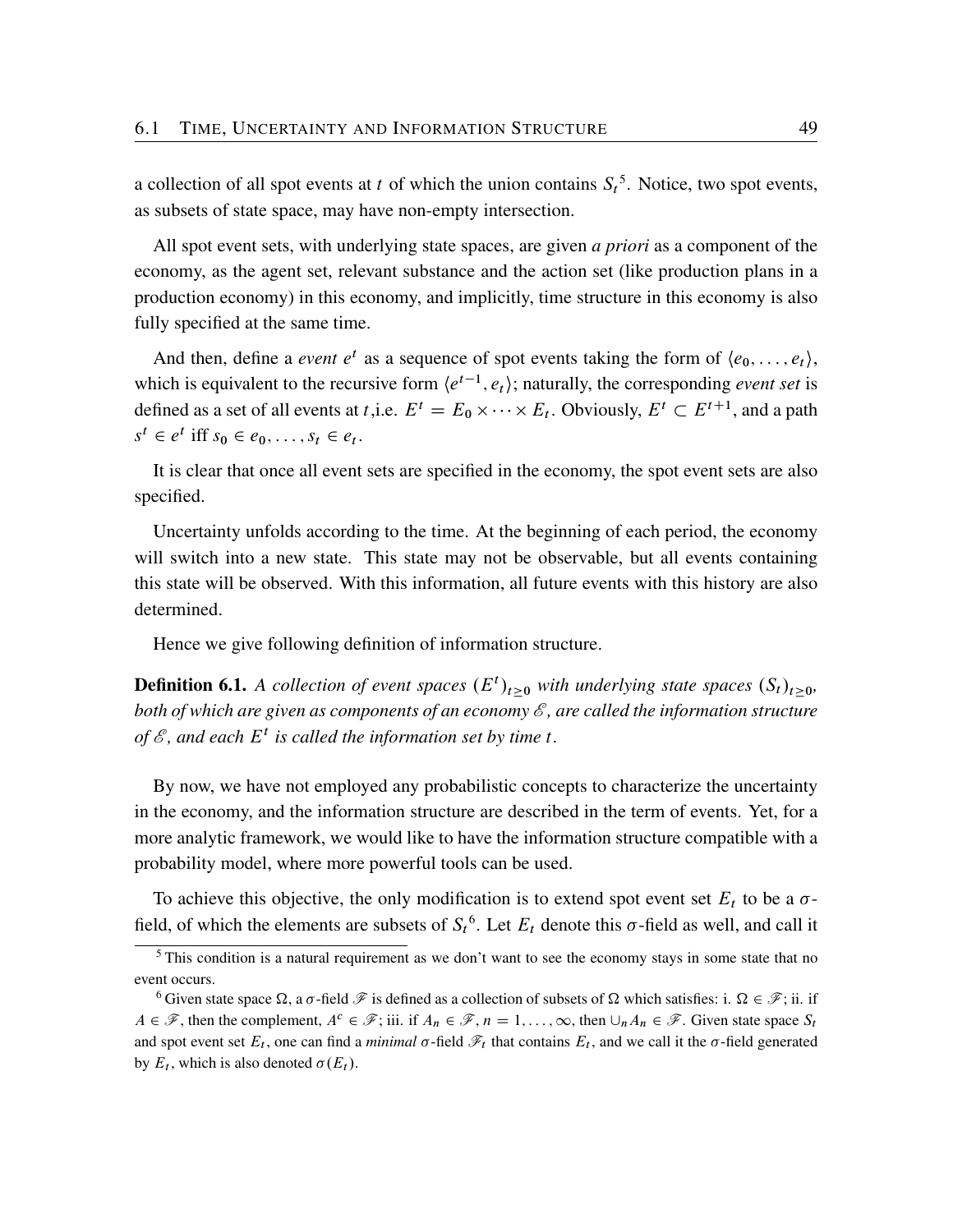spot event field. Then, define *event field by time*  $t$ ,  $E^t$ , as  $E_0 \times \cdots \times E_t$ , which is also a  $\sigma$ -field. Finally, define *event field*  $E = \bigcup_{t \geq 0} E^t \equiv \prod_{t=0}^{\infty} E_t$ , so a probability  $P : E \to [0, 1]$  can be defined. Now, the probabilistic version of our information structure becomes a probability space  $(S, E, P)$ . In most models, the  $\sigma$ -field  $E^t$  is also called *information set* by time t.

### <span id="page-53-0"></span>6.2 Arrow-Debreu Economy

We're going discuss uncertainty in an economy.

Let  $L = \{1, \ldots, 5\}$  be a set of 5 different commodities,  $S = \{1, \ldots, 4\}$  be 4 possible states in which our economy could be, and  $T = \{1, 2, 3\}$  be 3 different time periods during which activities take place.

We can consider the commodities in a funny way, saying *state contingent* commodities, i.e. a commodity  $\ell$  which is available at time t in state s, denoted as  $\ell ts$ , is a different commodity from  $\ell t's'$  where  $t's'$  is a different time-state combination<sup>[7](#page-53-1)</sup>. Since time could be viewed as a special kind of state, it's convenient to omit time index, and use "state contingent" only to denote different commodities. In addition, we assume there are 60 markets here, i.e. *complete market*, each of which is opened for trading a distinct state contingent commodity. Thus oranges in a sunny day could be traded with apples in a rainy day, or even with oranges from the same tree but in a rainy day, at least in the sense of promises of delivery in a specific state.

But actually, it is a very bad model to assume complete markets, since we need too many markets to support all the trading between two different state contingent commodities, especially when the number of possible states in the economy is huge. In real world, it is always the case that there are too many states, yet without enough markets.

Even though, it is of great value for us to consider a complete market setup for uncertainty in an economy, because with the notion of state contingent commodities, we could treat uncertainty exactly in the same way as an deterministic complete market model, in which existence of competitive equilibria is already established, and various concepts of welfare optimality have been investigated.

Formally, consider a two period economy consists of a set of households  $H = \{1, \ldots, H\}$ 

<span id="page-53-1"></span><sup>&</sup>lt;sup>7</sup> One index could be the same, i.e. even if one of  $t = t'$  and  $s = s'$  is true,  $\ell ts$  is still different from  $\ell t's'.$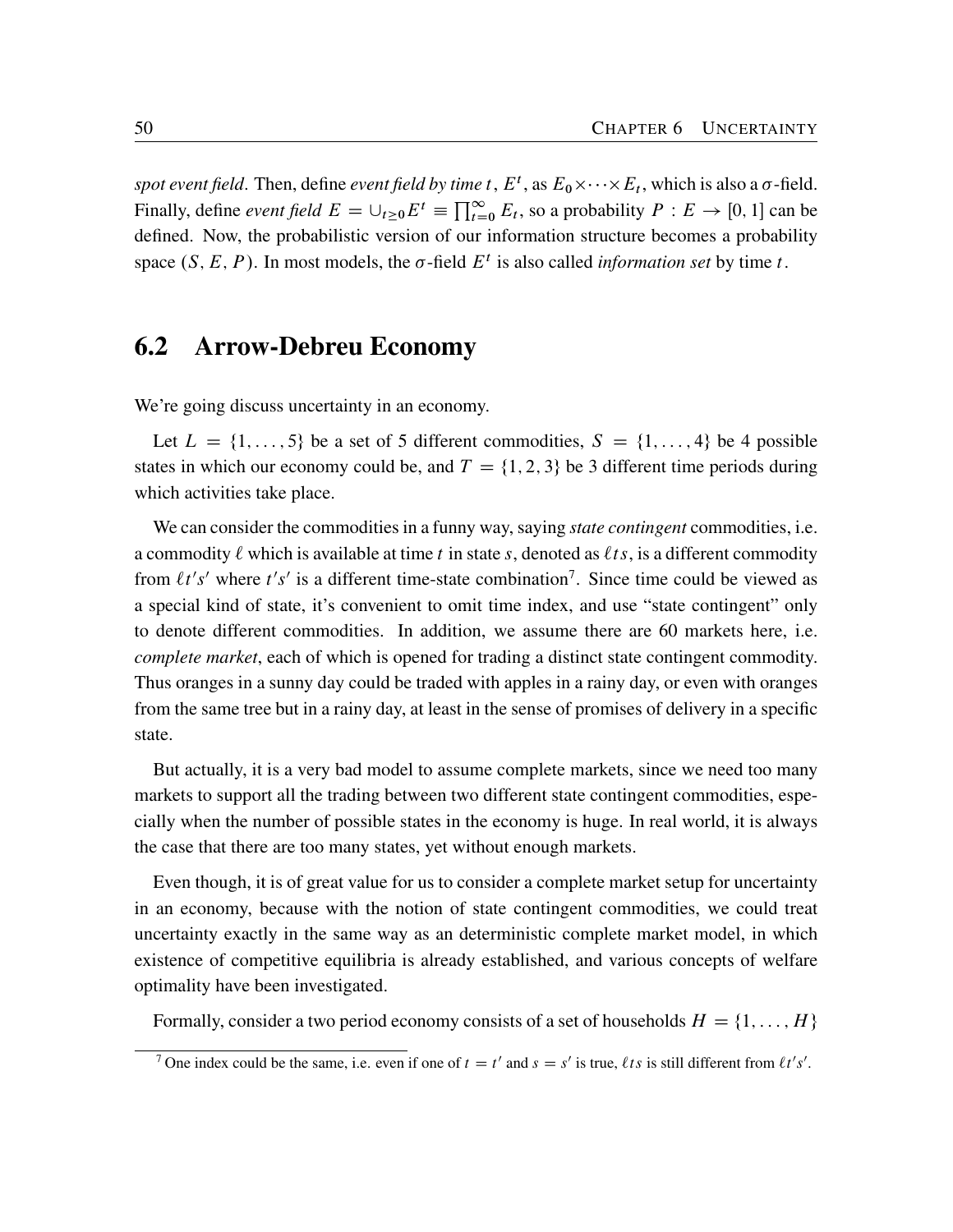and a set of firms  $J = \{1, \ldots, J\}$ , where a private ownership is assumed, saying  $(\theta_j^h)$  $(h,j) \in H \times J$ is given with  $\sum_h \theta_j^h = 1$ . There is no uncertainty in first period  $t = 0$ , and the economy may stay in one state  $s \in S$  in the second period  $t = 1$ , where  $S = \{1, \ldots, S\}$  is a finite set of possible states<sup>[8](#page-54-0)</sup> in  $t = 1$ . At  $t = 0$ , no commodity is available, and at  $t = 1$ , a set of different kinds of commodities  $L = \{1, \ldots, L\}$  is available, i.e. delivery will be made and all commodities will be consumed once a specific state reveals. Therefore, consider contingent commodity space  $\mathbb{R}^{LS}_+$ , where each point  $x = \{x_{11}, \ldots, x_{L1}, \ldots, x_{1S}, \ldots, x_{LS}\}\$  is a collection of the quantity of every kind of commodities in every state. An endowment vector  $e^h \in \mathbb{R}_+^{LS}$  is specified for each household *h a priori*, and *h* knows this information *ex ante*, but only  $e_s^h = \{e_{1s}^h, \dots, e_{Ls}^h\}$  will be given to h if state s reveals.

For each state contingent commodity, there is a market opened at the beginning of  $t = 0$ , hence a (relative) price system  $p = (p_{\ell s})_{(\ell, s) \in L \times S} \in \mathbb{R}^{LS}_+ \setminus \{0\}$  is observable by all households and firms. Moreover, denote  $p_s = (p_{1s}, \ldots, p_{Ls}) \in \mathbb{R}^L_+ \setminus \{0\}$ , and  $p = (p_1, \ldots, p_S)$ .

Each firm will choose a production plan  $y^j \in Y^j \subset \mathbb{R}^{LS}_+$ , where production set  $Y^j$  depicts the technological restriction for possible production allocations in every state, to maximize the *ex ante* profit<sup>[9](#page-54-1)</sup>,  $p \cdot y^j$  within this price system p. Denote  $y_s^j = (y_{1s}^j, \dots, y_{Ls}^j) \in \mathbb{R}^L$ , and  $y^j = (y_1^j, ..., y_{S}^j)$  $S<sub>S</sub>$ ). One could imagine this firm j writes down this production plan as a promise, and after the state at  $t = 1$  reveals, it will deliver what ever written as positive entries in the promise  $y_s^j$  and receive whatever written as negative entries.

Each household h will choose a consumption plan  $x^h \in \mathbb{R}^{LS}_+$  according to the observed price system, the endowment known *a priori* and the profit share from firms, by maximizing *ex ante* utility <sup>[10](#page-54-2)</sup>, given by utility function  $u^h(\cdot)$  defined over  $\mathbb{R}^{LS}_{+}$ . More specifically, the *ex* 

<span id="page-54-1"></span><span id="page-54-0"></span><sup>&</sup>lt;sup>8</sup> Using the notions in the previous section, each state here by itself is a event.

<sup>&</sup>lt;sup>9</sup> One might wonder why a firm should maximize a so defined profit. In fact, rewrite  $p \cdot y^j$  as  $\sum_s p_s \cdot y_s^j$ , where  $y_s^j$  is production plan for state s. We see once j maximizes  $p \cdot y^j$ , the *ex ante* profit  $p_s \cdot y_s^j$  in state s will also be maximized. However, since  $p_s$  represents relative prices,  $p_s \cdot y_s^j$  is the *ex post* profit in state s under  $p_s$  as well, and hence is also maximized.

<span id="page-54-2"></span><sup>&</sup>lt;sup>10</sup> One may wonder as in the case for firms why household h would maximize such a *ex ante* utility. Since its *ex post* utility should come from its consumption in a particular state s, hence it seem more reasonable for h to maximize its utility separately in each state. However, for such a reasoning, one conceptual problem arisen here is what utility function  $h$  should use for such a purpose?

Since  $u^h(\cdot)$  is defined on  $\mathbb{R}^{LS}_+$ , it seems that the utility level in state s may depend on its consumption plan for other state as well, if we use  $u^h(\ldots, x_s^h, \ldots)$  directly to measure its utility.

However, consider a case in which  $h$  has two states, one is in good luck and  $h$  might win \$500 or more in lottery, while the other one is in bad luck and h could only win less \$20. If possible, let  $u(g, b)$  denote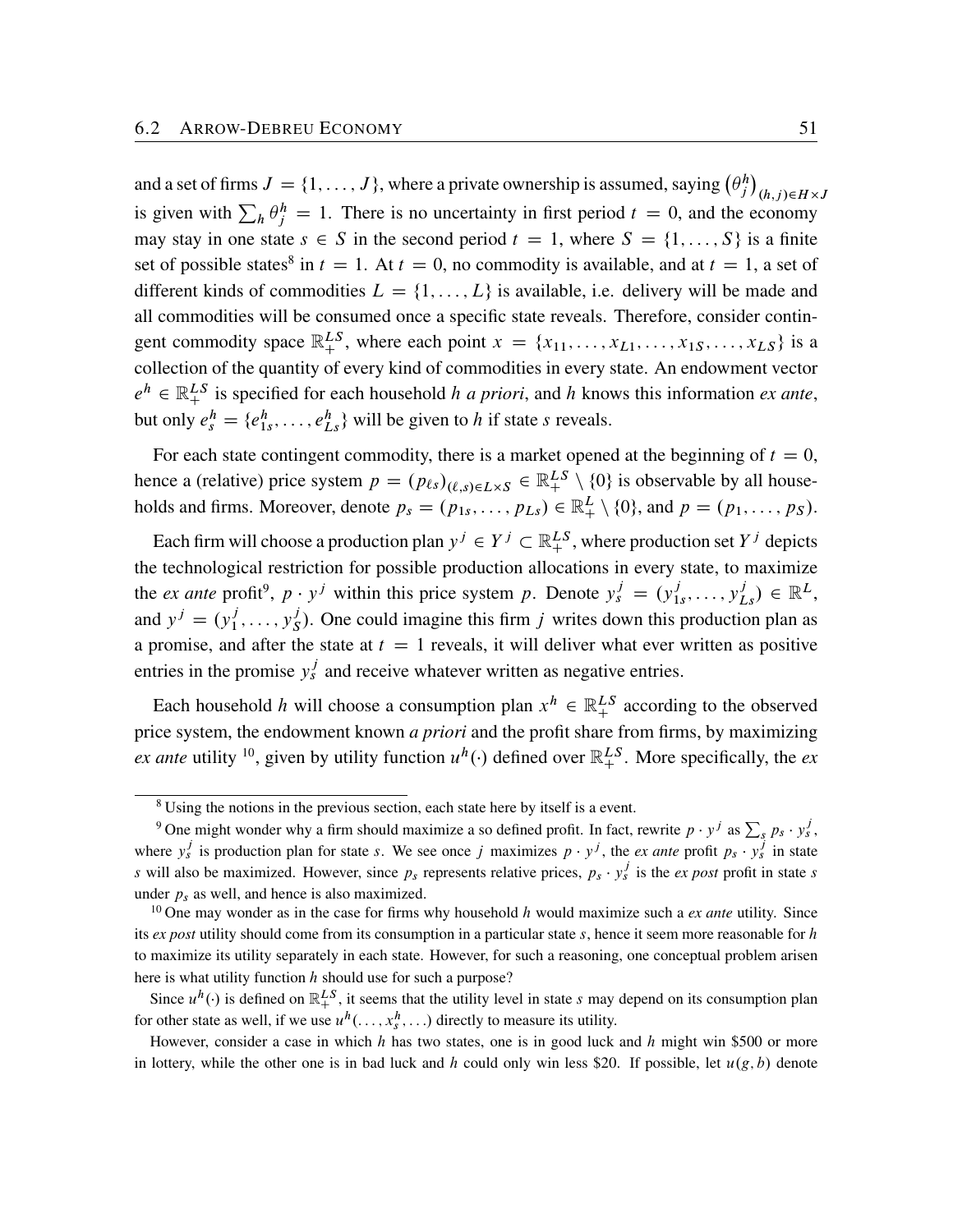<span id="page-55-0"></span>*ante* resource constraint of h is given by a budget set as follows,

$$
B^{h}(p,(y^{j})_{j\in J})=\left\{x\in\mathbb{R}_{+}^{LS}\bigg|p\cdot x\leq p\cdot e^{h}+\sum_{j\in J}\theta_{j}^{h}p\cdot y^{j}\right\}.
$$

And  $h$  is going to maximize its utility on this budget set and make the decision about its consumption plan at  $t = 1$  according to this price system. One can imagine h writes down its *net demand*  $x^h - e^h - \sum_j \theta_j^h y^j$  as a promise, and acts in a similar way as firm j.

In general, we call such a setup a Arrow-Debreu economy. Evidently, we can treat this economy in the same way as a deterministic economy. We could define Arrow-Debreu equilibrium, which is merely competitive equilibrium in this setup, as we did before, and we could establish existence of competitive equilibria using the same theorems. Now, we just laid out the definition for equilibrium as follows.

**Definition 6.2.**  $\langle p, (x^h)_{h \in H}, (y^j)_{j \in J} \rangle$  is a competitive equilibrium (C.E.) of an Arrow-*Debreu economy, if*

- *Firms maximize profit.*  $y^j \in \text{argmax}_{z \in Y^j} p \cdot z, \forall j \in J.$
- *Households maximize utility.*  $x^h \in \text{argmax}_{z \in B^h(p,(y^j)_{j \in J})} u^h(z), \forall h \in H.$
- *Market clear.*  $\sum_h (x^h - e^h) - \sum_j y^j = 0.$

h's utility function with g being the money won in good luck and b in bad luck, and also assume  $u(g, b)$  is differentiable. Should h's utility level  $u(g, 15)$  increase as he is in bad luck already and wins only \$15 ex post while if he's in good luck and wins more and more money? This question seems ridiculous since  $h$  can only be in one possible state, either good or bad luck, but can not be in both. Thus it seems reasonable to assume  $\partial u(g, b)/\partial g=0$  for any given b, saying there's no cross effect between different states.

And in this sense, one should be able to write  $u^h(x_1^h, \ldots, x_S^h) = \sum_s u_s^h(x_s^h)$ , where  $u_s^h(\cdot)$  is a state specific utility function. Once  $u^h(\cdot)$  has this form, h could maximize  $u(x_1^h, \ldots, x_S^h)$  with respect to  $x_s$  only, and no worried about effects from consumption plans in other states is needed.

[Debreu](#page-64-7) ([1960\)](#page-64-7) proves that once utility function has such a *state independent* property, then it could indeed be written in additive form. It is also worth to mention that expected utility by definition posses such a property.

Back to our original problem, whenever state independent property is assumed, then maximizing  $u^h(\cdot)$  on the *ex ante* budget set is equivalent to maximize  $u^h(\cdot)$  w.r.t  $x_s^h$  only on a degenerate budget set  $\{x \in \mathbb{R}_+^L :$  $p_s \cdot x_s \leq p_s \cdot e_s^h + \sum$  $j \in J$   $\theta_j^h$   $p_s \cdot y_s^j$  for every state s. Since  $p_s$  represents relative price in s, the last assertion implies  $x_s^h$  also maximizes *ex post* utility in this particular state.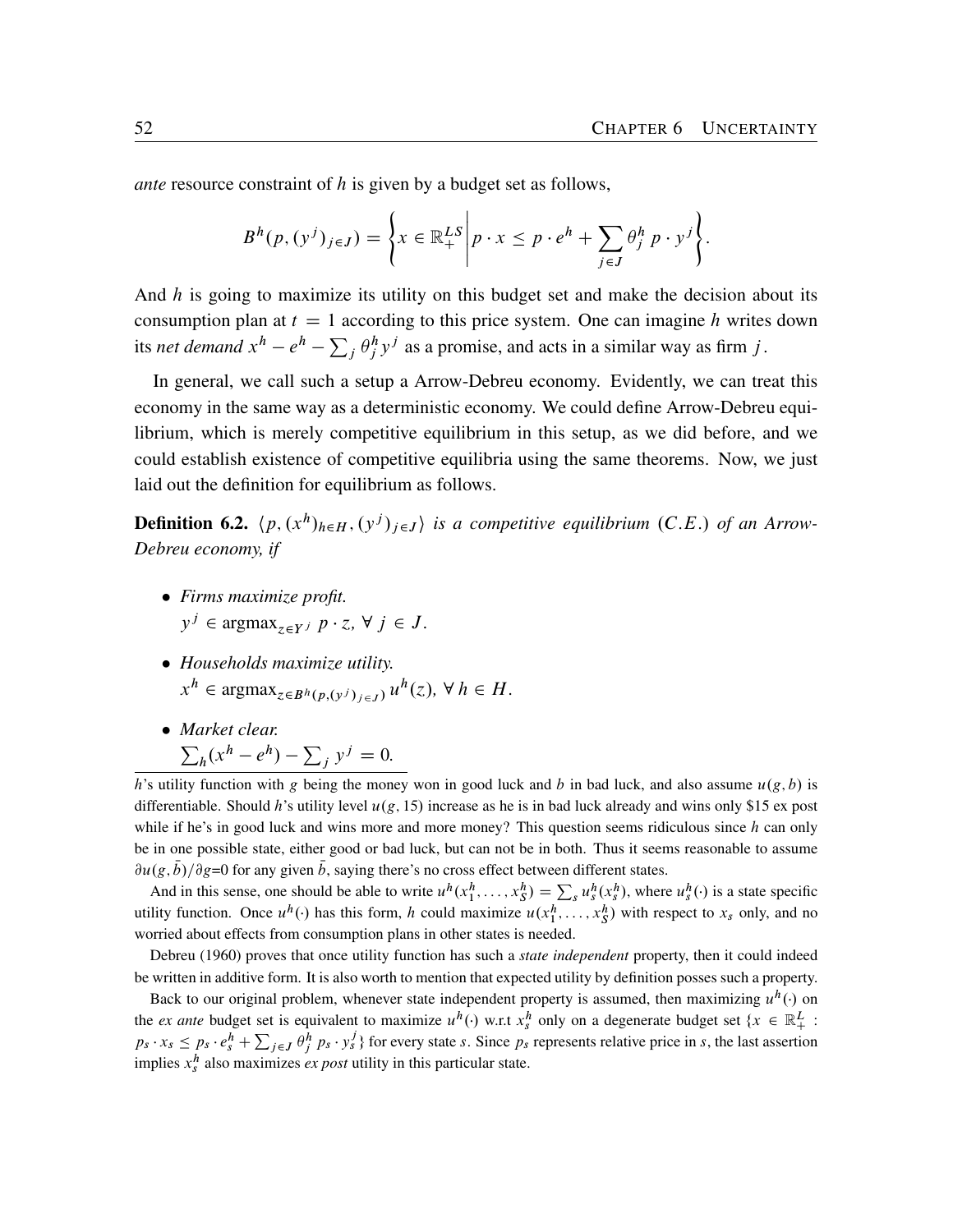#### <span id="page-56-0"></span>6.3 Assets, Rational Expectation and Radner Equilibrium

As mentioned above, the disadvantage of a setup like Arrow-Debreu economy is that too many markets need to be assumed existing *ex ante* to fulfill the trading demand for the economy, and this is highly unrealistic in real economy. Fortunately, there is another approach to formulate uncertainty in an abstract economy.

For simplicity, we consider an exchange economy. The basic setup takes the same form as Arrow-Debreu economy, except there is no production sector and no firm shares for household.

However, instead trading promises in at  $t = 0$  in  $L \times S$  markets, households trade K assets  $A^1, \ldots, A^K$  in K markets, where  $A^k = (A_1^k, \ldots, A_S^k) \in R_+^S$  and whenever h has one unit  $A^k$  then h will receive a return of  $A_s^k$  dollars "money" at  $t = 1$  if s reveals. Of course, here "money" should be represented by some real commodity otherwise it makes no sense for households to purchase any physical commodities with this "money", so we set  $1 \in L$  for each state  $s \in S$  to be the *numeraire*, and hence there are S numeraires. *Short position* is allowed, and also assume all assets are perfect divisible, so the portfolio  $\theta^h$  =  $(\theta_1^h, \ldots, \theta_K^h)$ <sup>[11](#page-56-1)</sup> held by household h is a vector in  $\mathbb{R}^K$ , hence  $\sum_k \theta_k^h A_s^k$  is the total "money" h receives in s with this portfolio  $\theta^h$ . Further, let  $\pi = (\pi_1, \dots, \pi_K)$  denote the prices for each asset observed in the  $K$  markets, and assume no initial assets for every household, therefore  $\pi \cdot \theta^h \leq 0$ , reading as all portfolio should be *self financing*.

Instead of evaluating any assets, households only evaluate an *ex ante* determined consumption plan as in an Arrow-Debreu economy. Therefore, no direct way exists to tell us how a household h would choose his portfolio  $\theta^h$ . However, we will see how to overcome this conceptual difficulty after we investigate the procedure in which households choose their consumption plan.

Assume each household h has its own expectation at  $t = 0$  *ex ante* about the *spot prices*  $p_s = (p_{1s}, \ldots, p_{Ls}) \in \mathbb{R}^L_+ \setminus \{0\}$  prevailing at  $t = 1$  for every state s, and as before commodity 1 is set to be the numeraire. Assume h already has a portfolio  $\theta^h$ , so the total "money" resource is  $p_s \cdot e_s^h + p_{1s} \sum_k \theta_k^h A_s^k$  in state s. According to these resource constraints, h chooses a consumption plan  $x^h = (x_1^h, \ldots, x_S^h)$  s.t.  $p_s \cdot x_s^h \le p_s \cdot e_s^h + p_{1s} \sum_k \theta_k^h A_s^k$  for all s. Now observe that households may get a higher utility by adjusting their portfolios,

<span id="page-56-1"></span><sup>&</sup>lt;sup>11</sup> Whenever  $\theta_k^h < 0$ , it is called a short position and h need to pay  $\theta_k^h A_s^k$  dollars to the buyer if s reveals at  $t = 1$ .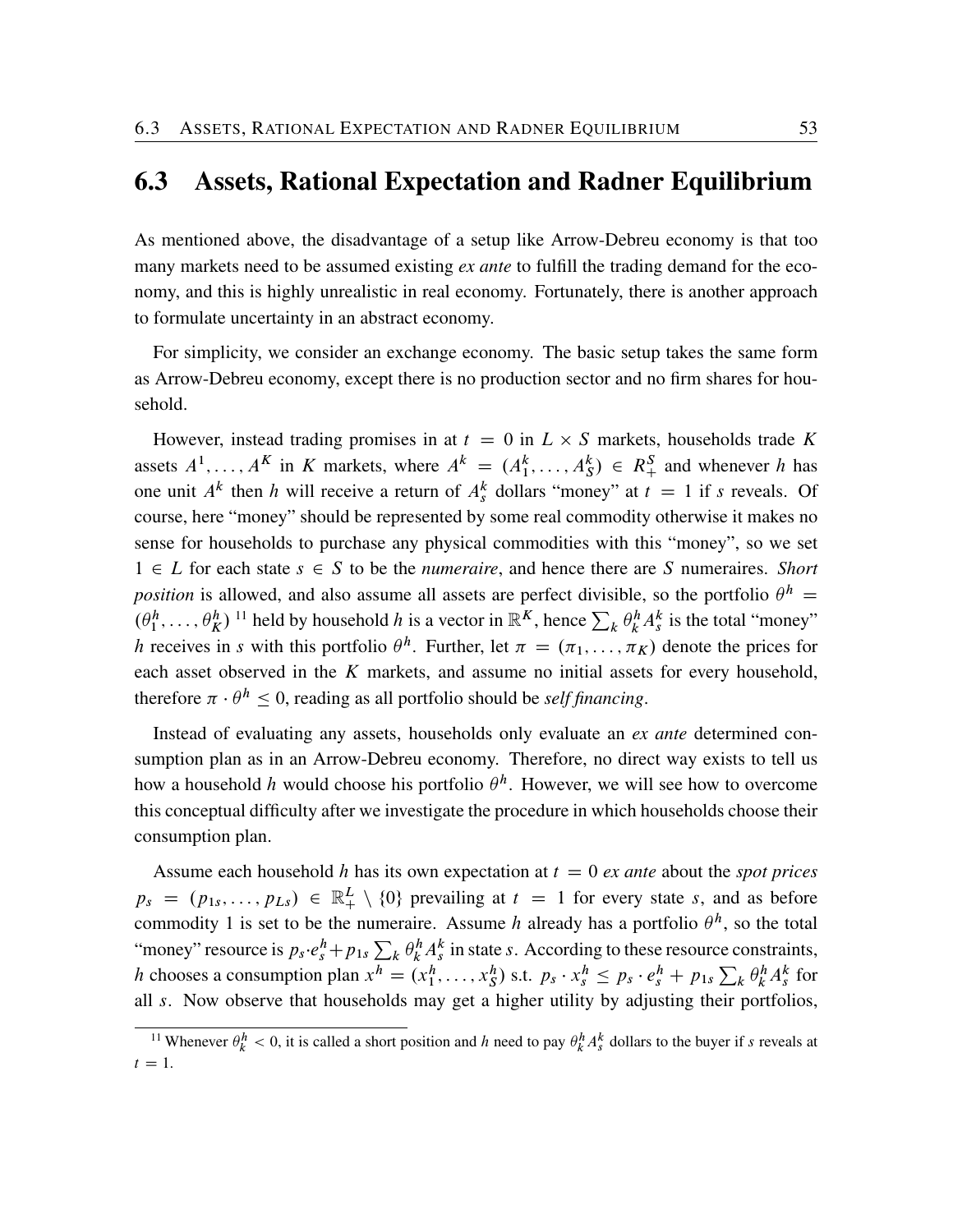so after forming their expectation about the spot prices, they maximize utility by choosing portfolios and consumption plans at the same time.

Summing up, the budget set for household  $h$  will take following form,

$$
B^h(p,\pi)=\left\{(\theta^h,x^h)\in\mathbb{R}^K\times\mathbb{R}^{LS}_+\bigg|\pi\cdot\theta^h\leq 0\text{ and }p_s\cdot(x_s^h-e_s^h)\leq p_{1s}\sum_k\theta_k^hA_s^k,\ \forall\ s\in S\right\},
$$

note the profile of spot prices  $p = (p_1, \ldots, p_S)$  is of h's own expectation.

Every household makes the portfolio decision and chooses consumption plan for the next period, then after a particular state s is revealed at the beginning of second period,  $L$  markets open for the state contingent commodities 1s to  $L_s$ , in which all delivery are accomplished. But a essential problem follows: if the prices for these L commodities don't coincide with households' expectations, how could market clear be satisfied?

The breakthrough in this setup turns out to be a fundamental notion that explains, or in fact defines how peoples' expectations will be realized in the second period. This notion is *rational expectation*. By assuming all households have rational expectation, it means not only all of them have same expectations about spot prices in the future, but also these expected prices will indeed clear the markets whenever they open in a particular state. This latter characterization for rational expectation is also called *self fulfill*. Hence, once we impose rational expectation assumption to the household, an equilibrium concept analogous to competitive equilibrium could be laid out without any difficulty. Formally, such a equilibrium concept is called Radner equilibrium.

**Definition 6.3.**  $\langle \pi, p, (\theta^h, x^h)_{h \in H} \rangle$  constitutes a Radner equilibrium in a pure exchange  $e\text{conomy }\mathscr{E} = (e^h, u^h)_{h \in H}$  *under uncertainty*  $S = (1, \ldots, S)$  *with assets*  $A^1, \ldots, A^K \in \mathbb{R}^S_+$ , *if*

- *Household maximizing utility,* for all  $h \in H$ ,  $u^h(x^h) \geq u^h(\tilde{x}^h)$ ,  $\forall (\tilde{\theta}^h, \tilde{x}^h) \in B^h(p, \pi)$ .
- *Asset market clear,*  $\sum_h \theta^h = 0.$
- *Commodity market clear,*  $\sum_h x^h = \sum_h e^h.$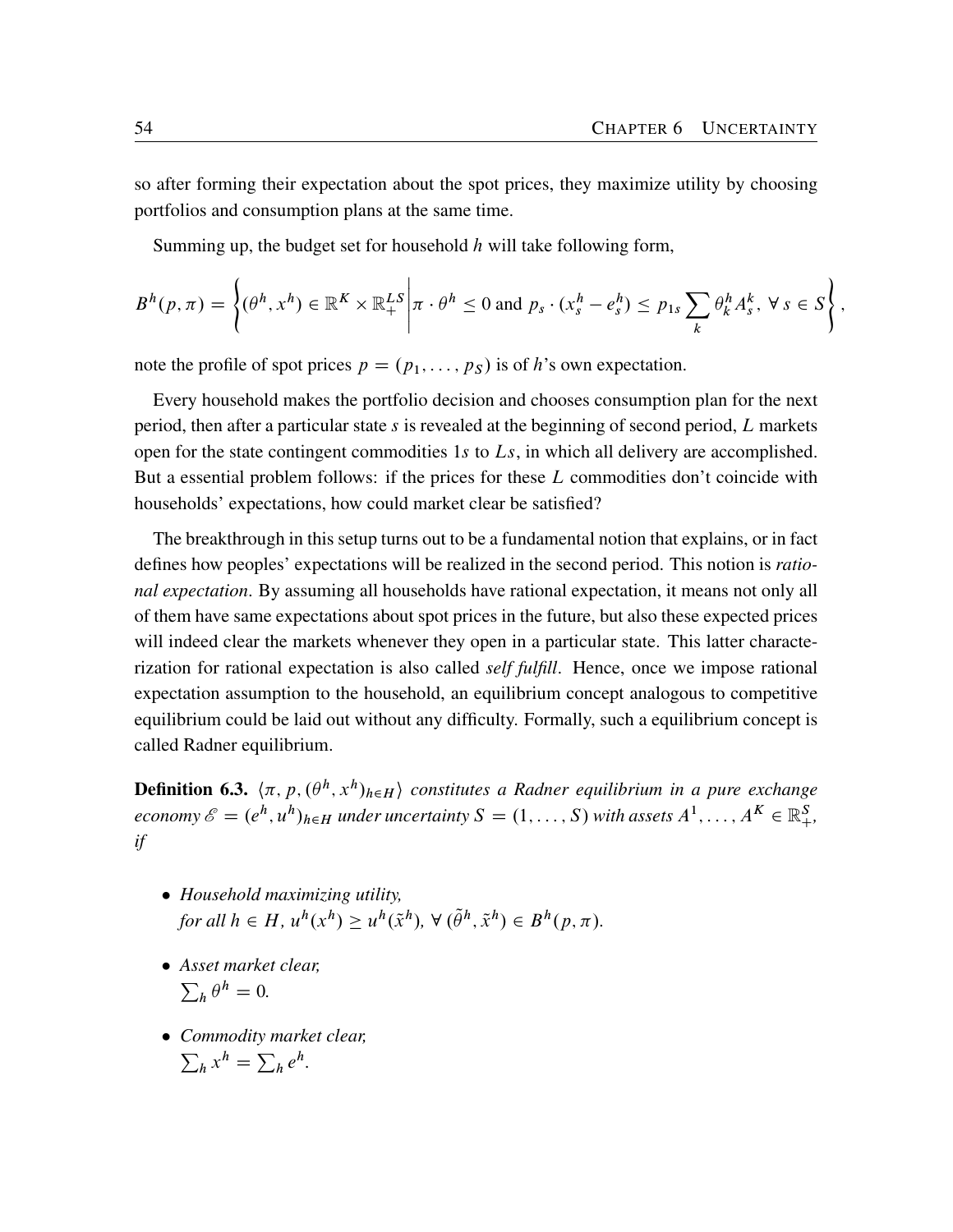#### <span id="page-58-0"></span>6.4 Complete Market and Asset Structure

It turns out that asset structure, i.e. complete or incomplete, is a fundamental factor for the implications of Radner equilibrium. To formalize our discussion, let  $A = (A^1, \dots, A^K)$  be the return matrix of these K assets where  $A^k$  is treated as a column vector.

Definition 6.4. *Let* S *be the number of states in an economy. Then, the asset structure of*  $A^1, \ldots, A^K$  is said to be complete, if  $\text{rank}(A) = S$ ; and incomplete, if  $\text{rank}(A) < S$ .

Using a different notation, the asset structure is complete iff  $\text{span}(A^1, \dots, A^K) = \mathbb{R}^S$ . Note also, the maximal number of rank A is S, since A is an  $S \times K$  matrix. Also note, with this notation, the commodity budget constraint can be written as

$$
\begin{bmatrix} p_1 \cdot (x_1^h - e_1^h) \\ \vdots \\ p_S \cdot (x_S^h - e_S^h) \end{bmatrix} \leq \begin{bmatrix} p_{11} & \cdots & 0 \\ \vdots & \ddots & \vdots \\ 0 & \cdots & p_{1S} \end{bmatrix} A \theta^h,
$$

where  $\theta^h$  is arranged as a column vector.

Now we consider a special kind of assets. Let  $A^1, \ldots, A^S$  be S unit vectors<sup>[12](#page-58-1)</sup> in  $\mathbb{R}^S$ , and it is often called Arrow-Debreu security for each one of such kind of assets. Following theorem asserts that once assuming such an asset structure (which is obviously complete), then Radner equilibrium coincides with Arrow-Debreu equilibrium. And in this sense, complete asset structure and complete market are the two sides of a same coin.

**Theorem 6.1.** Assume  $A^1, \ldots, A^S$  to be S assets in a pure exchange economy  $\mathscr E$  under *uncertainty with weakly monotonic utility, where each* A s *is a unit vector in* R S *. Then,* Arrow-Debreu equilibrium  $\langle p, (x^h)_{h \in H} \rangle$  with  $p \gg 0$  is the same as Radner equilibrium  $\langle \pi, p, (\theta^h, x^h)_{h \in H} \rangle$  with  $\pi, p \gg 0$ , in the sense that their equilibrium allocations are the *same.*

*Proof.* We divide this proof into two parts.

(i). We show how to construct  $\pi$  and  $(\theta^h)_{h \in H}$  such that  $\langle \pi, p, (\theta^h, x^h)_{h \in H} \rangle$  constitutes a Radner equilibrium where p and  $(x^h)_{h \in H}$  come from an Arrow-Debreu equilibrium.

Let  $\Lambda$  be an diagonal matrix with  $p_{1s}$  as its  $(s, s)$  element, then  $\Lambda$  is invertible since  $p_{1s} > 0$ . Define  $\pi = 1 \Lambda = (p_{11}, \ldots, p_{1S})$ , where  $1 = (1, \ldots, 1)$ . Let  $w_h = (p_1 \cdot (x_1^h -$ 

<span id="page-58-1"></span><sup>&</sup>lt;sup>12</sup> I.e.  $A^s$  is a vector of which the s'th component is 1 and all other components are 0.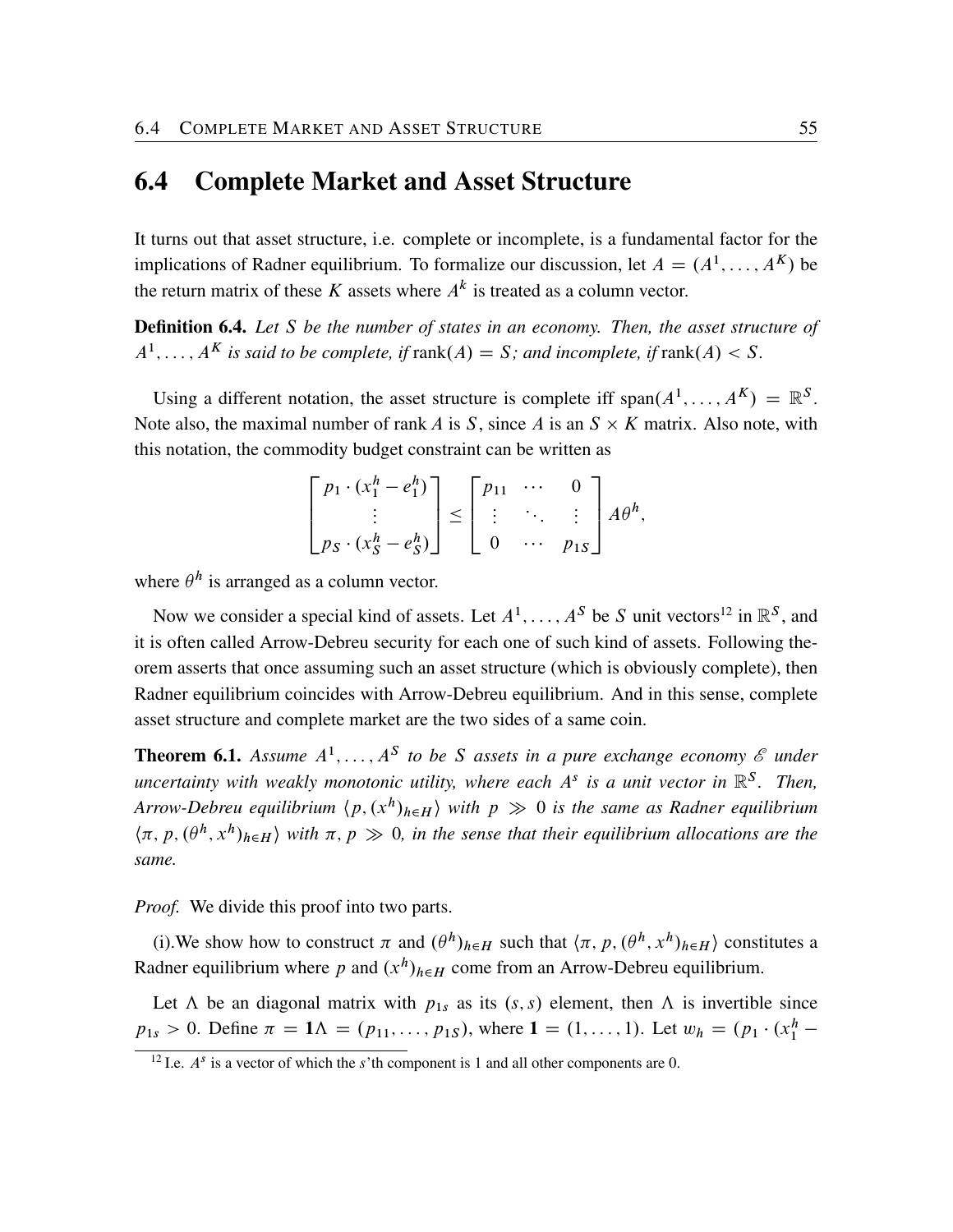$e_1^h$ ,...,  $p_S \cdot (x_S^h - e_S^h)$  be a column vector. Since utility is weakly monotonic, households will exhaust their resources in an Arrow-Debreu equilibrium, so  $1w^h = p \cdot (x^h - e^h) = 0$ . And by market clear in Arrow-Debreu equilibrium,  $\sum_h w_h = 0$ . Define  $\theta^h = \Lambda^{-1} w^h$ , hence commodity budget feasibility are satisfied by definition. And we have  $\sum_h \theta^h$  =  $\Lambda^{-1} \sum_h w^h = 0$ , thus assets market clear is satisfied. Further,  $\pi \cdot \theta^h = 1 \Lambda \Lambda^{-1} w^h =$  $1w^h = 0$ , thus portfolio  $\theta^h$  meets with the budget feasibility.

We assert  $(\theta^h, x^h)$  maximizes  $u^h(\cdot)$  on the budget set for Radner equilibrium. Let  $(\tilde{\theta}^h, \tilde{x}^h) \in$  $B^h(p, \pi)$  be a point in the budget set for Radner equilibrium, then  $1\Lambda \cdot \tilde{\theta}^h = \pi \cdot \tilde{\theta}^h \leq 0$ . Observe that  $\tilde{w}^h \leq \Lambda \tilde{\theta}^h$ , where  $\tilde{w}^h = (p_1 \cdot (\tilde{x}_1^h - e_1^h), \dots, p_S \cdot (\tilde{x}_S^h - e_S^h))$ , hence  $p \cdot (\tilde{x}^h - e^h) =$  $1\tilde{w}^h \le 1 \Lambda \tilde{\theta}^h \le 0$ . Hence  $\tilde{x}^h$  belongs to the budget set for the Arrow-Debreu equilibrium, and so there is  $u^h(x^h) \ge u^h(\tilde{x}^h)$ , which justifies our assertion.

(ii). We show how to construct a price vector  $\hat{p}$  such that  $\langle \hat{p}, x^h \rangle$  constitutes an Arrow-Debreu equilibrium where  $\langle \pi, p, (\theta^h, x^h)_{h \in H} \rangle$  is a Radner equilibrium.

Without loss of generality, we assume  $p_{1s} = 1$ , hence  $\Lambda$  is an identity matrix. Define  $\hat{p} = (\pi_1 p_1, \dots, \pi_S p_S)$  where  $p_s$  is viewed as row vector. Using the same notation as in (i), we have  $\pi \cdot \theta^h \le 0$  and  $w^h \le \Lambda \theta^h = \theta^h$ . Hence  $\hat{p} \cdot (x^h - e^h) = \sum_s \pi_s p_s \cdot (x_s^h - e_s^h) =$  $\pi \cdot w^h \le \pi \cdot \theta^h \le 0$ , so  $x^h$  meets with the budget feasibility for an Arrow-Debreu equilibrium with a price vector  $\hat{p}$ . Since market clear is the same between these two equilibrium, only maximality of  $x^h$  remains to be shown.

Let  $\tilde{x}^h$  be a point in the budget set for Arrow-Debreu equilibrium, so  $\pi \cdot \tilde{w}^h = \sum_s \pi_s p_s$ .  $(\tilde{x}_{s}^{h} - e_{s}^{h}) = \hat{p} \cdot (\tilde{x}^{h} - e^{h}) \le 0$ . Define  $\tilde{\theta}^{h} = \tilde{w}^{h}$ , so we have  $\pi \cdot \tilde{\theta}^{h} = \pi \cdot \tilde{w}^{h} \le 0$ . Therefore  $(\tilde{\theta}^h, \tilde{x}^h)$  is point in the budget set for the Radner equilibrium, hence  $u^h(x^h) \geq u^h(\tilde{x}^h)$ .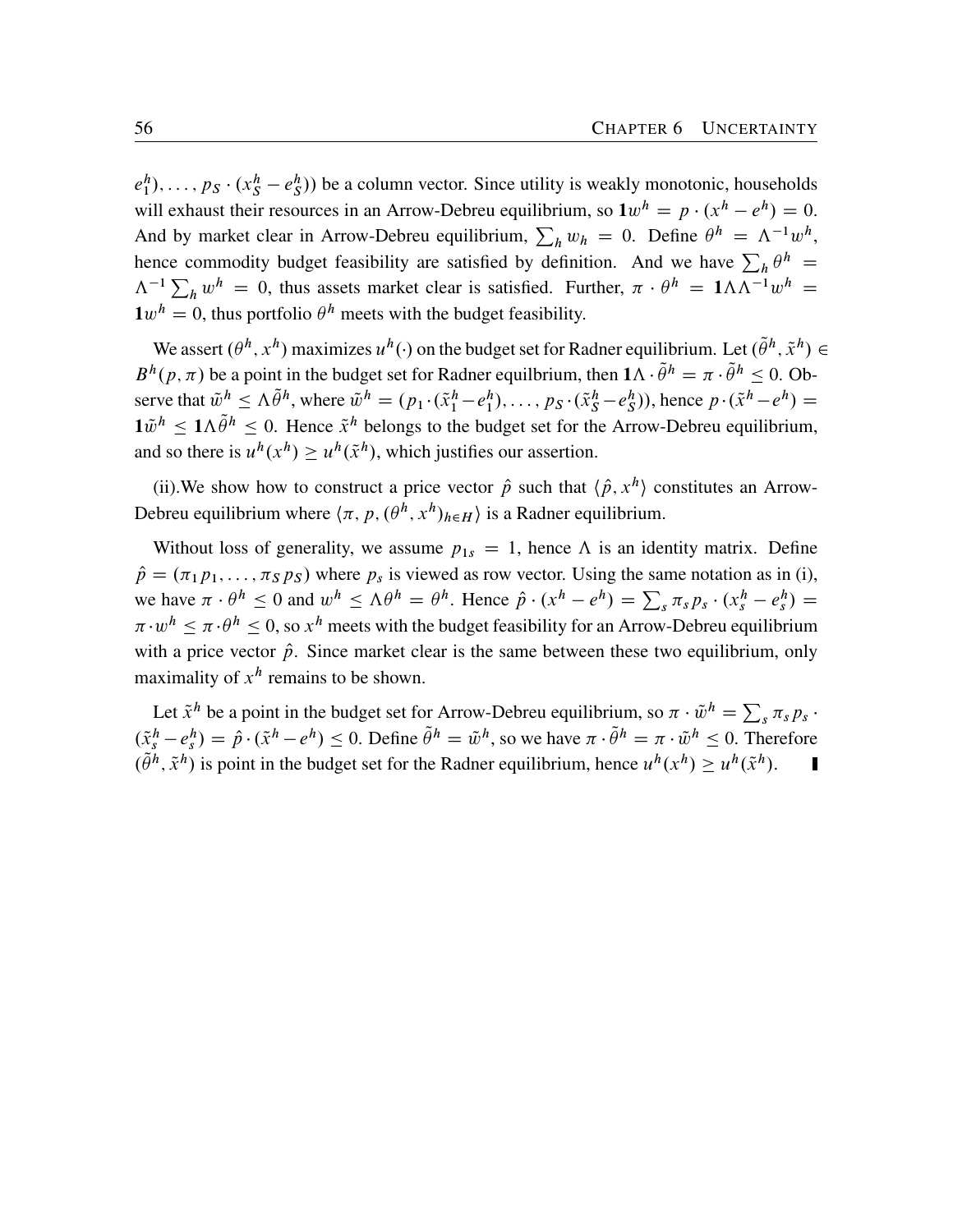## <span id="page-60-2"></span><span id="page-60-0"></span>Chapter 7

### Matching

This chapter tends to be a supplementary review of some results of matching, including Conway's theorem, the lattice structure of the set of stable matchings, and the uniqueness of stable matching. After all, it is highly recommended to read the original paper of [Gale and](#page-64-8) [Shapley](#page-64-8) ([1962\)](#page-64-8).

### <span id="page-60-1"></span>7.1 Basic notations and results

All through this chapter, we will assume there are finite men and women of equal number. All people have a *strict* and *complete* ranking over the group of opposite gender. A *matching*, denoted by  $\mu$ , is a set of pairs in which each person is assigned (only) one partner, and a *stable matching* is defined according to [Gale and Shapley](#page-64-8) [\(1962](#page-64-8)). For each man m and woman w,  $\mu(m)$  and  $\mu(w)$  represent m's and w's partner respectively.

Furthermore, denote *men-proposing procedure* by MPP, likewise WPP for *women-proposing procedure*. Correspondingly, denote the resulting matchings from MPP and WPP by  $\mu_{\text{MPP}}$ and  $\mu_{\text{WPP}}$ . For each man m, we define Poss $(m)$  as the set of women to whom m gets married in all stable matchings, likewise, we could define  $Poss(w)$  for each woman w.

The following two propositions are due to [Gale and Shapley](#page-64-8) [\(1962](#page-64-8)).

**Theorem 7.1.** *Both*  $\mu_{\text{MPP}}$  *and*  $\mu_{\text{WPP}}$  *are stable.*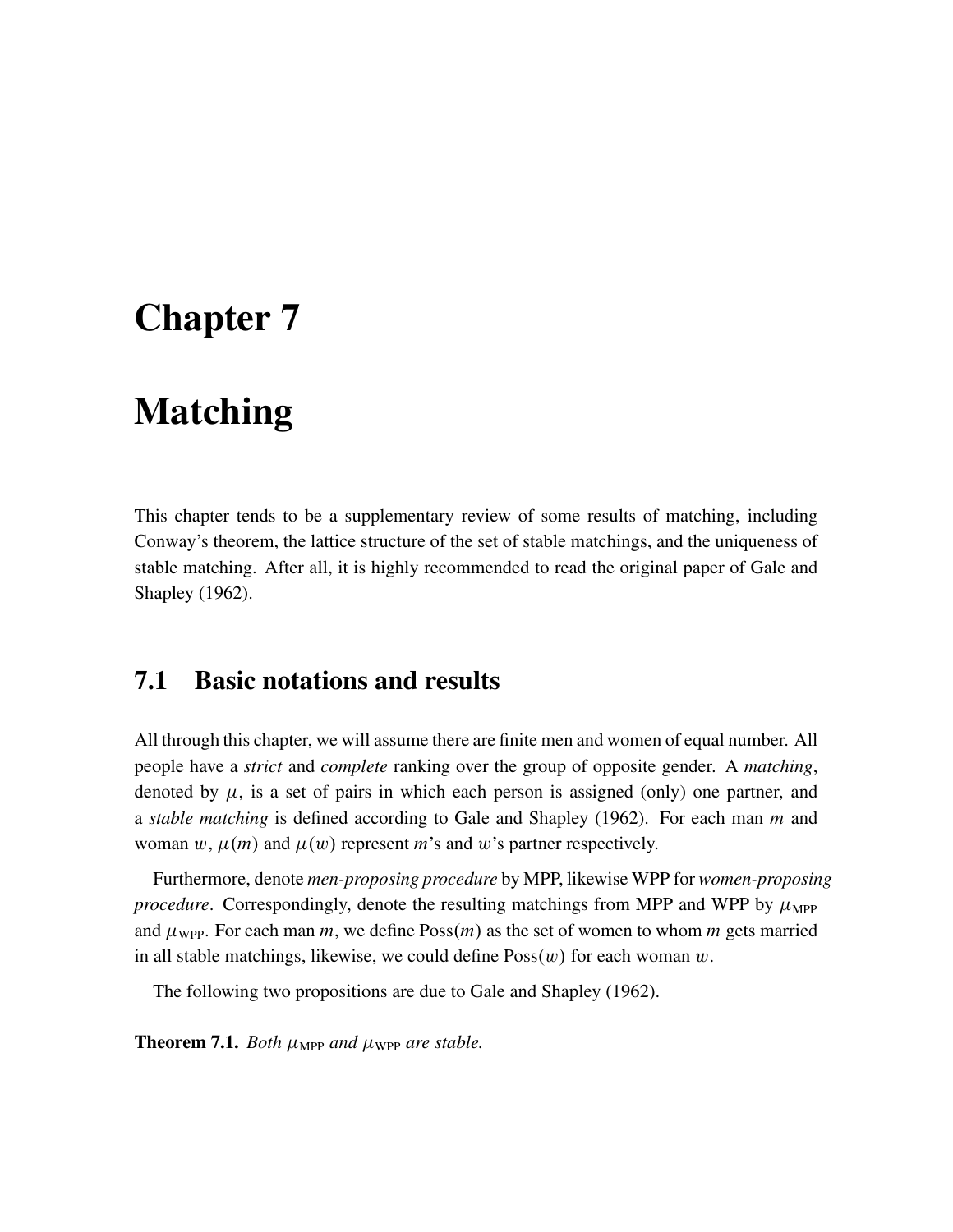<span id="page-61-1"></span>**Theorem 7.2.** When MPP is followed, each man m gets his top choice in Poss(m). Analo*gously, each woman w gets her top choice in*  $Poss(w)$  *when WPP is followed.* 

*Remark* 7.1. The first theorem implies that  $Poss(m)$  and  $Poss(w)$  are not empty for all m and  $w$ .

The next result is a simple implication of the theorem [7.2](#page-61-1).

<span id="page-61-2"></span>**Theorem 7.3.** If  $\mu_{\text{MPP}} = \mu_{\text{WPP}}$ , then the stable matching is unique.

*Proof.* Suppose the converse is true, that there is a stable matching  $\mu$  differing from  $\mu_{\text{MPP}}$ . Then, there exists a couple  $m \leftrightarrow w$  in  $\mu$  such that m has a different wife w' in  $\mu_{\text{MPP}}$ . Note that w' is m's top choice in  $Poss(m)$ , thus m prefers w' to w. Likewise, since m is the husband of  $w'$  in  $\mu_{\text{WPP}}$ , it follows that  $w'$  must prefer m to her husband in  $\mu$ , say m'. Now, look at  $\mu$  again. Among two couples  $m \leftrightarrow w$  and  $m' \leftrightarrow w'$ , we have found that m and w' both prefer each other to their own spouses, hence  $\mu$  can not be stable, which completes our proof. П

#### <span id="page-61-0"></span>7.2 Conway's Theorem

Let S be the set of all stable matchings. For any two stable matchings  $\mu$  and  $\mu'$ , define an operation  $\mu \vee_M \mu'$  as follows: For each man m, let m choose among his wives in  $\mu$  and  $\mu'$  the most preferred one. As a result, this operation forms a new set of pairs denoted by the same notation  $\mu$  and  $\mu'$ . Note this definition doesn't exclude the possibility of two men choosing the same woman. Analogously, define an operation  $\mu \wedge_M \mu'$  by letting each man choose his least preferred women among his wives in  $\mu$  and  $\mu'$ . Likewise, we could define the same kind of operations according to women's preferences, which we shall denote by  $\mu \vee_W \mu'$  and  $\mu \wedge_W \mu'$ .

With these notations, we have the following Conway's theorem.

**Theorem 7.4.** Let  $\lambda = \mu \vee_M \mu'$  where  $\mu, \mu' \in S$ , then we have

- *is a matching;*
- *is a stable matching;*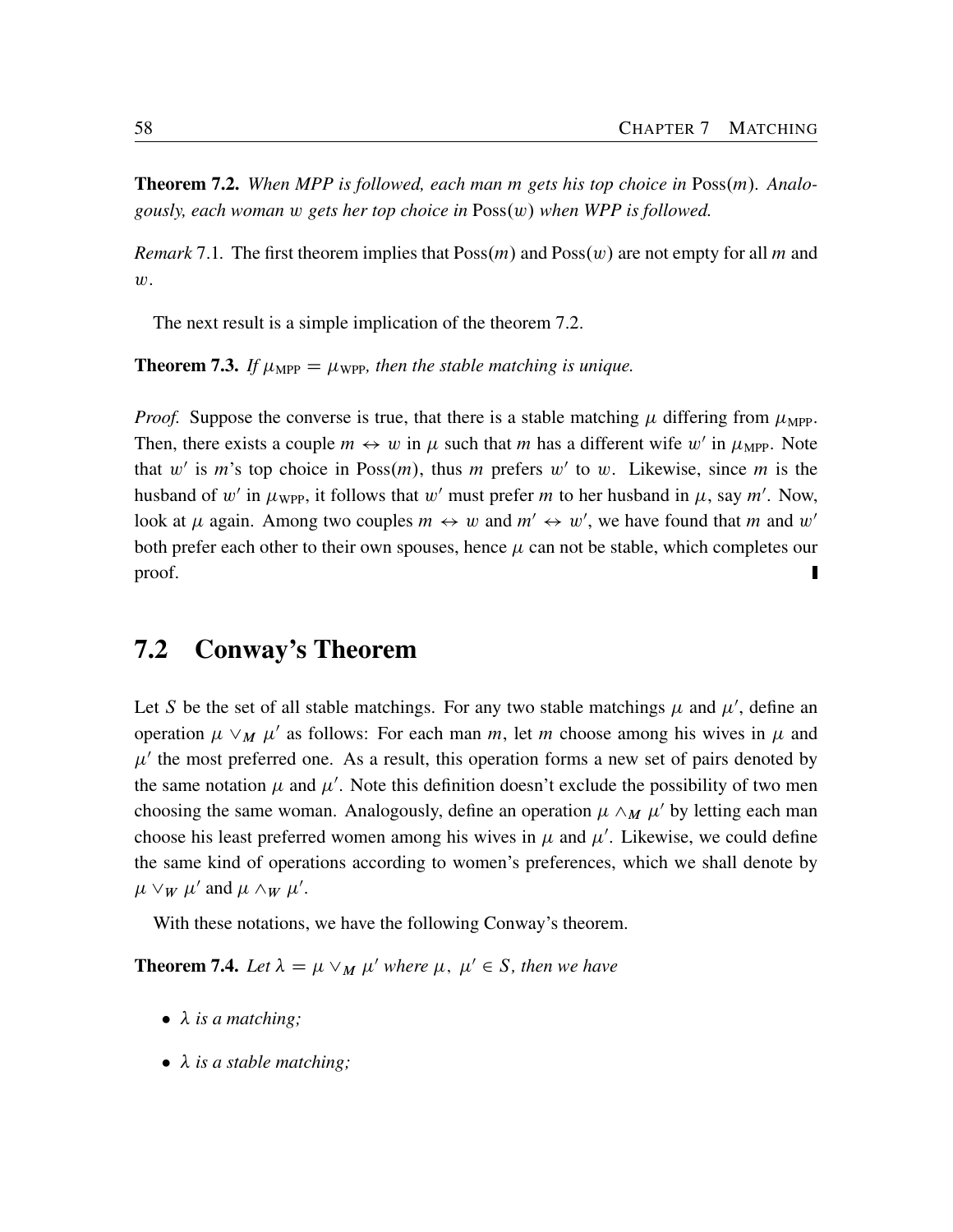• each woman in  $\lambda$  gets her least preferred man from  $\mu$  and  $\mu'$ .

*Analogous results hold for*  $\wedge_M$ ,  $\vee_W$ *, and*  $\wedge_W$ *.* 

*Proof.* First, it's suffice to show that two men will not choose the same woman. Suppose conversely, there are two men  $m_1$  and  $m_2$  both choose the same woman w among their partners in  $\mu$  and  $\mu'$ . Without loss of generality, suppose w is  $m_1$ 's wife in  $\mu$  and  $m_2$ 's wife in  $\mu'$ . In  $\mu$ , we know  $m_2$  prefers w to his wife in the same matching, so w must prefer  $m_1$  to  $m_2$  otherwise  $\mu$  is unstable. However this leads to a contradiction to the stability of  $\mu'$ , since now  $m_1$  prefers w to his wife in this matching, while w prefers  $m_1$  to her husband  $m_2$ .

Second, suppose  $\lambda$  is unstable, then without loss of generality, we could assume there are two men  $m_1$  and  $m_2$  such that  $m_1$  prefers  $\lambda(m_2)$  to  $\lambda(m_1)$  while  $\lambda(m_2)$  prefers  $m_1$  to  $m_2$ as well. If both  $m_1 \leftrightarrow \lambda(m_1)$  and  $m_2 \leftrightarrow \lambda(m_2)$  are couples in either  $\mu$  or  $\mu'$ , then the stability in either matching is violated. Together with symmetry, it implies that we only need to consider the case that  $\lambda(m_1) = \mu(m_1)$  and  $\lambda(m_2) = \mu'(m_2)$ . In  $\mu'$ , we have  $\lambda(m_2)$ prefers  $m_1$  to  $m_2$ , on the one hand; and since  $\lambda(m_1)$  is the preferred one among  $\mu(m_1)$  and  $\mu'(m_1)$  by  $m_1$ , we have  $m_1$  prefers  $\lambda(m_2)$  to  $\mu'(m_1)$ , on the other hand. This leads to a contradiction to the stability of  $\mu'$ . Hence  $\lambda$  must be stable.

Third, suppose conversely that there is a woman  $w$  who gets her most preferred man  $m$ from  $\mu$  and  $\mu'$ . By symmetry, we can assume  $m = \mu(w)$ . Then in  $\mu'$ , we have  $m' \leftrightarrow$ w and  $m \leftrightarrow \mu'(m)$ , where w prefers m, and m prefers w also by the definition of  $\lambda$ . This contradiction completes our proof.

*Remark* 7.2. It can be easily verified that  $\vee_M = \wedge_W$  and  $\wedge_M = \vee_W$ , where the equalities hold in the sense that the operations on both sides result in the same matching.

#### <span id="page-62-0"></span>7.3 Lattice Structure of S

A *finite lattice* is a finite set X over which a partial order  $\succsim$  is defined such that for any two elements  $x, y \in X$  there exist w and z in X which satisfy

$$
z \succsim x
$$
, y and if there is  $z' \in X$  s.t.  $z' \succsim x$ , y, then  $z' \succsim z$ ;  
  $x, y \succsim w$  and if there is  $w' \in X$  s.t.  $x, y \succsim w'$ , then  $w \succsim w'$ .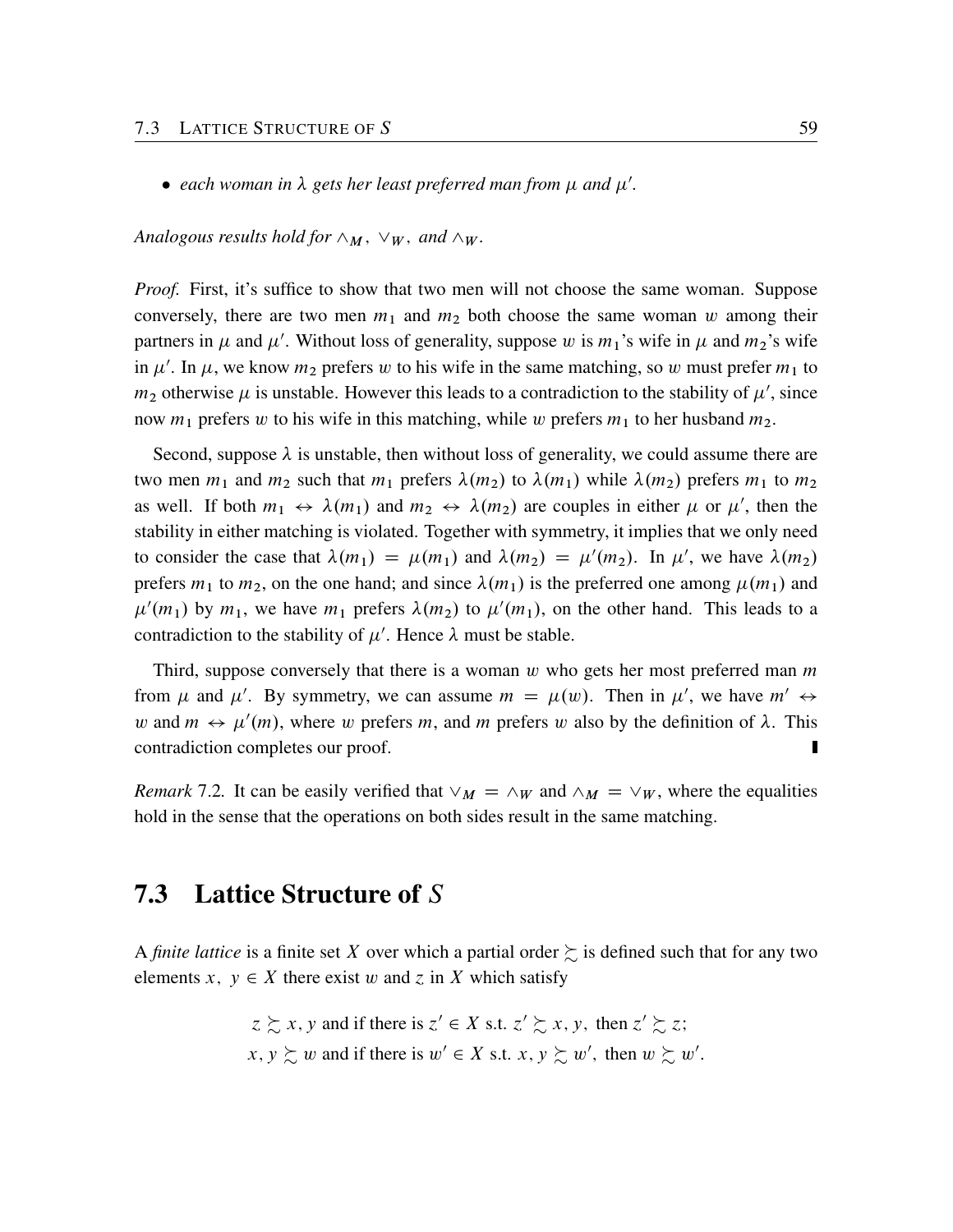In addition, z is called the *minimal upper-bound* of  $\{x, y\}$ , and w is called the *maximal lower-bound* of  $\{x, y\}$ . Given a finite lattice, it is obvious that there exists a *maximal element*  $\bar{x} \in X$  such that  $\bar{x} \succsim x$  for all  $x \in X$ ; likewise, there exists a *minimal element*  $\underline{x} \in X$ . Therefore, if  $\bar{x} = \underline{x}$ , we conclude that X is a singleton.

Turn to S, the set of all stable matchings. Evidently, given  $\mu$ ,  $\mu' \in S$ ,  $\mu \vee_M \mu'$  and  $\mu \wedge_M \mu'$  are the minimal upper-bound and maximal lower-bound of  $\mu$  and  $\mu'$  respectively, according to the partial ordering defined by men's preferences.<sup>[1](#page-63-0)</sup> Moreover, it is easy to verify that  $\mu_{\text{MPP}}$  and  $\mu_{\text{WPP}}$  are the maximal and minimal element of S respectively according to men's preference. Hence  $S$  is a finite lattice. Similarly, we can use women's preference to define a partial ordering under which  $S$  is also a finite lattice.

Employing the fact that  $S$  is a finite lattice under men's preference, it follows that if  $\mu_{\text{MPP}} = \mu_{\text{WPP}}$ , then there is a unique stable matching. This gives an alternative proof for theorem [7.3.](#page-61-2)

<span id="page-63-0"></span><sup>&</sup>lt;sup>1</sup>More precisely, for two stable matchings  $\mu$  and  $\mu'$ ,  $\mu \succsim \mu'$  is defined as if each man in  $\mu$  is no worse of than in  $\mu$  according his preference.